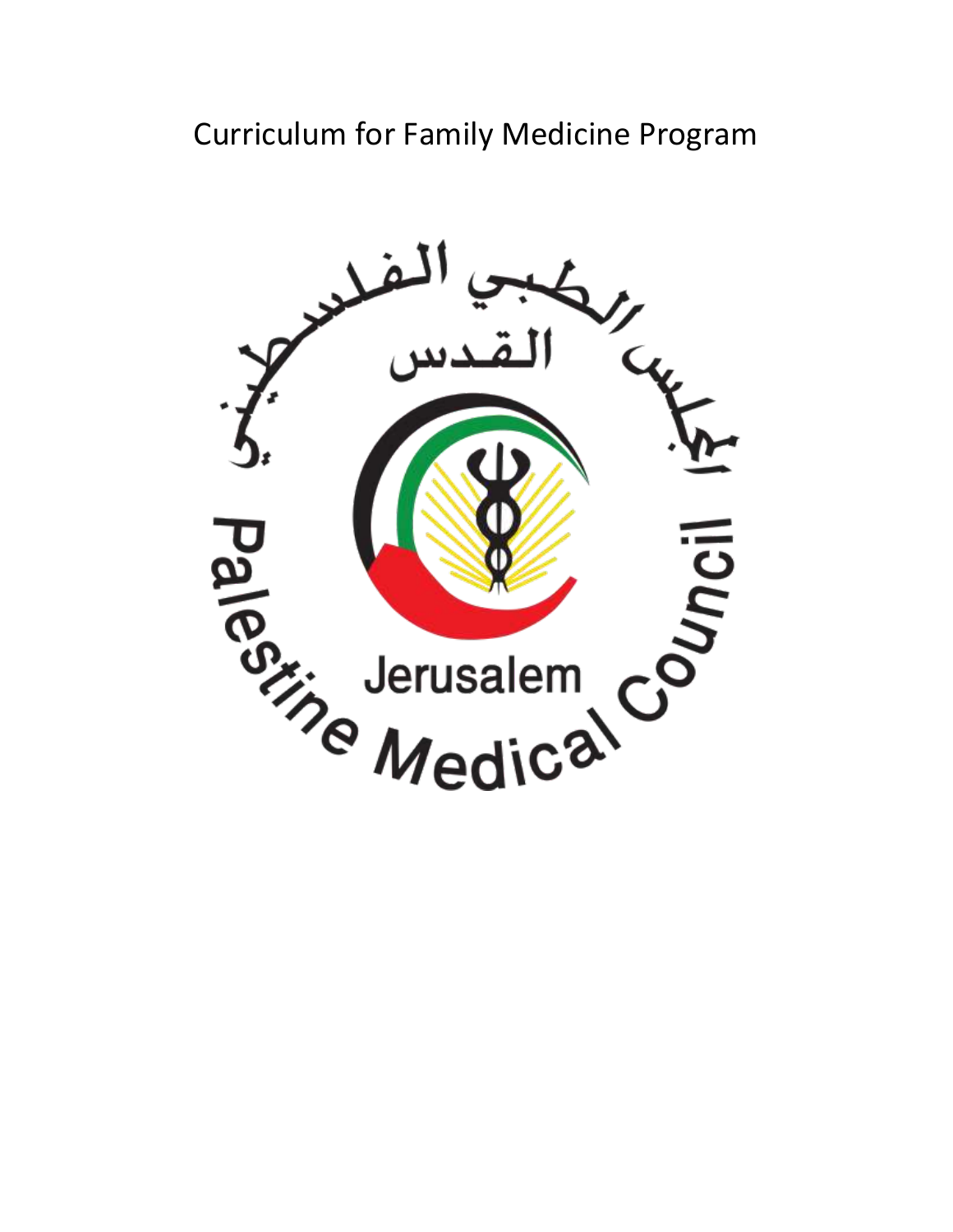# **Table of Contents**

| 1.  |  |
|-----|--|
| 1.1 |  |
| 1.2 |  |
| 2.  |  |
| 2.1 |  |
| 2.2 |  |
| 2.3 |  |
| 2.4 |  |
| 2.5 |  |
| 3.  |  |
| 3.1 |  |
| 3.2 |  |
| 3.3 |  |
| 3.4 |  |
| 3.5 |  |
| 4.  |  |
| 4.1 |  |
| 4.2 |  |
| 4.3 |  |
| 4.4 |  |
| 4.5 |  |
| 4.6 |  |
| 4.7 |  |
| 5.  |  |
| 5.1 |  |
| 5.2 |  |
| 5.3 |  |
| 5.4 |  |
| 6.  |  |
| 7.  |  |
| 7.1 |  |
| 7.2 |  |
| 7.3 |  |
| 7.4 |  |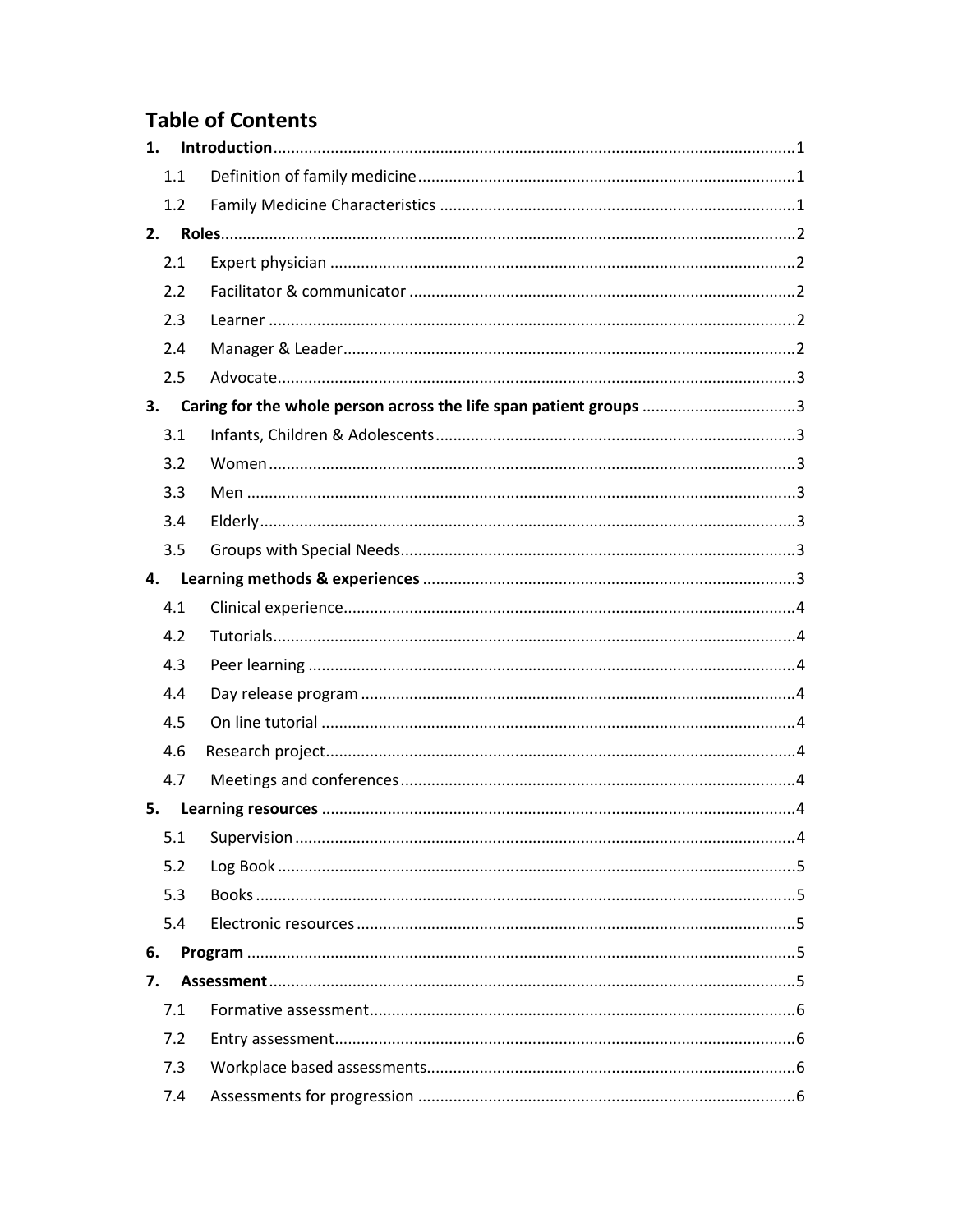| 7.5 |  |
|-----|--|
| 8.  |  |
|     |  |
|     |  |
|     |  |
|     |  |
|     |  |
|     |  |
|     |  |
|     |  |
|     |  |
|     |  |
|     |  |
|     |  |
|     |  |
|     |  |
|     |  |
|     |  |
|     |  |
|     |  |
|     |  |
|     |  |
|     |  |
|     |  |
|     |  |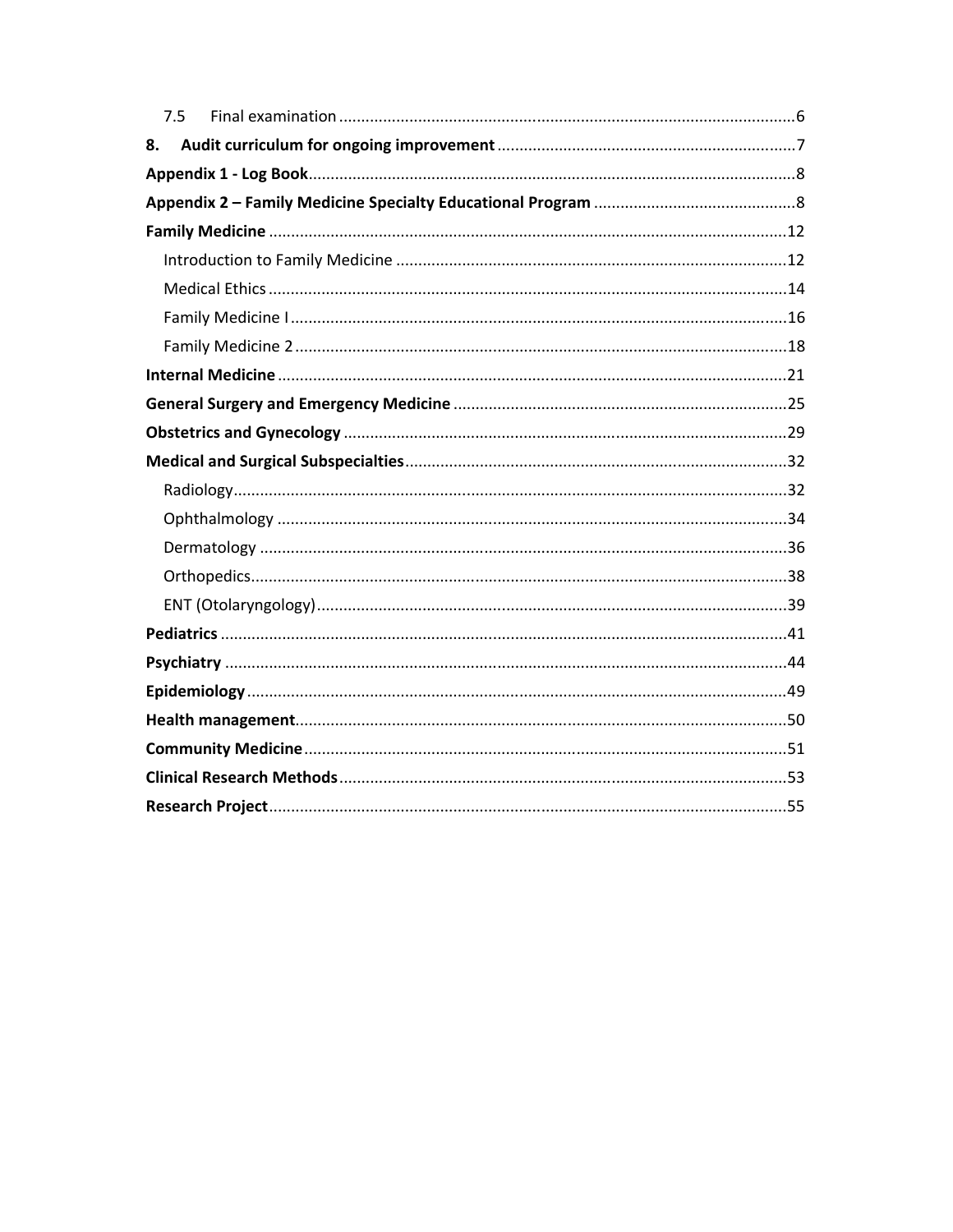# **Family Medicine Program Vision:**

To produce family doctors who are caring, competent and have the highest level of knowledge, skills, attitude, commitment and enthusiasm to serve their patients and society.

# **Family Medicine Program Mission**

We are committed to train excellent Family Physicians to provide comprehensive, compassionate, safe, and evidence‐based care to our patients, their families and our community in a collaborative, innovative, and continuous learning approach.

# **1. Introduction**

# 1.1 Definition of family medicine

Family medicine specialists are generalists and provide personal, comprehensive and continuous care to individual patients and their families.

- They care for individuals in the context of their family, their community and their culture, at the same time respecting their autonomy.
- They take account of physical, psychological and social factors in health and illness
- They exercise their professional role by promoting health, preventing disease, and providing cure, care and palliation.
- They manage and coordinate the care of complex patients with multiple morbidities.
- They work collaboratively with other health professionals and social care providers according to the resources available within the community.
- They take responsibility for maintaining their own knowledge and skills in order to provide effective and safe patient care.

# 1.2 Family Medicine Characteristics

- Usually the first point of medical contact with the health care system, providing unlimited access, dealing with all health problems regardless of the age, sex, or any other characteristic of the person concerned
- Uses health care resources efficiently by coordinating care, working with other professionals in the primary care setting, and by managing the interface with other specialties taking an advocacy role for the patient when needed.
- Develops a "person-centered approach" meaning a focus on the individual, his/her family, and their community
- Establishes a relationship over time, through effective communication between doctor and patient
- Is responsible for the provision of longitudinal continuity of care as determined by the needs of the patient
- Has a specific decision making process determined by the prevalence and incidence of illness in the community
- Manages both acute and chronic health problems of individual patients
- Manages illness which presents in an undifferentiated way at an early stage in its development using time as a diagnostic and treatment tool.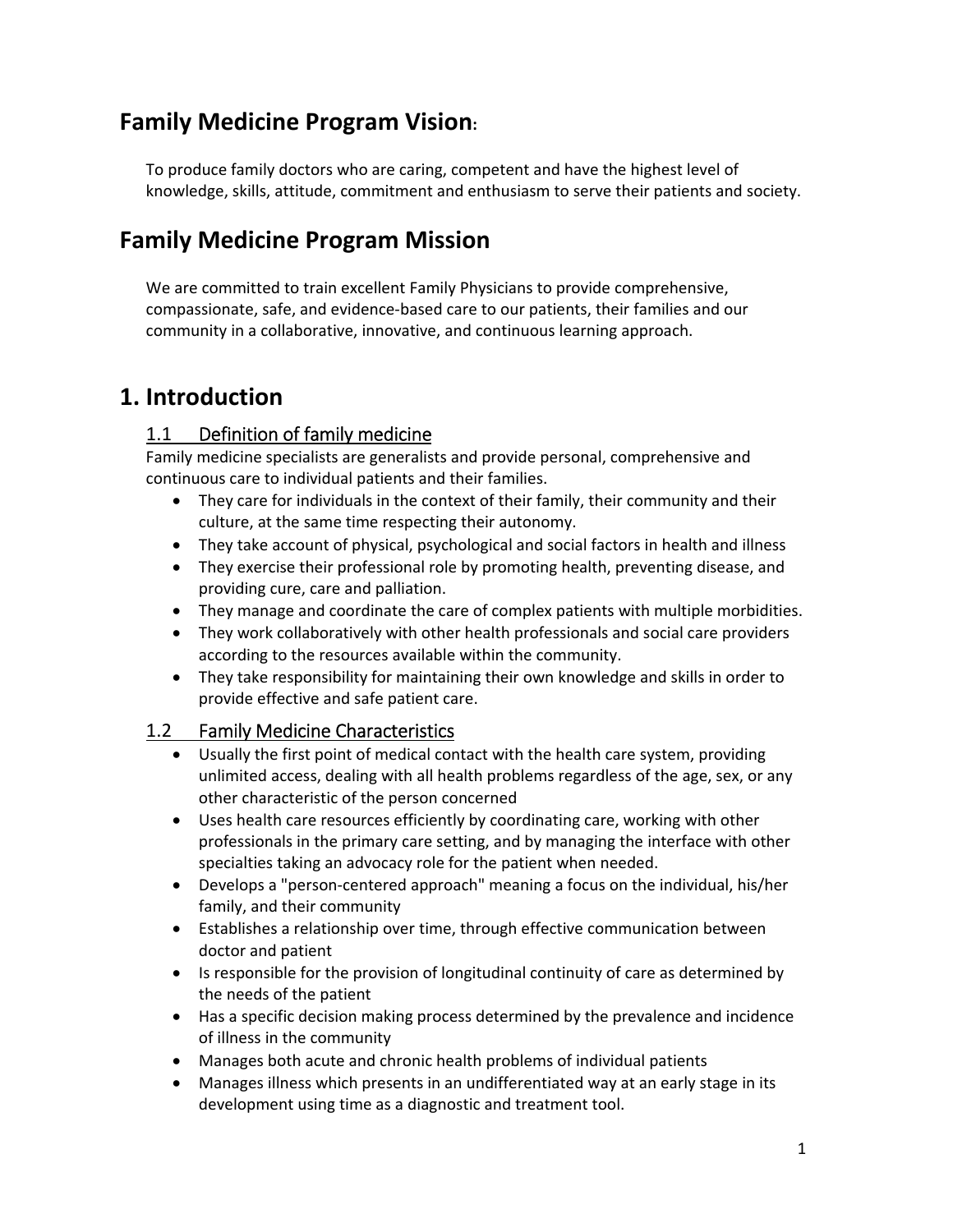- Consistently demonstrate strategies for addressing areas of uncertainty or knowledge deficits during the course of patient care
- Promotes health and well-being both by appropriate and effective intervention
- Has a specific responsibility for the health of the community and advocates for the health of that community
- Deals with health problems in their physical, psychological, social, and cultural dimensions and uses expertise and advocacy to address health inequalities.

# **2. Roles**

Family Medicine specialists must work within an ethical and legal framework, to the highest professional standards and function in the following dimensions.

# 2.1 Expert physician

Demonstrate good consulting skills, adopting a patient centred approach, exploring patient views, appropriate examination, arriving at a shared diagnosis, and discuss diagnostic and treatment plans with patients.

Establish ongoing relationships with patients and their families to provide the basis for longitudinal continuity of care

Provide comprehensive care, with the ability to manage patients with a range of acute, chronic and mental health problems.

Demonstrate the ability to provide appropriate health education and preventive interventions

# 2.2 Facilitator & communicator

Facilitate the doctor-patient relationships during and after medical encounters.

Seek to understand the patient's experience of illness, and its impact the lives of patients and families.

Work with patients to help them participate in their own care

Work with families of patients to involve them in the illness and its treatment

Work with health agencies and policy makers to provide optimal care and education Work with local communities to address local health problems

Work with local primary health care teams to ensure the best possible use of local resources & facilities

Communicate with other specialists to manage the patient's admission and discharge from the hospital and other services.

Act as patients' advocate as needed.

# 2.3 Learner

Demonstrate a commitment to self‐directed, lifelong learning, to ensure knowledge and skills are up to date with latest research and practice.

Demonstrate a commitment to maintain and improve the quality of care provided in their practice

Submit to critical evaluation of the clinical practice by participating in audits, significant event analysis, etc. to ensure continuous improvement

Commit to develop the discipline by teaching, research, or involvement in local and national bodies.

### 2.4 Manager & Leader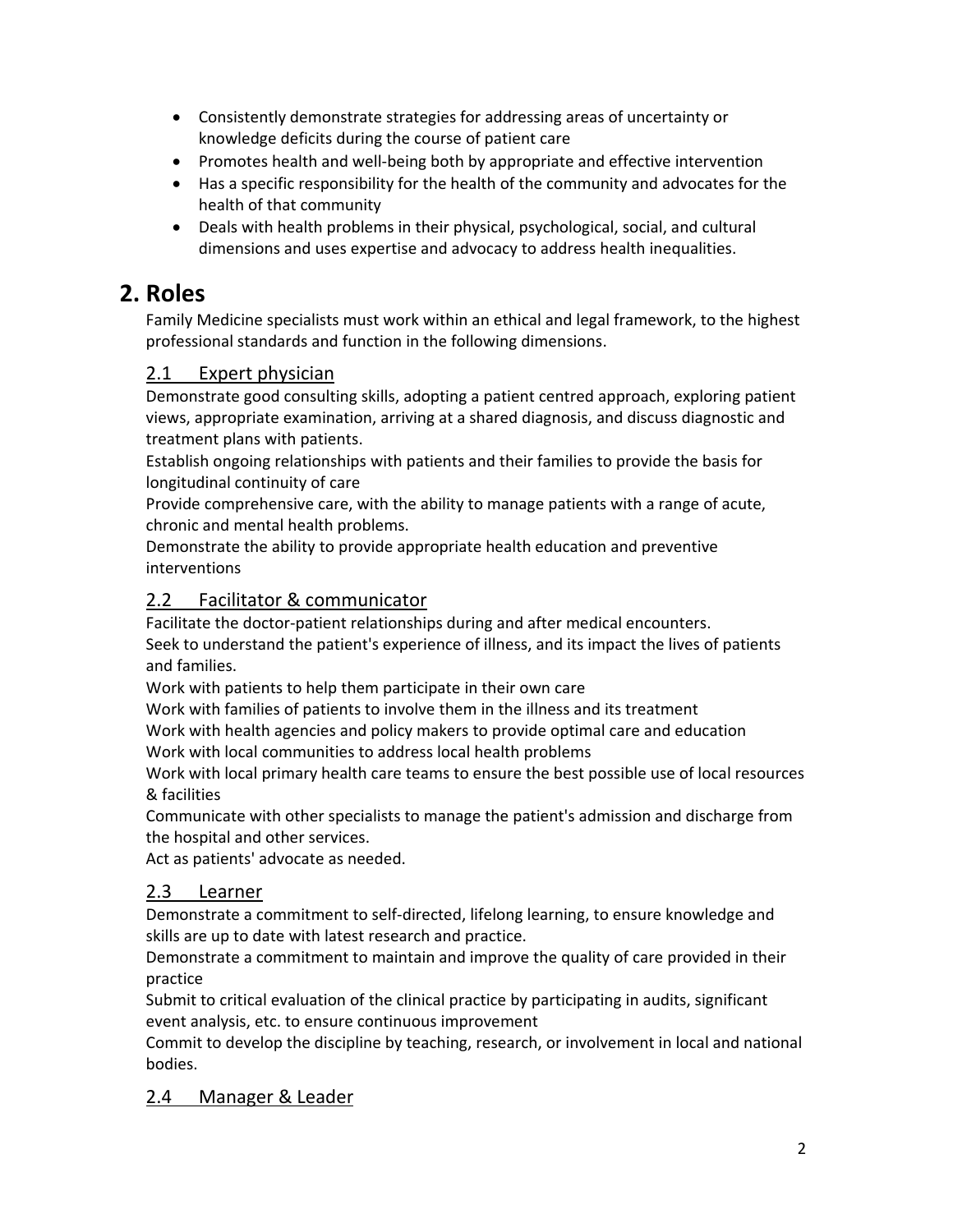Manage time effectively

Contribute to the management of the practice and help to maintain it as a positive working environment

Act as a leader in the practice and in the local community.

Adapt the practice organisation to the health needs of the local community.

Demonstrate cost effective management in clinical work and in practice management. Engaged as a participant in decision making in health care operations.

# 2.5 Advocate

Advocate on behalf of the patient with a variety of stakeholders including other members of the health care team, consultants, community and government agencies. Advocate for quality patient care.

Advocate for the health of the community and work to address inequalities

# **3. Caring for the whole person across the life span patient**

# **groups**

Holistic care includes attention to specific physical, emotional and social needs for the following groups:

# 3.1 Infants, Children & Adolescents

Knowledge of childhood growth and development and the effects on health & illness, from birth through adolescence including the effects of chronic illness on the family

# 3.2 Women

Knowledge of women's health including reproductive issues; prenatal care, delivery and postnatal care; menopause; provided whole person care including preventive care and illness care in the in‐patient setting with special focus on continuity in the outpatient setting.

# 3.3 Men

Knowledge of men's health and provide whole person including preventive care and illness care in the in‐patient setting with special focus on continuity in the outpatient setting.

### 3.4 Elderly

Manage patients with many diagnoses who are taking different medications. Understand the common problems of old age: immobility, unsteadiness, sensory impairment, loss of independence, isolation Manage patients with dementia

### 3.5 Groups with Special Needs

Identify to patients with particular needs and their families such as intellectual, physical, sensory disability, socially disadvantaged, and victims of domestic abuse.

# **4. Learning methods & experiences**

The principles of Family Medicine will be taught by exposing residents to workplace experience and academic didactics using a variety of adult learning methods.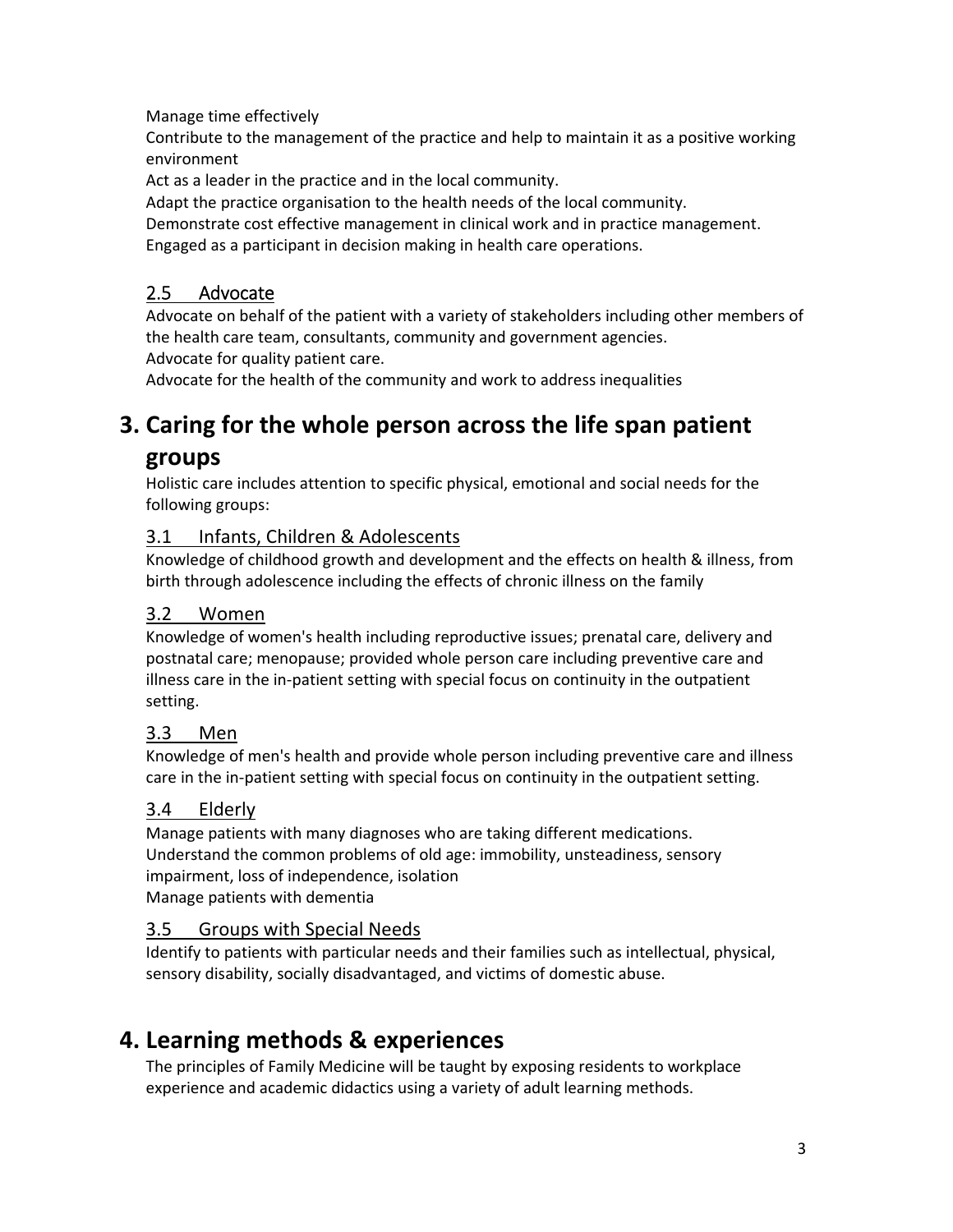### 4.1 Clinical experience

The greatest opportunities for learning will always arise in everyday clinical experience. Residents will be encouraged to make the best use of such experience by supervisors, using informal interaction, case discussion and a reflective portfolio.

# 4.2 Tutorials

Supervisors and residents will meet for weekly tutorials. Tutorials will require preparatory study, and will allow for more personal reflection.

### 4.3 Peer learning

There will be varied opportunities to engage in peer learning, such as:

- Case‐based discussions
- Presentations
- $\bullet$  Iournal discussions

### 4.4 Day release program

The weekly day release program or family medicine academic day is designed to ensure that the whole curriculum is covered. It also encourages interaction between residents bringing different personal and professional perspectives to bear on clinical subjects.

### 4.5 On line tutorial

Once a month during the first two years of the program residents will participate in an online tutorial run by British GPs and FIDFMP tutors. The interactive format will present cases for residents to use critical thinking and discuss in groups along with ANNU faculty. The format attempts to reduce professional isolation and improve training quality with the inclusion of up to date information. After 2020 continuation depends on the identification of a new platform for running the tutorials. Potential Family Medicine topics include:

- The management of uncertainty.
- Use of time
- Patient centred attitudes
- Consulting skills
- Complex case management
- Opportunity to discuss cases and other topics of concern

### 4.6 Research project

Residents will complete a research project, and there will be very strong encouragement for it take place during the two years when they are working in family medicine.

### 4.7 Meetings and conferences

Residents will be encouraged to attend local, national and international meetings to present their own work and learn from others. In particular, this will enable them to learn about research in primary care and advances being promoted internationally.

# **5. Learning resources**

### 5.1 Supervision

Each resident will be assigned to an educational supervisor, and ideally work with the same supervisor throughout their training. Experience from other countries underlines the value of this relationship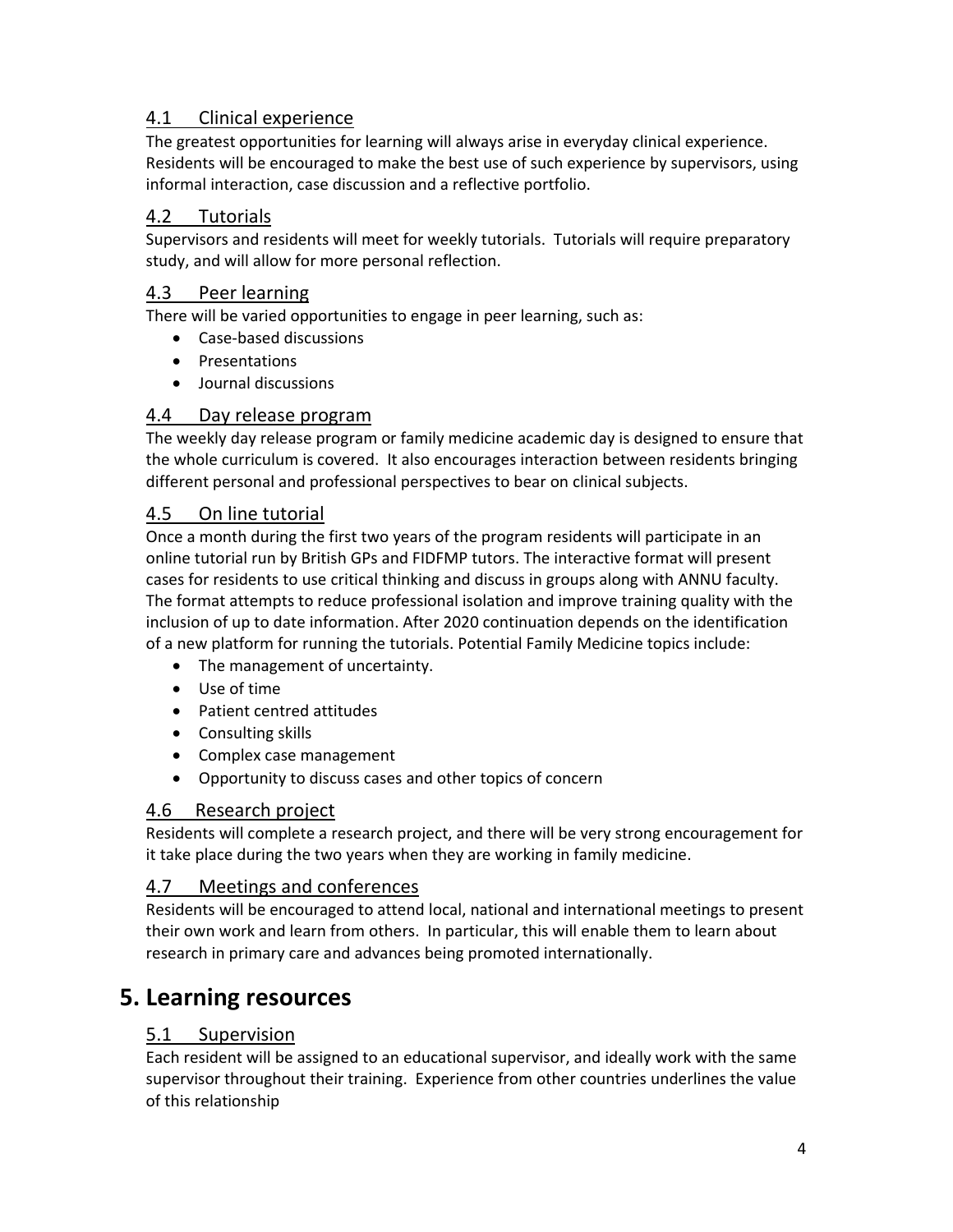# 5.2 Log Book

Residents will be required to keep a record of their work. Reflection on their own experiences are encouraged, and will be an important tool for communication and feedback from their supervisors. (See appendix)

# 5.3 Books

A small library of essential texts is available in the Family Medicine Department and the An Najah University Library.

### 5.4 Electronic resources

Residents will be expected to access a range of resources on line, including:

- Original research papers
- Secondary research (such as the Cochrane Library)
- National and local guidelines
- Evidence bases web sites such as Medscape, Medpagetoday

# **6. Program**

In line with the requirements of the Arab Board of Medical Specialties the program comprises four years' work and study. The first two years will be spent mostly in hospitals accredited by the Palestinian Medical Council (PMC) for training, and the second two years in primary care clinics accredited for training. Throughout all four years of the program one day a week (academic release day) will be spent at An Najah University program on educational curriculum. This will enable residents to use their experience in the hospital to address Family Medicine learning objectives. The four year program may be extended due to circumstances with permission from the residency director, but may not extend beyond two semesters, equalling one year, for a total of five years in the program. The overall program is shown below:

| ັ     | <b>Clinical Rotation</b>           | <b>Duration</b> |
|-------|------------------------------------|-----------------|
| 1.    | <b>Family Medicine</b>             | 17 months       |
| 2.    | <b>Internal Medicine</b>           | 6 months        |
| 3.    | Pediatrics                         | 4 months        |
| 4.    | Surgery                            | 2 months        |
| 5.    | <b>Obstetrics &amp; Gynecology</b> | 4 months        |
| 6.    | Psychiatry                         | 3 months        |
| 7.    | <b>Emergency Medicine</b>          | 2 months        |
| 8.    | Dermatology                        | 1 month         |
| 9.    | Radiology                          | 1 month         |
| 10.   | Ophthalmology                      | 1 month         |
| 11.   | Orthopedics                        | 1 month         |
| 12.   | ENT (Otolaryngology)               | 1 month         |
| 13.   | <b>Community Medicine</b>          | 1 month         |
| 14.   | Elective                           | 4 month         |
| Total |                                    | 48 months       |

For further details of the educational program see appendix 2

# **7. Assessment**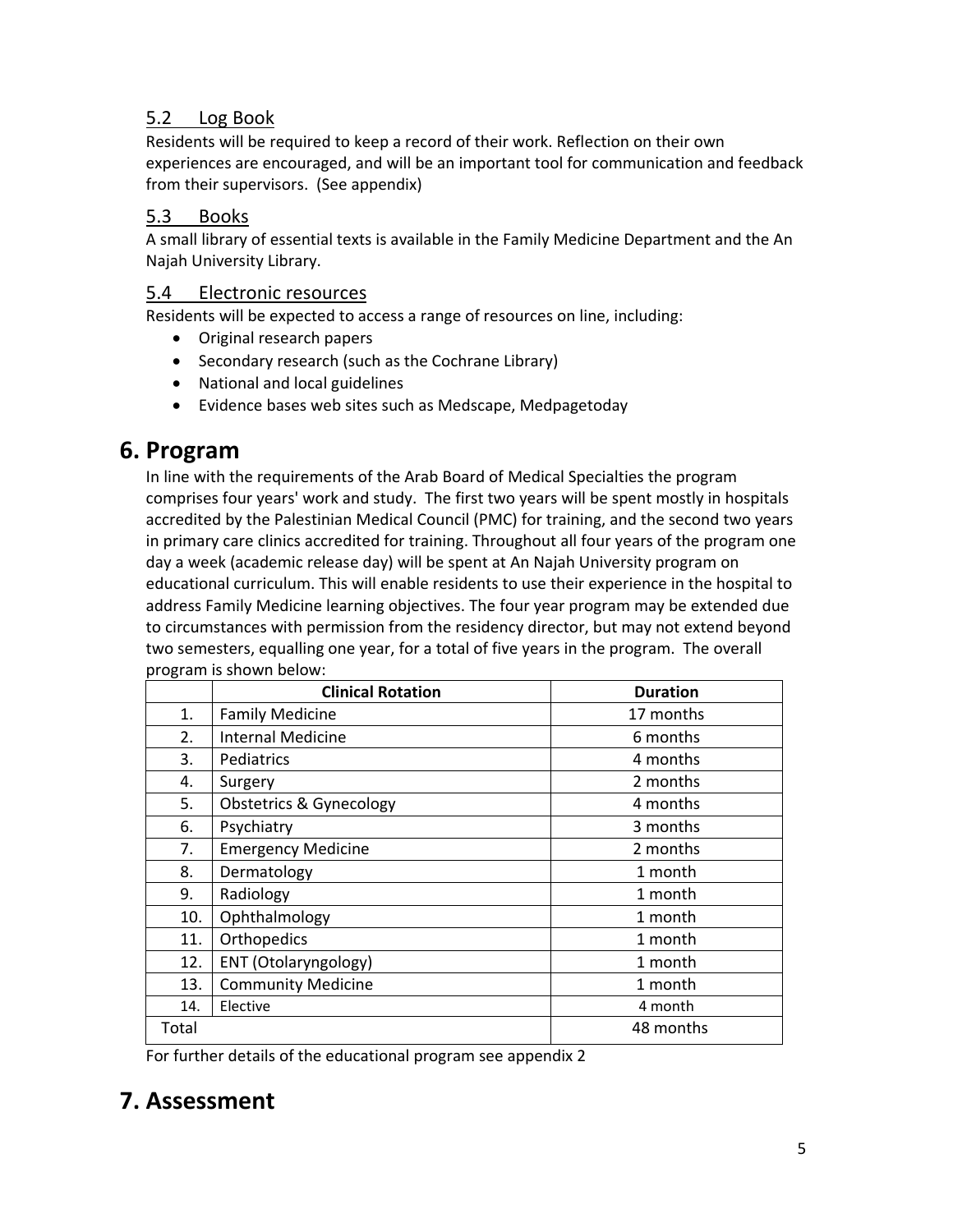# 7.1 Formative assessment

There will be numerous opportunities for supervisors to give feedback to residents in order to help them refine and improve their competence. Eventually residents will be required to keep an electronic portfolio of selected encounters, and the supervisors will make comments designed to challenge and support residents.

### 7.2 Entry assessment

The Palestine Medical Council's standard entry exam is a requirement. In addition, a formative assessment of resident's knowledge will identify individual areas of weakness to guide learning goals.

### 7.3 Workplace based assessments

The residents will be required to master a set of skills (see above). Supervisors will assess them and sign in the residents' Log Book when completed.

### 7.4 Assessments for progression

At the end of each year there will be an assessment to measure the fitness of residents to progress to the next stage of the program. Given the structure of the course, with the first two years being spent predominantly in hospital posts, part 1 of the Board exam will take place at or after the end of year 2.

After completing the four‐year program, residents will be awarded the higher specialty degree in Family Medicine and will be eligible to sit for the Palestinian Board exam

### 7.5 Palestinian Board exams

### A‐ Part I exam:

Part One Palestinian Board Exam is designed to assess basic knowledge in the principle of Family Medicine and clinical judgment relevant to the specialty of Family Medicine. The number of exam items, exam format, eligibility, and passing score will follow the Palestinian medical council rules and regulations.

Eligibility:

- 1. Current registration in Palestinian Board Family Medicine Training Program.
- 2. Current registration at An‐Najah National University family medicine academic program
- 3. Successful completion of at least one year of training in Family Medicine

Examination Format:

- 1. A Palestinian Board Part I Family Medicine written examination shall consist of 100 single best answers MCQs.
- 2. Clinical presentation questions include history, clinical findings, and patient approach. Management questions; includes non‐therapeutic, therapeutic, patient safety, and complication. Health maintenance questions; includes health promotion, disease prevention, risk factors assessment, and prognosis.

### B‐ Part II exam: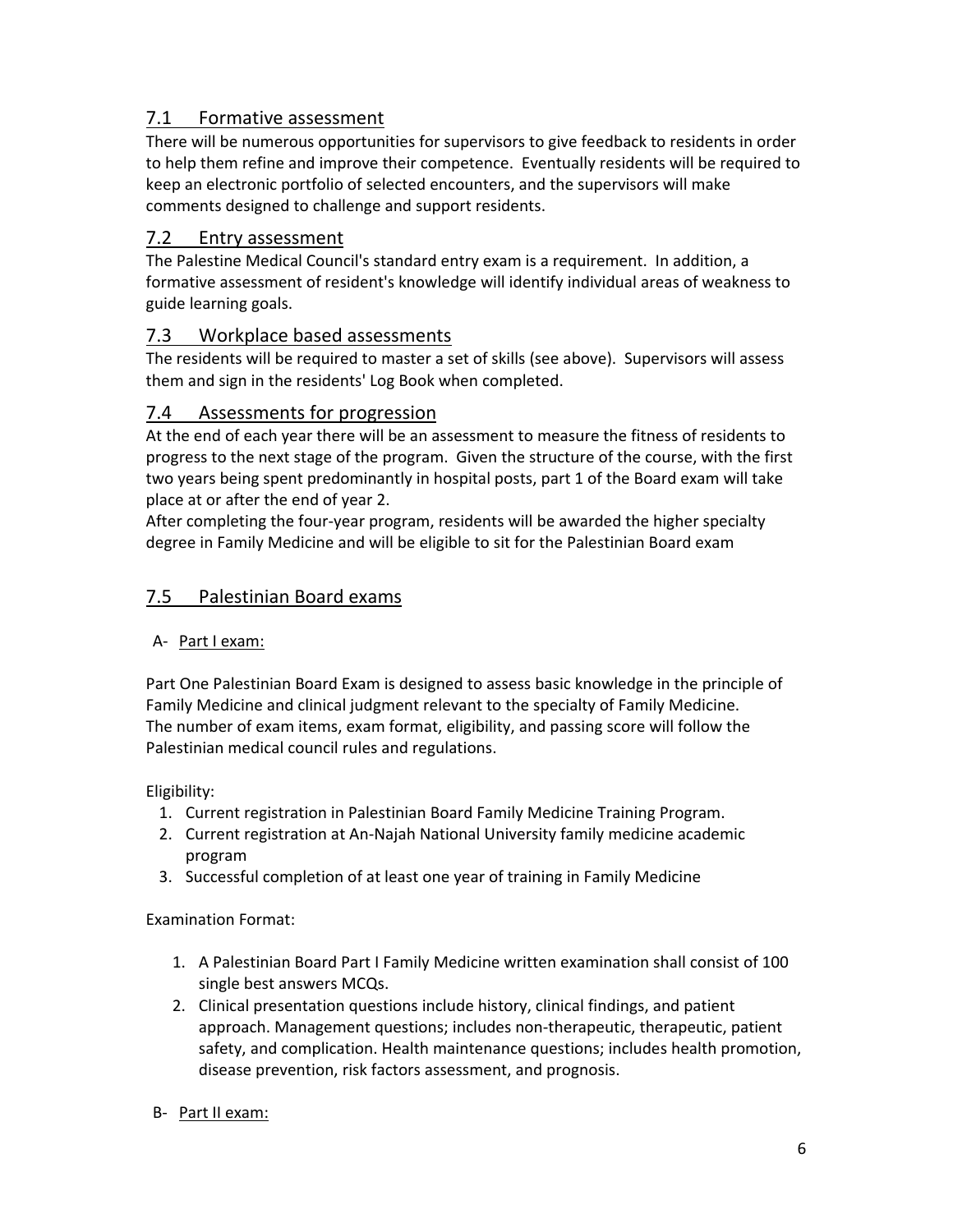After completing all the FM training requirements and pass successfully academic courses, residents can sit for part two Palestinian Board Examination, which comprises two parts: a written examination and a clinical examination. It is held Twice a year.

#### Written examination:

 This MCQ examination assesses residents' theoretical knowledge base and problem‐solving capabilities about FM. The number of exam items, exam format, eligibility, and passing score will follow the Palestinian medical council rules and regulations.

#### Clinical examination:

This examination assesses a broad range of high‐level clinical skills, including data collection, patient management, communication, and counseling skills. The examination is held twice a year, in an OSCE format in‐patient management problems (PMPs). The exam eligibility, format, and passing score will follow the Palestinian medical council rules and regulations.

#### Certification:

Candidates passing all components of the final specialty examination are awarded the "Palestinian Board in Family Medicine" certificate**.** 

# **8. Audit curriculum for ongoing improvement**

Residents will complete feedback forms at the end of each clinical experience and academic course. Feedback will be reviewed by faculty on a rotating basis every three years so that curricula continues to address the stated learning objectives, objectives are updated, and the quality of the program is high and addresses the needs of the learners.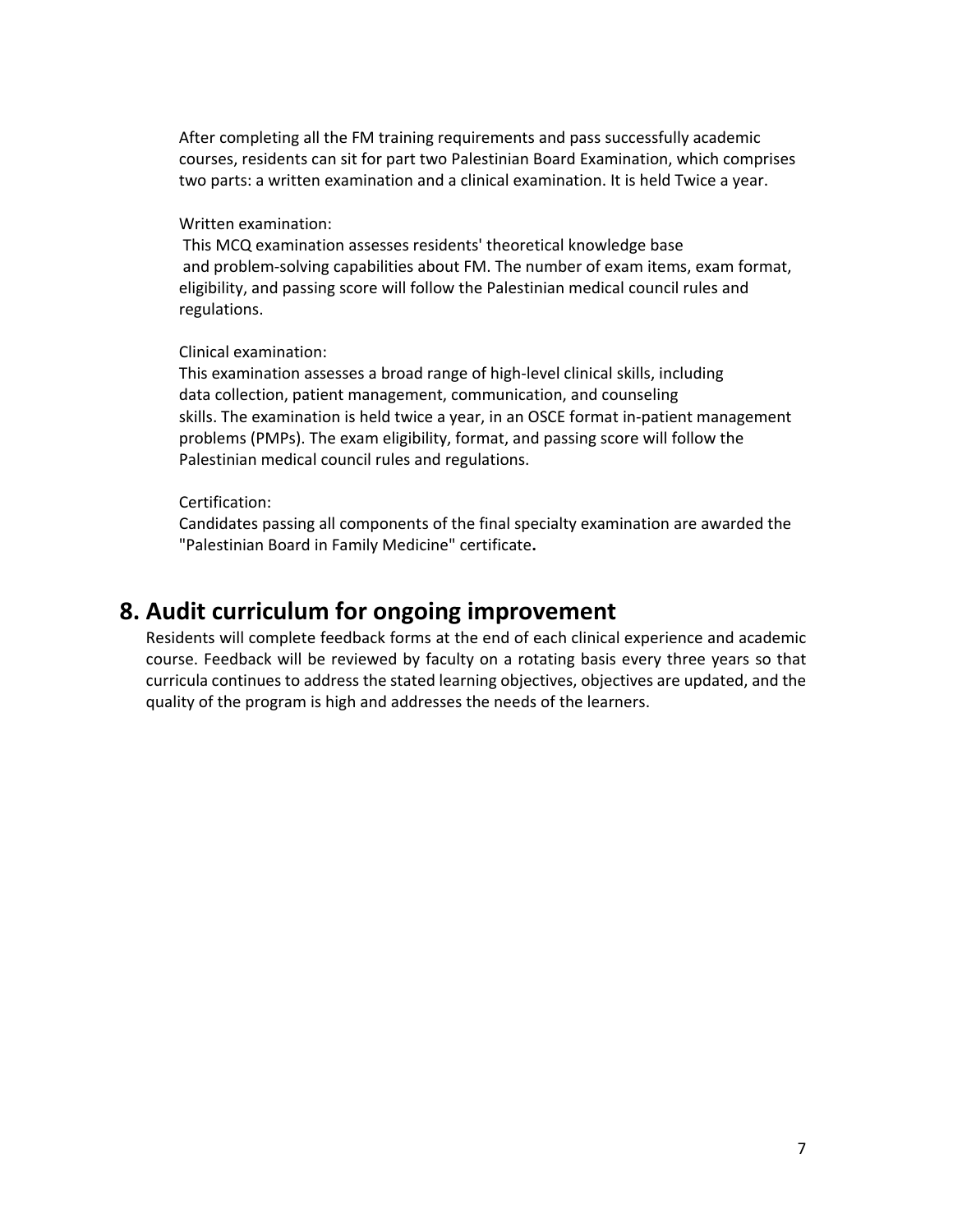# **Appendix 1 ‐ Log Book**

The Log Book is a record of your training highlights during residency. This includes case presentations, subjects that need additional learning attention, challenging patients encountered, events which cause reflection, procedures performed, journal club activities, meetings attended, and community and research project(s). Documenting procedures and skills can assist residents with hospital and clinic privileges, demonstrate the competency of the residency, and improve procedural training. Procedure lists are presented in the various subspecialties to guide you.

#### WHICH PROCEDURES SHOULD YOU RECORD?

After recording the use of an instrument or performance of a procedure, document procedures that you think you might want privileges for later (deliveries, circumcision, LP, paracentesis, joint injections, etc.) This may be tailored to your future career plans. Consider documenting the following procedures:

- Skin: Incision and drainage of abscess, Cryotherapy of warts, Biopsy (punch, shave, or excisional)
- Women's health: Pelvic exam/Pap smear (only have to have supervision and track the first 3 performed), IUCD insertion, Endometrial biopsy, colposcopy
- Musculoskeletal: Joint injection/aspiration, Splinting/casting for fracture or sprain
- Maternity care: Vaginal delivery, Basic OB ultrasound (presentation, AFI, placental location)

#### MONITORING PROGRESS

The residency faculty will monitor the resident's progress toward meeting the clinical experience and procedure documentation requirements. If a resident is not on track to complete adequate procedures by graduation, he/she will be asked to submit a plan for completion to the Program Director.

#### PATIENT ENCOUNTERS

Consider logging patients that are challenging, those you discuss with your supervisors and colleagues, and those who teach you something about medicine or about yourself.

#### RESIDENT'S LEARNING NEEDS

Medicine requires life‐long learning skills. During your training you will encounter topics that need more focus and work. A supervisor or colleague may point this out to you, or you may identify this yourself as you reflect on your progress in becoming a family physician. During residency you have the opportunity to identify areas where you lack knowledge, confidence, or experience and can then create a learning plan with the input of your supervisor.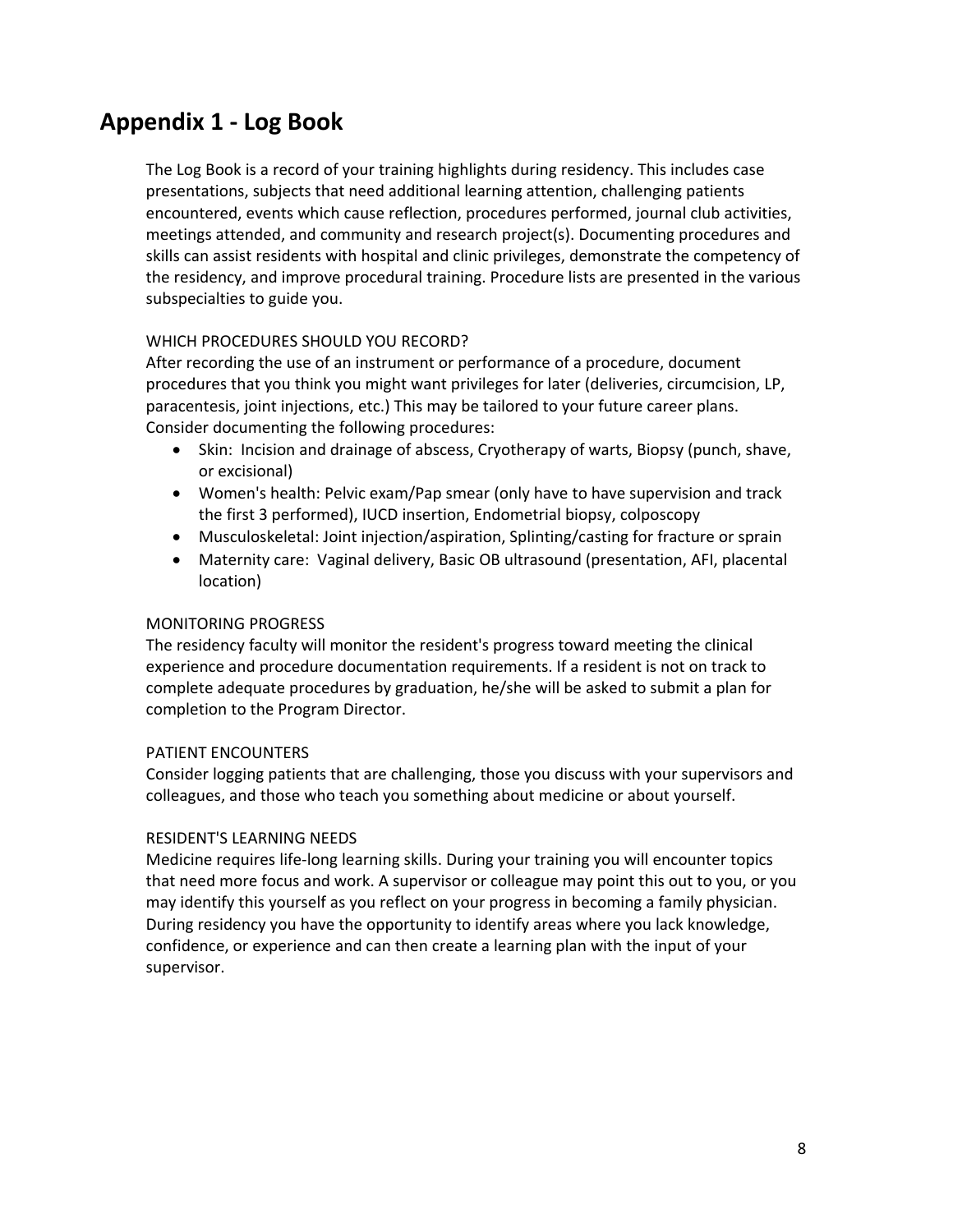# **Appendix 2 – Family Medicine Specialty Educational Program**

To obtain the higher certificate in Family Medicine Specialty residents must complete: Clinical rotations in the in‐patient and outpatient setting (Table 1) and Academic coarse work (Table 2).

# **Table 1. Clinical Rotations**

| Year            | <b>Clinical Rotations</b> |                   |                          |                 | <b>Duration</b> |
|-----------------|---------------------------|-------------------|--------------------------|-----------------|-----------------|
| 1 <sup>st</sup> | <b>Internal Medicine</b>  | Surgery           | Psychiatry               | <b>Elective</b> |                 |
|                 | 6 months                  | 2 months          | 3 months                 | 1 month         | 12 months       |
| 2 <sub>nd</sub> | Ob and Gyn                | <b>Pediatrics</b> | <b>Surgical</b>          | <b>Elective</b> |                 |
|                 | 4 months                  | 4 months          | subspecialty             | 1 month         | 12 months       |
|                 |                           |                   | 3 months                 |                 |                 |
| 3 <sup>rd</sup> | <b>Medical</b>            | <b>Community</b>  | <b>Family Medicine 1</b> | <b>Elective</b> |                 |
|                 | <b>Subspecialties</b>     | <b>Medicine</b>   | 6 months                 | 1 month         | 12 months       |
|                 | 4 months                  | 1 month           |                          |                 |                 |
| 4 <sup>th</sup> | <b>Family Medicine 2</b>  |                   |                          | <b>Elective</b> | 12 months       |
|                 | 11 months                 |                   |                          |                 |                 |

NB. Medical subspecialties consist of: **ER, Dermatology and Radiology** Surgical subspecialties consist of: **ENT, Ophthalmology and Orthopedics**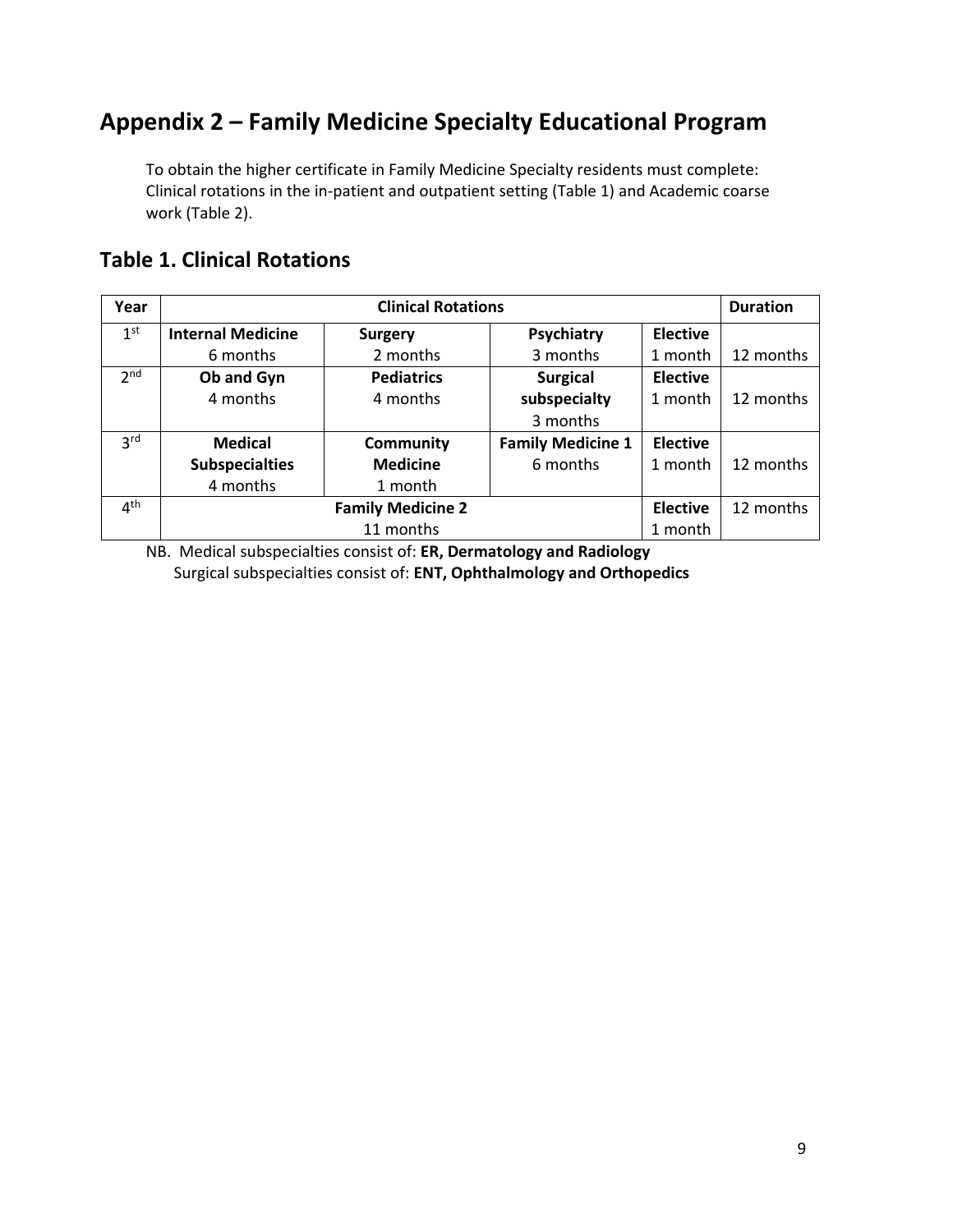# **Table 2. Required Academic Courses**

The resident should complete 48 credit hours in 4 years. With special permission from the director of higher graduate studies and the chair of Family Medicine at ANNU, completion may take longer, but must be completed in 5 years.

| <b>Course Number</b> | <b>Course Name</b>               | <b>Credit hour</b> |
|----------------------|----------------------------------|--------------------|
| 540161               | <b>Clinical research Methods</b> |                    |
| 540162               | <b>Medical ethics</b>            |                    |
| 540163               | <b>Health Management</b>         |                    |
| 540165               | Applied Epidemiology             |                    |
| 540193               | Research Project                 |                    |
| Total                |                                  |                    |

#### **1. General courses for acquiring high certificate in Medicine (18 credit hours):**

#### **2. Family Medicine Specialty courses Requirements‐all are compulsory (30 credit hours)**

| <b>Course Number</b> | <b>Course Name</b>               | <b>Credit hour</b> |
|----------------------|----------------------------------|--------------------|
| 540171               | Introduction to family           | 2                  |
|                      | medicine                         |                    |
| 540191               | Family medicine I                | 4                  |
| 540192               | Family medicine II<br>7          |                    |
| 540182               | <b>Internal Medicine</b>         | 3                  |
| 540181               | Pediatrics                       | 3                  |
| 540184               | Psychiatry                       | $\overline{2}$     |
| 540173               | <b>Obstetrics and Gynecology</b> | $\overline{2}$     |
| 540172               | <b>Emergency and Surgery:</b>    | $\mathfrak{p}$     |
|                      | <b>General Surgery</b>           |                    |
|                      | <b>Emergency Medicine</b>        |                    |
| 540183               | Basic specialties for Family     | $\mathfrak{p}$     |
|                      | Medicine                         |                    |
|                      | Ophthalmology                    |                    |
|                      | Dermatology                      |                    |
|                      | Radiology                        |                    |
|                      | Orthopedics                      |                    |
|                      | <b>ENT</b>                       |                    |
| 540186               | Electives                        | 0                  |
| 540185               | <b>Community Medicine</b>        | 3                  |
| <b>Total</b>         |                                  | 30                 |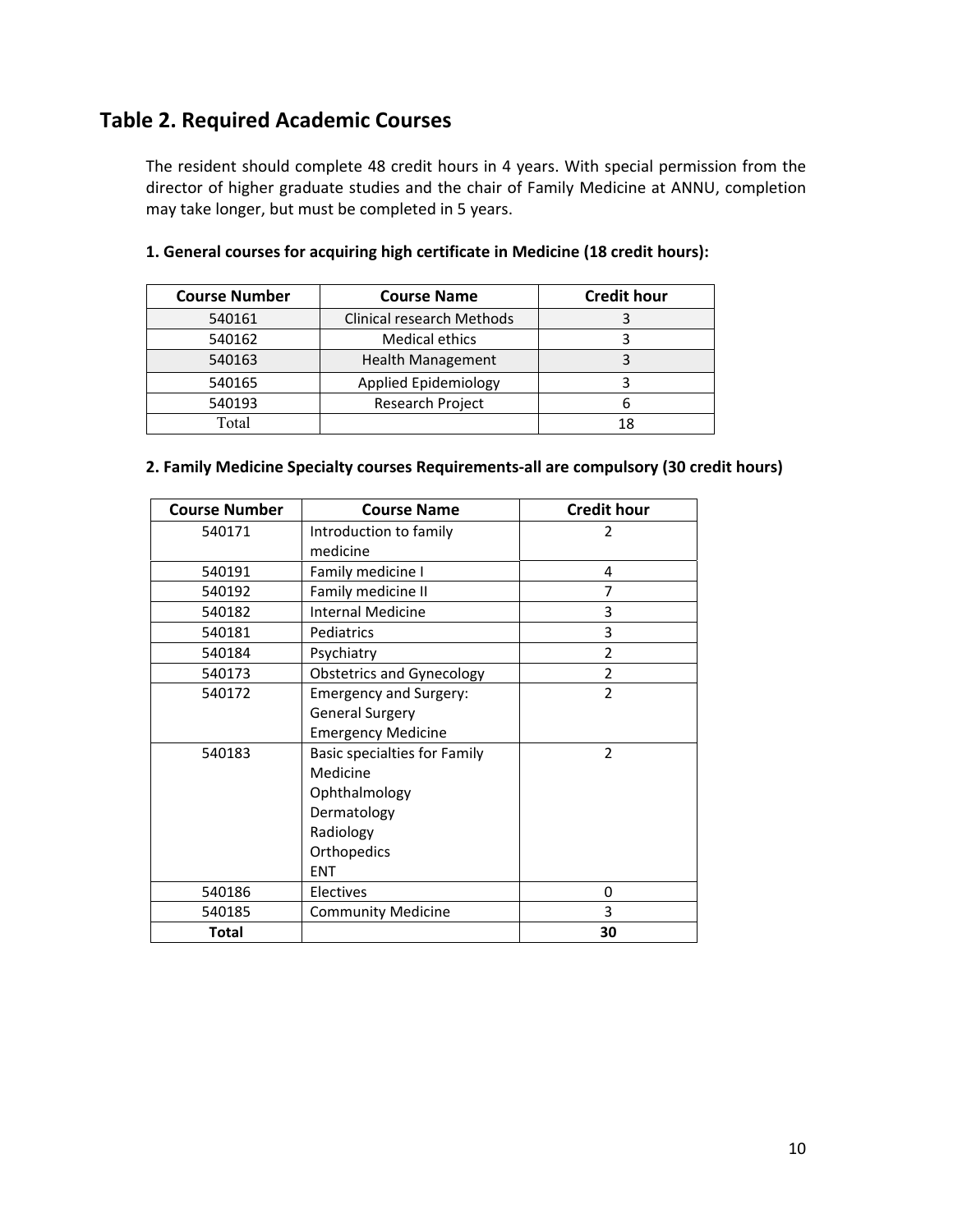### **3. Academic course distribution over the 4 years**

The academic year consists of two semesters: 1<sup>st</sup> semester start 1/October and lasts 6 month 2<sup>nd</sup> semester start 1/April and lasts 6 months

| <b>Academic</b> | <b>First Semester</b>                      | <b>Credit</b>           | <b>Second semester</b>                        | <b>Credit</b>  | <b>Total per</b> |
|-----------------|--------------------------------------------|-------------------------|-----------------------------------------------|----------------|------------------|
| year            |                                            | Hour                    |                                               | Hour           | year             |
| 1 <sup>st</sup> | <b>Medical ethics</b>                      | 3                       | <b>Health Management</b>                      | 3              |                  |
|                 | <b>Introduction to FM</b>                  | $\overline{2}$          | <b>Internal Medicine</b>                      | 3              | 16               |
|                 | Epidemiology                               | 3                       | <b>Emergency and</b><br>Surgery               | $\overline{2}$ |                  |
| 2 <sub>nd</sub> | <b>Obstetrics and</b><br>Gynecology        | $\overline{2}$          | <b>Medical and Surgical</b><br>subspecialties | $\overline{2}$ | 9                |
|                 | <b>Pediatrics</b>                          | 3                       | Psychiatry                                    | $\overline{2}$ |                  |
| 3 <sup>rd</sup> | <b>Clinical research</b><br><b>Methods</b> | $\overline{\mathbf{3}}$ | <b>Community Medicine</b><br>FM1              | 3<br>4         | 10               |
| 4 <sup>th</sup> | FM <sub>2</sub>                            | 7                       | <b>Research Project</b>                       | 6              | 13               |
| Total           |                                            |                         |                                               |                | 48               |

**Note: Changes may be made due to availability of rotations and supervising specialists.**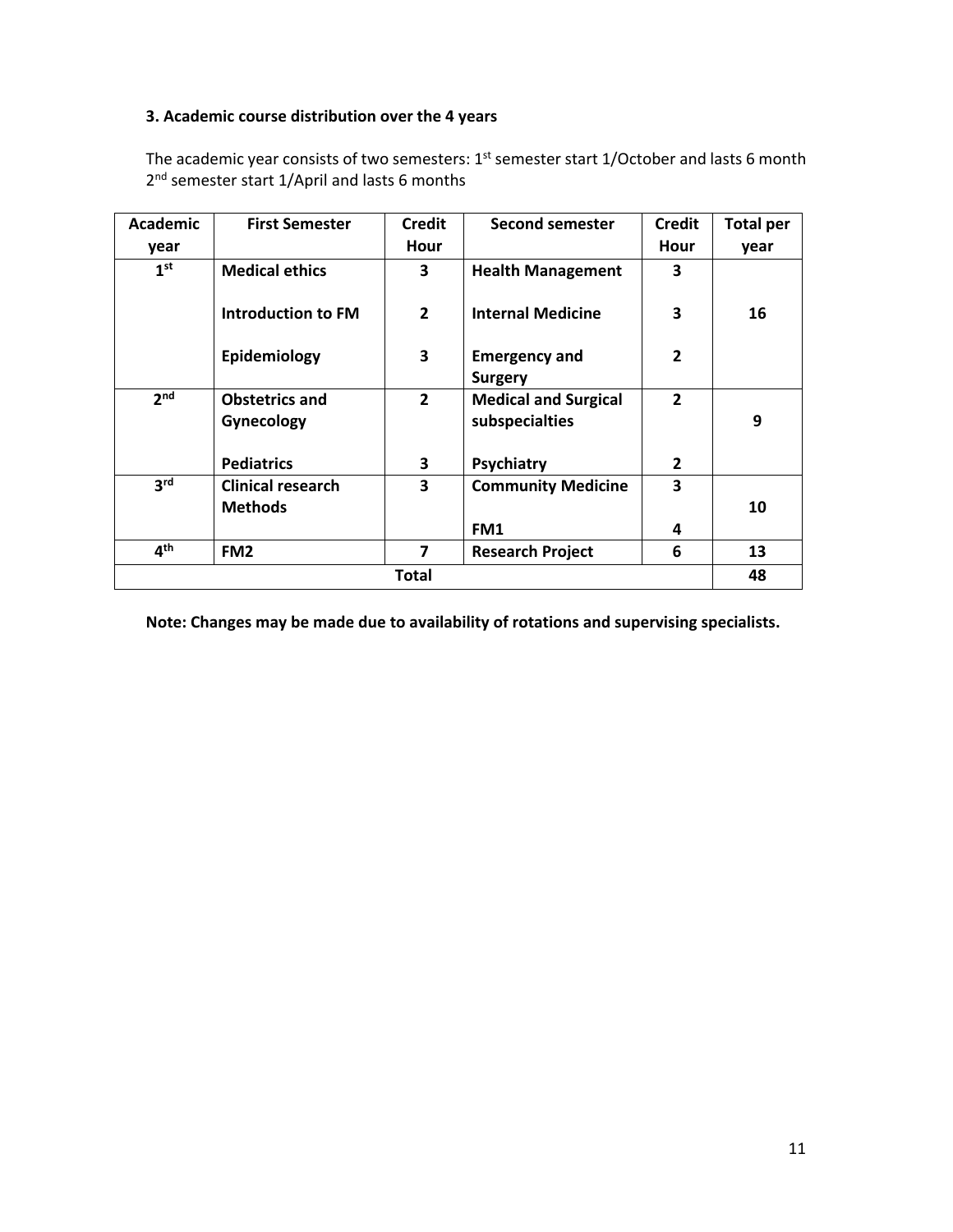# **Family Medicine Introduction to Family Medicine**

Academic course: 2 credit hours, Year 1, First Semester

**Overview**: This course introduces the resident to the family medicine specialty. S/He will learn communication skills and approaches to problem solving and management in the primary care setting.

#### **Learning Objectives**:

By the end of the rotation the learner is expected to:

- 1. Communicate with and interview patients attending the clinic and understand the patient's perspective about his/her health and illness.
- 2. Demonstrate communication skills and attitudes that are caring and empathetic and open to cultural, ethnic, gender and other diversities.
- 3. Articulate a person‐centered approach to the individual, his/her family and their community.
- 4. Understand and deal with the physical, psychological and social dimensions of the patient's problem.
- 5. Demonstrate appropriate clinical skills in respect to diagnosis and management of problems commonly presented in a primary care setting.
- 6. Articulate the value of health promotion programs, including health education, maternal and child care, and immunizations.
- 7. Understand the organization of primary health care in relation to other levels of care.
- 8. Demonstrate a positive attitude towards the specialty, the profession, and other professionals in primary health care and teamwork.

### **Learning Activities**:

- 1. Seminars with lecture and discussion
- 2. Case‐presentations and discussion
- 3. Role plays
- 4. Clinical and non‐clinical assignments follow up of a group of families (family study).
- 5. Online tutorials

#### **Learning Resources:**

- 1. Mark A. Graber, Jason K. Wilbur. Family Practice. Examination & Board Review
- 2. Rakel & Rakel. Textbook of Family Medicine
- 3. WWW. AAFP.org

#### **Formative Assessment**:

- Supervisor and peer feedback on case presentation and assignments
- Supervisor and peer feedback on Role plays

#### **Summative Assessment**: Written exam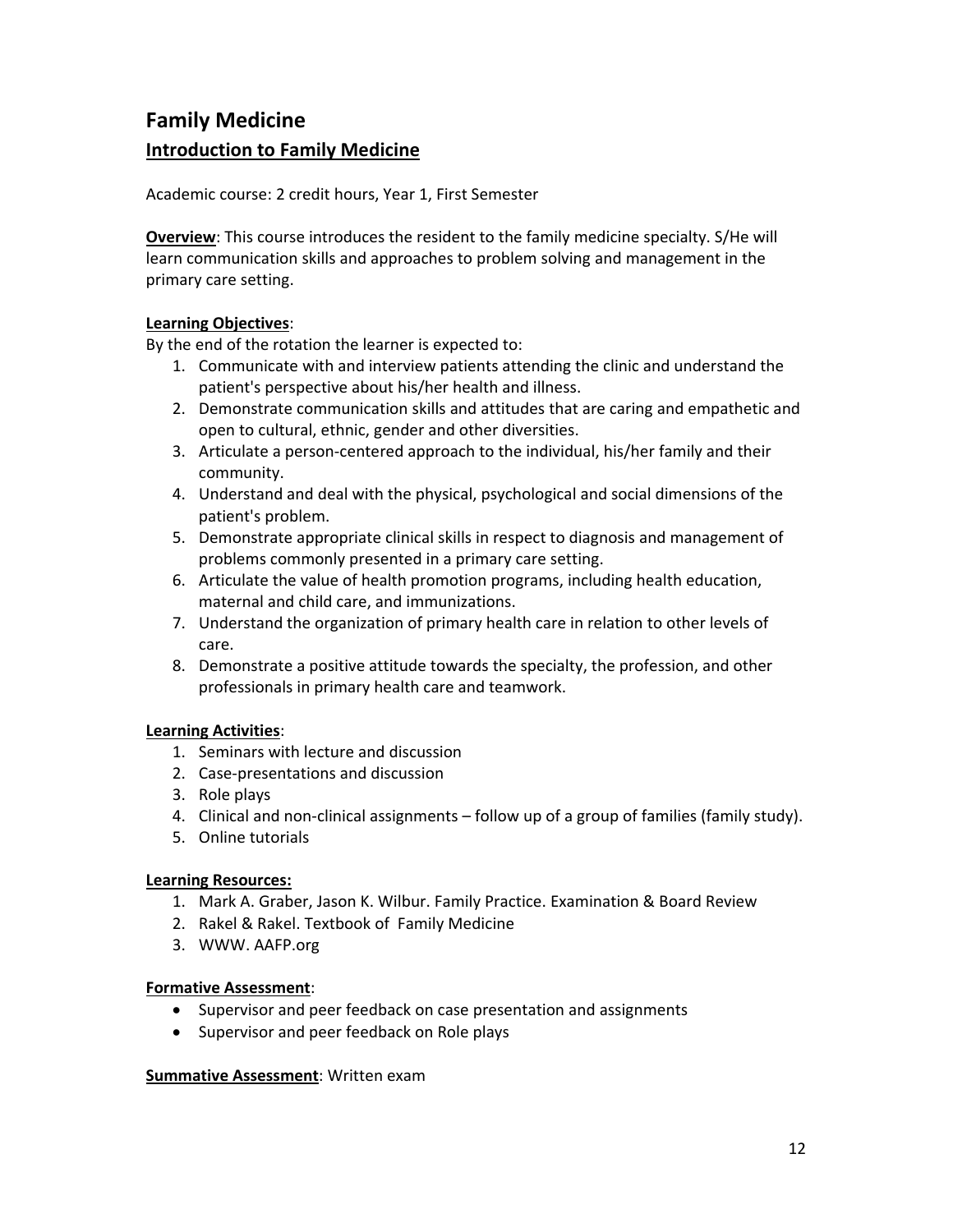**Teachers/supervisors**: Family medicine faculty

**Program Evaluation**: The resident completes end of course feedback form. Faculty will review evaluations every three years and make changes to improve the course.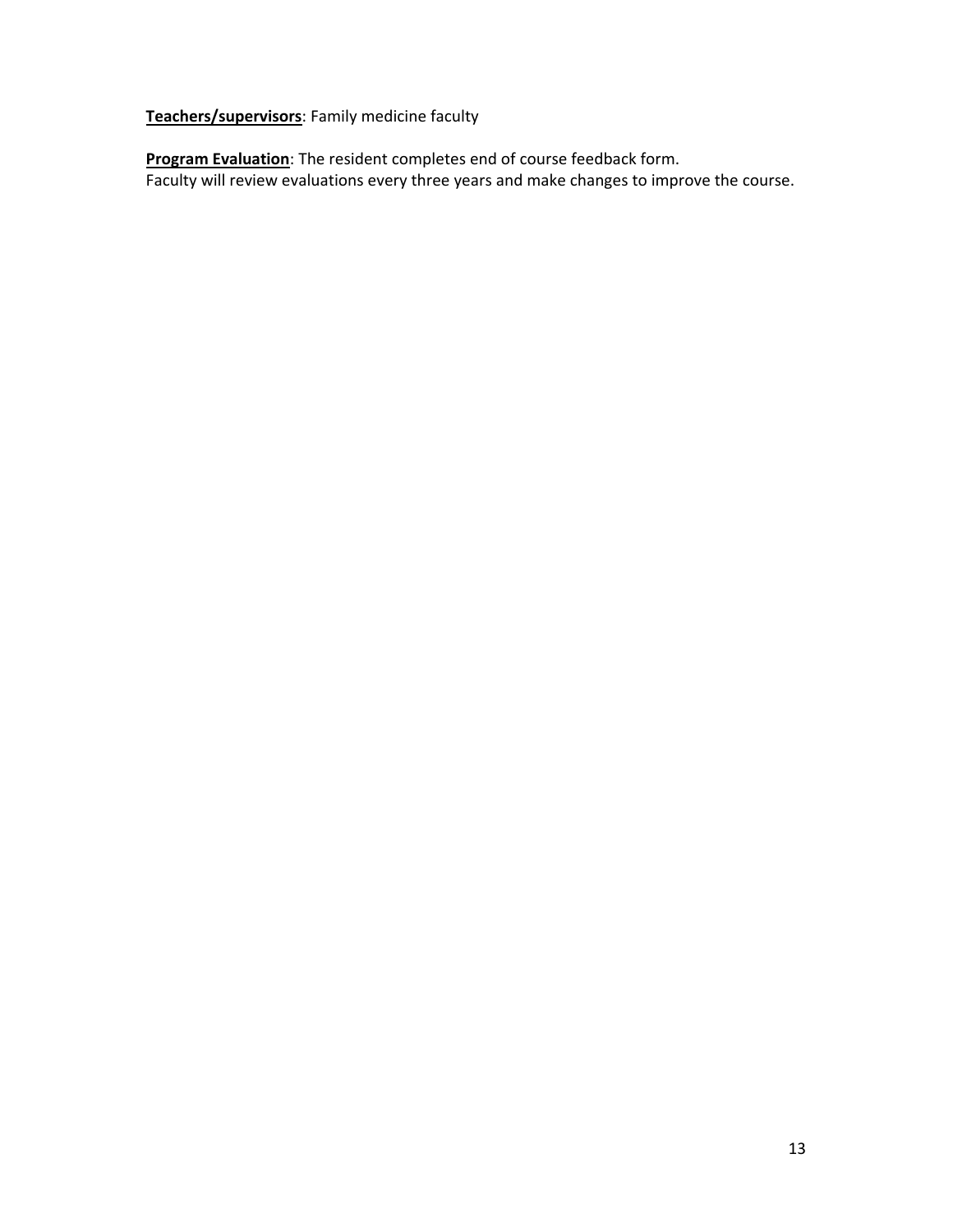# **Medical Ethics**

Academic Course: 3 credit hours Year 1, First Semester

**Overview:** This course discusses the general knowledge of medical ethics with emphasis on the philosophical and legal basis of this science in Palestine. Residents will apply ethical principles to their medical practice, discuss how to approach to ethical dilemmas in primary care, and gain practical skills in clinical reasoning and decision making through the use of ethical principles and frameworks.

#### **Learning Objectives:**

By the end of the rotation the learner is expected to:

- 1. Understand the social evolution of medical practice.
- 2. Appreciate the models of patient‐health provider relationship.
- 3. Formulate opinion regarding certain ethical issues faced in medical practice including:
	- a. The "informed consent" and competence.
	- b. The eligibility criteria for signing the informed consent
	- c. "Confidentiality" and the "right to know" issues
	- d. Truth telling
- 4. Recognize the factors influencing ethical decision making: religion, moral beliefs, and cultural practices
- 5. Identify key ethical issues when dealing with third parties such as:
	- a. Pharmaceutical Industry—distribution of samples and accepting gifts
	- b. Religious organizations (i.e. access to abortion)
	- c. Insurance companies—order unnecessary tests for financial reward
	- d. Physician work in both government and public clinic—incentives related to where care provided
	- e. Interaction with Colleagues and professionals in other disciplines—how to work with others/respect
		- i. How to manage value differences and conflicts that arise in patient care between different specialties or health professionals.
	- f. Management and care of patients with disabilities (i.e. hysterectomy or tubal ligation on Down Syndrome female)
	- g. Researchers—forced participation in studies due to imbalance of power and patient feels forced to consent
- 6. Identification and management of Medical errors
- 7. Define and elaborate ethical responsibilities pertaining to professional and legal standards in family medicine in Palestine
	- a. Access and outline professional responsibilities, standards, and policies that have a bearing on ethics in family medicine. Examples of applicable standards and policies include:
		- i. Codes of ethics
		- ii. Palestinian Medical Association or Palestine Department of Primary Care policies and bylaws
		- iii. Licensing requirements
		- iv. Local institutional policies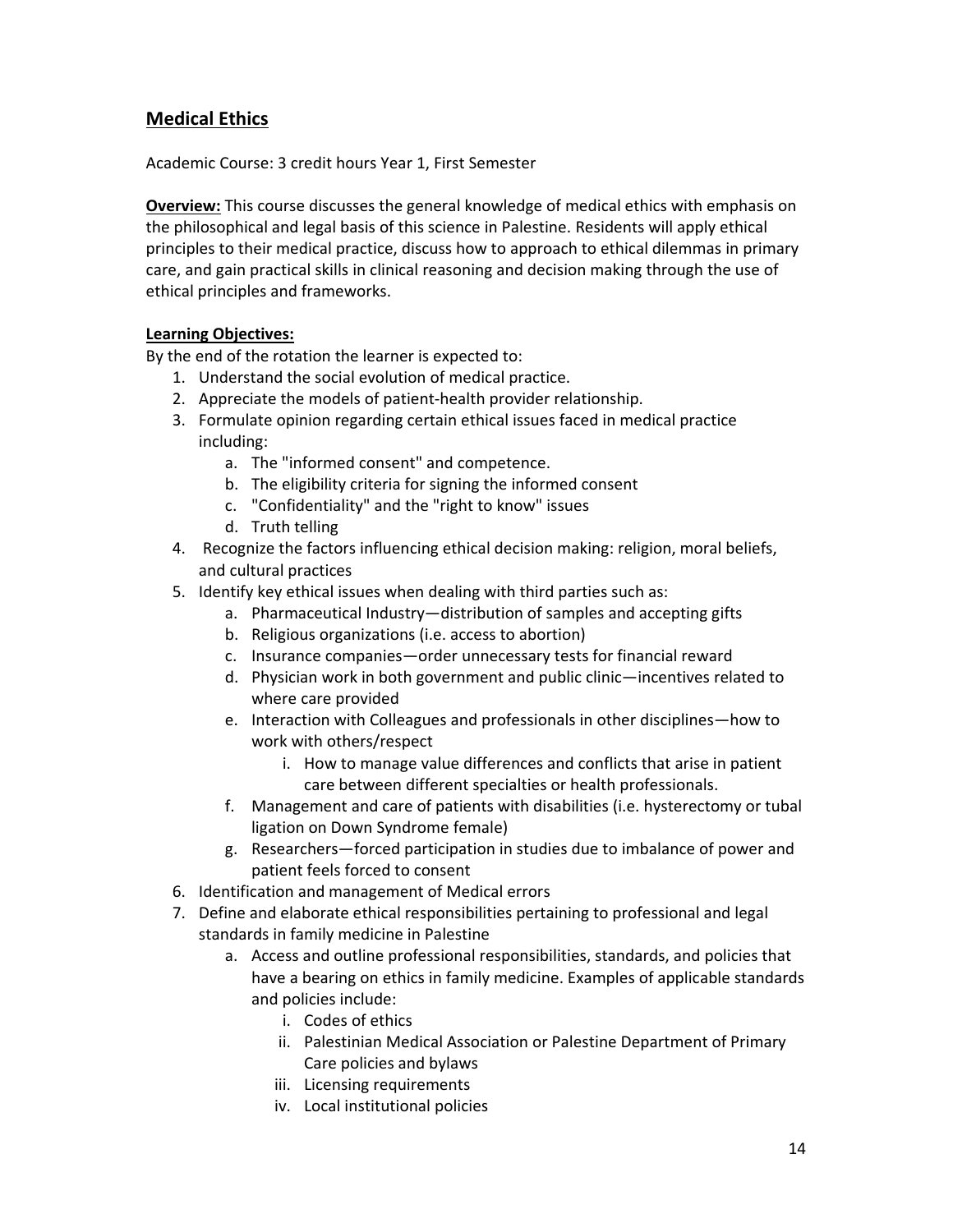8. Describe how to find regulations and laws relevant to family medicine. Examples include:

- a. Confidentiality and privacy
- b. Consent to health care
- c. Substitute decision making and advance directives
- d. Involuntary admission to mental health facilities
- e. Decision making regarding minors
- f. Human rights and disability rights legislation
- g. Communicable diseases
- h. Abuse and neglect
- i. Family law

#### **Learning activities:**

- 1. Lecture with case‐based discussion
- 2. Case presentations and discussion
- 3. Role plays
- 4. Online tutorial

#### **Learning resources:**

- 1. Manson H. The Need for Medical Ethics Education in Family Medicine Training. Fam Med 2008;40(9):658‐6. –overview of how to teach
- 2. The College of Family Physicians of Canada. Ethics in Family Medicine: Faculty Handbook. October 2012. Available at:
	- http://www.cfpc.ca/ProjectAssets/Templates/Resource.aspx?id=5145 possible text
- 3. Agarwal AK, Murinson BB. New Dimensions in Patient–Physician Interaction: Values, Autonomy, and Medical Information in the Patient Centered Clinical Encounter. Rambam Maimonides Medical Journal; 2012;3 (3):e0017. doi:10.5041/RMMJ.10085 –good for discussion

#### **Formative assessment:**

- Feedback from faculty and peers
- Quiz on lecture material

#### **Summative assessment:** Written exam

#### **Teachers/ supervisors:** Family medicine faculty

**Program evaluation:** The resident completes an end of course feedback form. Faculty will review evaluations every three years and make changes to improve the course.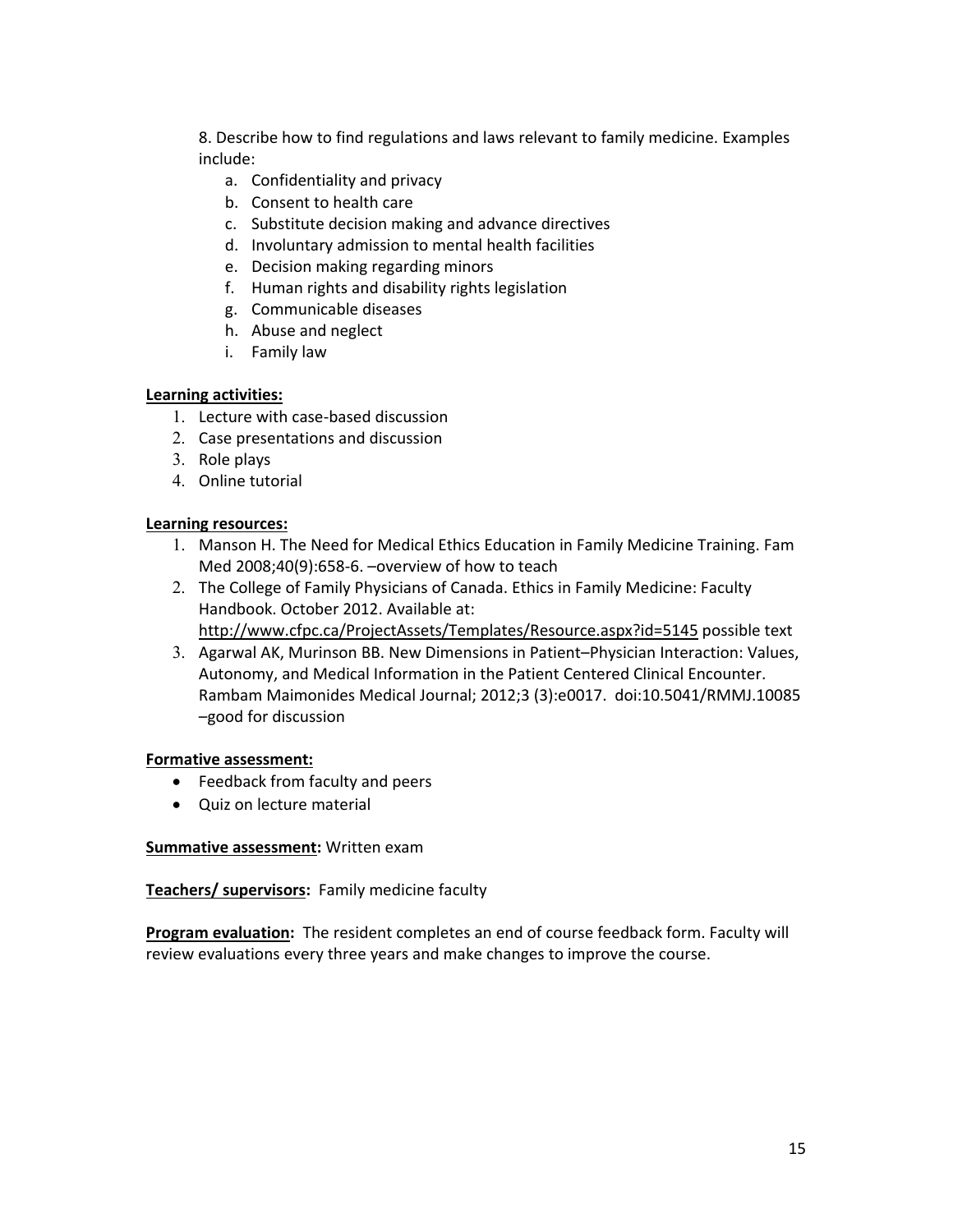# **Family Medicine I**

Academic course: 4 credit hours, Year 3, Second semester Clinical training: Primary health care center, Year 3, six months

**Overview**: This academic and clinical experience further develops the resident's skills as a family medicine specialist. S/He will learn refine communication skills and approaches to problem solving and management in a primary care setting.

#### **Learning Objectives:**

By the end of the academic course and clinical rotations, each resident should be able to:

- 1. Describe the steps to lifelong and effective evidence‐based learning.
- 2. Describe and demonstrate how to be collaborative team members.
- 3. Communicate with and interview patients attending the clinics
- 4. Enhance skills, knowledge and attitudes to become effective and efficient family physicians.
- 5. Demonstrate the ability to establish good relationships with patients and their families and the community and to meet their needs and expectations as far as possible.
- 6. Know how to address with the physical, psychological and social dimensions of the patient's problems.
- 7. Demonstrate appropriate clinical skills in respect to diagnosis and management of problems commonly presented in a primary care setting.
- 8. Show ability in health promotion programs, including health education, maternal and child care and immunization.
- 9. Explain the organization of primary health care in relation to other levels of care.
- 10. Be able to record and analyze details of morbidity encountered in primary health care setting.
- 11. Provide and organize preventive care for individuals, families and a designated population group.
- 12. Understand and effectively use therapeutics appropriate for a primary care setting and describe actions, interactions and side effects of the commonly used drugs.
- 13. Recognize uncertainty in primary care setting and begin to manage patients with illnesses that present with in an undifferentiated way at early stage of its development.
- 14. Perfect his/her consultation, interviewing, and communication skills in the clinical setting. Review the current appropriate literature on the consultation and produce a model for his /her own personal consultation process.
- 15. Discuss the theoretical elements of team work in the academic setting and practice them in the primary health care clinic.
- 16. Identity clinical problem and do literature search to find a new or updated approach or guideline and present to colleagues

#### **Learning Activities**:

The resident is assigned to a primary health care center under supervision (remote and in person). The first 2 weeks, the Induction period, are devoted to orientation to the clinical setting including knowledge about the health center's history, organization, personnel, and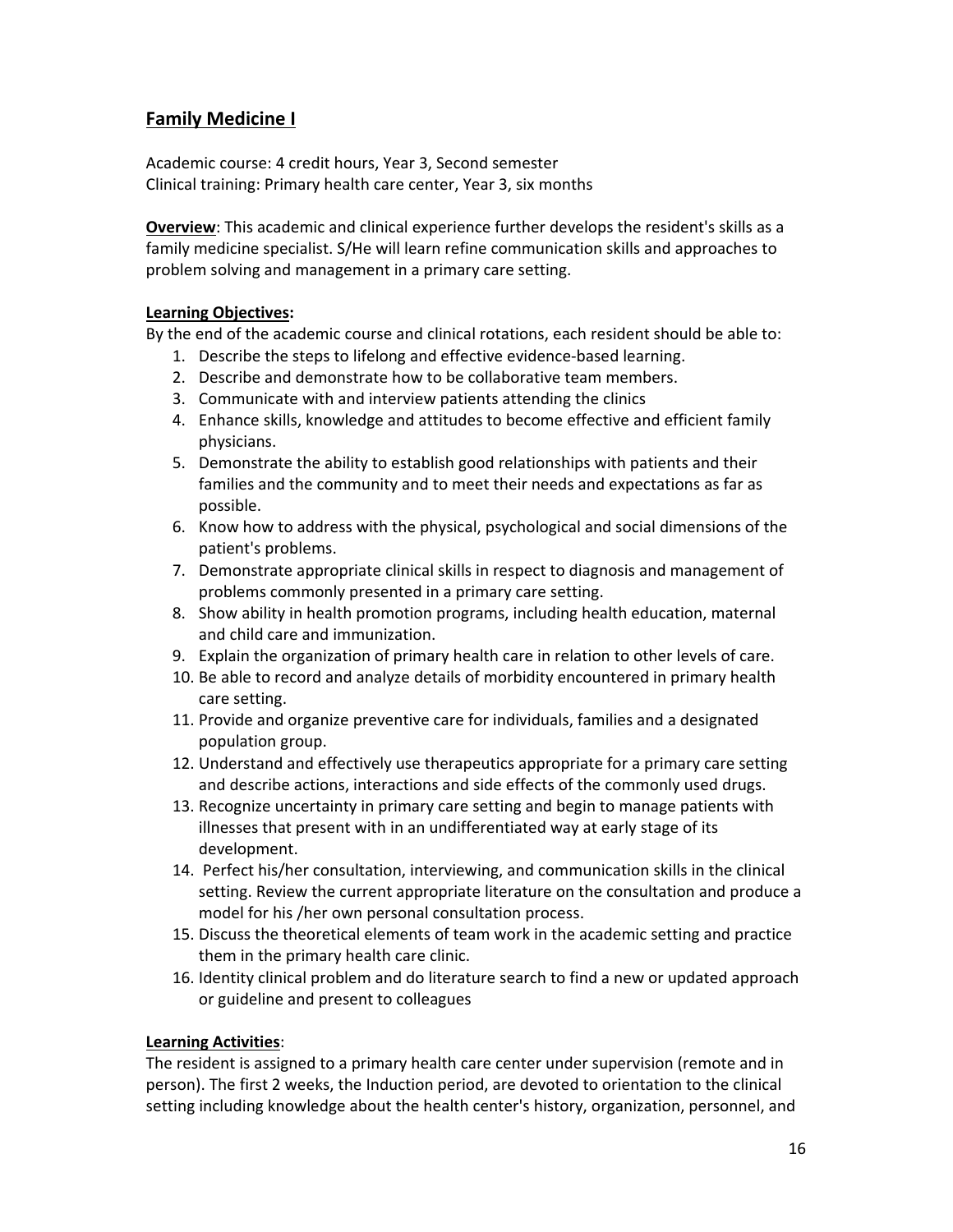methods of teaching and instruction. The academic course occurs weekly in the academic health center.

|                                     | <b>Primary Health Care</b><br>Center | <b>FM Academic Day</b> |
|-------------------------------------|--------------------------------------|------------------------|
| Clinical work                       | x                                    |                        |
| Clinical tutoring and supervision   | x                                    |                        |
| Case presentations and discussions  | x                                    | x                      |
| One on one challenging case         | x                                    |                        |
| discussion with supervisor          |                                      |                        |
| Group discussions                   |                                      | x                      |
| Review of Evidence Based Guidelines |                                      | x                      |
| Role play                           |                                      | X                      |
| Self-reflective exercises           | x                                    | X                      |
| Projects                            |                                      | x                      |

#### **Learning Resources:**

- 1. Mark A. Graber, Jason K. Wilbur. Family Practice. Examination & Board Review
- 2. Rakel & Rakel. Textbook of Family Medicine
- 3. On line resources: AAFP Clinical Practice guidelines, www.aafp.org Search topic in American Family Physician journal https://www.aafp.org/journals/afp.html

#### **Formative Assessment**:

- Supervisor and peer feedback on case presentation and assignments
- Supervisor feedback during clinical work
- Periodic supervisor assessments
- Faculty and peer feedback on Role plays

**Summative Assessment**: Written exam and Log Book review

**Teachers/Supervisors**: Family medicine faculty and clinical supervisor

**Program Evaluation**: The resident completes end of course feedback form. Faculty will review evaluations every three years and make changes to improve the course.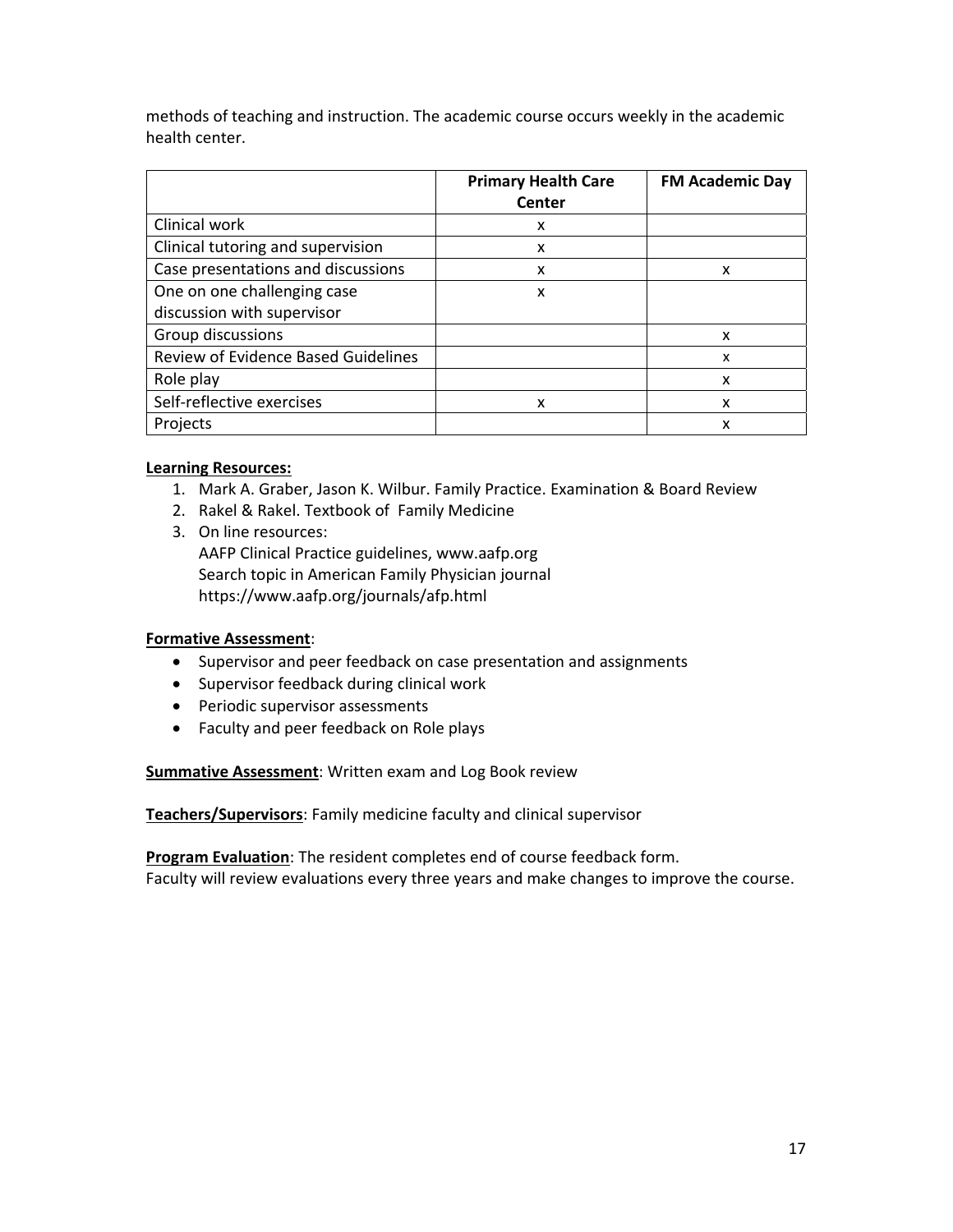### **Family Medicine 2**

Academic course: 7 credit hours, Year 4, First semester; Clinical training: Primary health care center, Year 4, 12 months

#### **Overview**

This academic and clinical experience integrates current biomedical, psychological and social understanding of health in caring for patients using a holistic approach with attention to prevention. The family physician provides initial, continuing comprehensive, and coordinated care for individuals, families and communities. Further development of the principles of family medicine, clinical knowledge and skills will help the resident practice as an effective family physician. S/he will further develop effective communication skills to establish a relationship with the patient and a person‐centered approach to care. This style of consultation is unique to Family Medicine.

#### **Learning Objectives:**

By the end of the family medicine academic course and clinical rotations, each resident should be able to:

- 1. Conduct a consultation with a patient in a primary care setting. Establish a patient's reason for consulting, the nature of problem, how it affects life style and family, and identify the management options available.
- 2. Competently undertake an appropriate physical examination in a primary care setting.
- 3. Establish good relationships with patients, families, and the community, and meet their needs and expectations as far as possible.
- 4. Demonstrate the provision of effective comprehensive and continuing care for individuals, families, and the community.
- 5. Demonstrate clinical competence in respect to the diagnosis and management of acute and chronic problems commonly seen in primary care.
- 6. Approach the physical, psychological and social problems of patients in a balanced manner.
- 7. Demonstrate effective use a personal (pocket) pharmacopoeia appropriate for a primary care physician and describe the actions, interactions and side effects of the constituent drugs.
- 8. Recognize uncertainty in primary care setting and be able to deal with illness which patients present with in an undifferentiated way at early stage of its development.
- 9. Define primary health care (PHC) and describe its features. Recognize how these features are developed in Palestine and how are they different from other countries.
- 10. Identify and organize health promotion and preventive care for individuals, families and designated population groups.
- 11. Be able to record and analyze details of morbidity encountered in PHC
- 12. Be able to work collaboratively as a team member in the PHC setting.
- 13. Demonstrate the basic skills of self-directed learning.
- 14. Describe how health centers are organized and managed.
- 15. Describe role of PHC clinician in managing chronic diseases.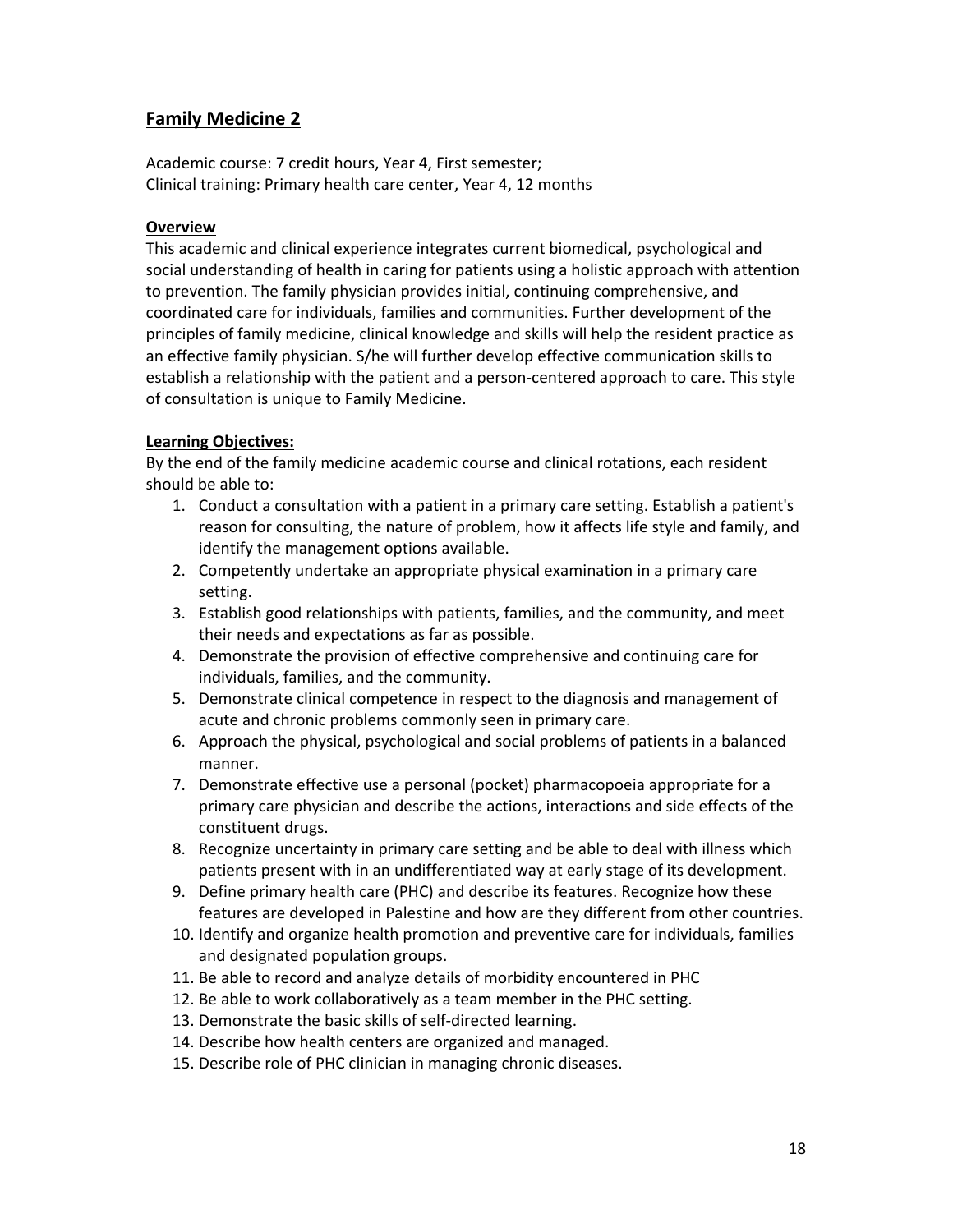- 16. Be able to draw up a management plan for common conditions seen in PHC based on available evidence‐based guidelines, sound clinical judgment, pharmacological and theoretical principles.
- 17. Identify and access valuable resources in the family medicine/PHC literature available in Palestine.

**Learning activities**: The resident continues to be assigned to a primary health care center under supervision (remote and in person). The academic course occurs weekly in the academic health center during the full‐day release.

- 1. In addition to one‐on‐one teaching with the supervisor, group activities are encouraged to strengthen teamwork skills. The doctor‐patient relationship and clinical communication skills are an important focus. Public health /community medicine principles are integrated into the clinical practice of family medicine to produce competent clinician with a preventive approach.
- 2. Induction period, the first two weeks of the attachment are essential to the success of the module as a learning experience. Three target areas will be covered: Orientation to the health center, drafting of a learning plan, and establishing the process of learner seeing him/herself as primary care physician with life‐long learning needs.
- 3. Consultation: The basics of consultation, interviewing, and communication skills will be consolidated. The resident should analyze his/her own performance with input from the supervisors.
- 4. Team skills: The resident evaluates other team members' work and participates in team activities such as weekly case and topic presentations, etc
- 5. Clinical commitment and clinical decision making: The resident has advanced responsibility for patient care. S/He will conduct clinical sessions under supervision. It will include emergency cases, common acute problems and chronic conditions.

|                                            | <b>Primary Health Care Center</b> | <b>FM Academic Day</b> |
|--------------------------------------------|-----------------------------------|------------------------|
| Daily clinical work                        | x                                 |                        |
| Perform procedures                         | x                                 |                        |
| Case presentation and discussion           | X                                 | x                      |
| One on one challenging case                | X                                 |                        |
| discussion with supervisor                 |                                   |                        |
| <b>Review of Evidence Based Guidelines</b> |                                   | X                      |
| Group discussions                          |                                   | X                      |
| Clinical + non clinical assignments        |                                   | X                      |
| Critical reading of the literature         |                                   | X                      |
| Role play                                  |                                   | X                      |
| Self-reflection exercises.                 | x                                 | x                      |
| Projects                                   |                                   | x                      |

#### **Learning resources**

- 1. Goroll. Primary Care Medicine. An Office Management of Adult Patient.
- 2. Rakel & Rajek. Textbook of Family Medicine
- 3. Taylor. Family Medicine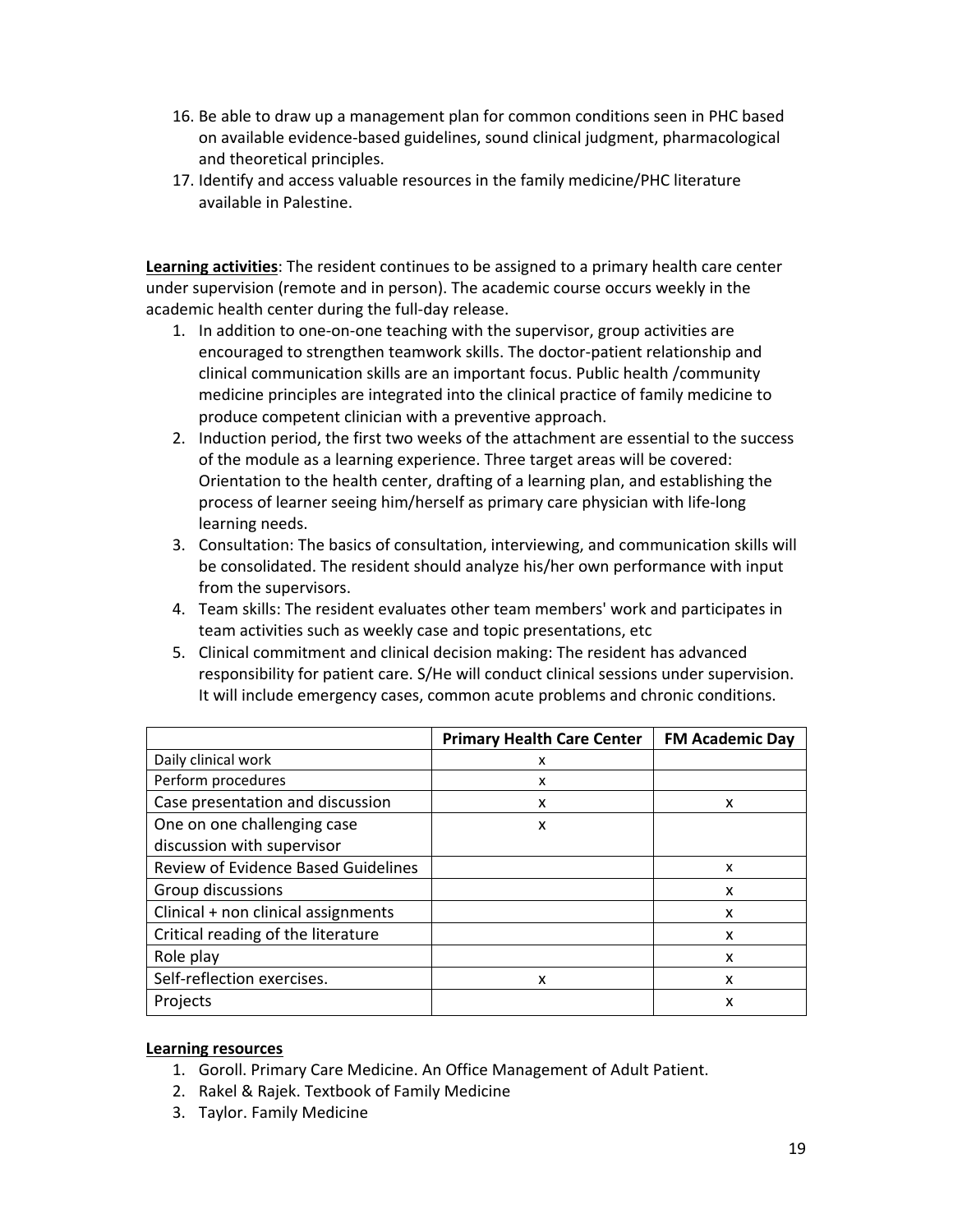- 4. Murtagh J. General Practice
- 5. Michael Mcad. Tutorials in General Practice.
- 6. McWinney. Textbook of Family Medicine
- 7. Fowel G. Preventive Medicine in General Practice. Oxford Series.
- 8. Sloane. Essentials of Family Medicine
- 9. Online resources: AAFP Clinical Practice guidelines, www.aafp.org, Search topic in American Family Physician journal https://www.aafp.org/home.html https://www.nhs.uk/using‐the‐nhs/nhs‐services/gps/gp‐online‐services/

#### **Formative assessment**

- Feedback from supervisor, peers and other clinical staff during clinical encounters.
- Periodic Assessments of resident in the clinical setting by the clinical supervisor.
- Feedback from faculty and peers during group projects
- Feedback on assignments

#### **Summative assessment**

- Written exam
- Log book review
- Final Project

The supervisor in the primary care setting with the Department of Family and Community Medicine will complete a final assessment of the resident.

**Teachers/ supervisors:**  Family medicine faculty and clinical supervisor

#### **Program evaluation**

Resident completes end of course feedback form. Evaluations will be reviewed every three years by faculty to make changes to improve the course.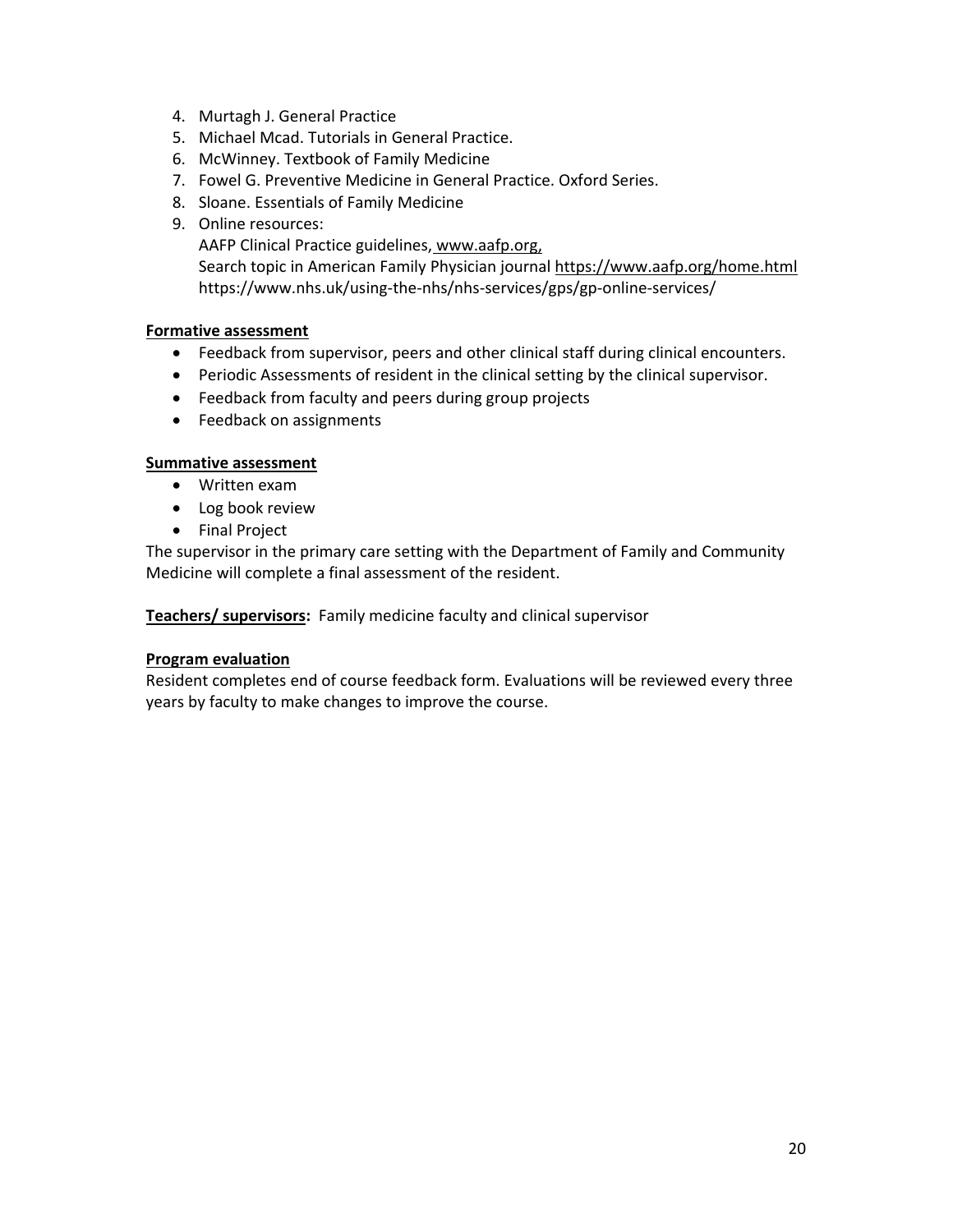# **Internal Medicine**

Academic course: 3 credit hours Year 1, Second semester;

Clinical training: Year 1, six months in in‐patient and outpatient Internal Medicine settings . This may also include cardiology, endocrinology, pulmonary, gastroenterology.

#### **Overview**:

The Internal medicine clinical rotations and the academic course provide the resident with the knowledge and skills necessary to be competent in the diagnosis and management of acute and chronic medical diseases of the adult population and appropriate preventive screenings.

#### **Learning Objectives**:

By the end of the experience, the resident should acquire knowledge, skills, and attitudes and demonstrate competence in:

- 1. Complete history taking and physical examination of adult patients.
- 2. Develop a rational plan of care for his patient, including identification and reduction of risk and incorporate shared decision making.
- 3. Exhibit appropriate attitudes in the care of the individual person and manifest these attitudes in the doctor – patient relationship.
- 4. Consider the impact of social and economic factors when planning the treatment on the patient.
- 5. Understand current concepts in medical record documentation.
- 6. Provision of preventive health including risk reduction and screening.
- 7. Assessment and early intervention of acute Cardiovascular conditions including cardiac arrest, myocardial infarction, dysrhythmias, endocarditis and pericarditis, in addition to long term follow up of patients with congestive heart failure, hypertension and stable coronary artery disease.
- 8. Management of common Gastrointestinal disorders including chronic hepatitis, cirrhosis, chronic pancreatitis, colitis, diverticulitis and peptic ulcer disease.
- 9. Recognition of fluid and electrolyte disturbances including hypo/hypernatremia, hypo/hyperkalemia, hypo/hypercalcemia, and acidosis/alkalosis.
- 10. Diagnosis and management of common Endocrine conditions including diabetes mellitus, thyroid disorders, adrenal diseases, and lipid disorders.
- 11. Management of Renal conditions including urinary tract infections, nephrolithiasis, acute and chronic renal failure and obstruction.
- 12. Assessment, management and long term follow up of patients with Hematological conditions including anemia, coagulopathies, multiple myeloma, polycythemia, and major hemoglobinopathies.
- 13. Assessment, management and long term follow up of Musculoskeletal and Rheumatologic conditions including back pain, rheumatoid arthritis, collagen vascular diseases and osteoarthritis.
- 14. Medical treatment of acute and chronic Infectious diseases (bacterial, viral and fungal) that are commonly encountered in the adult population.
- 15. Assessment and early referral of Neurological conditions including stroke/TIA, seizures, meningitis, coma, movement disorders, dementia, nerve entrapment syndromes and tumors.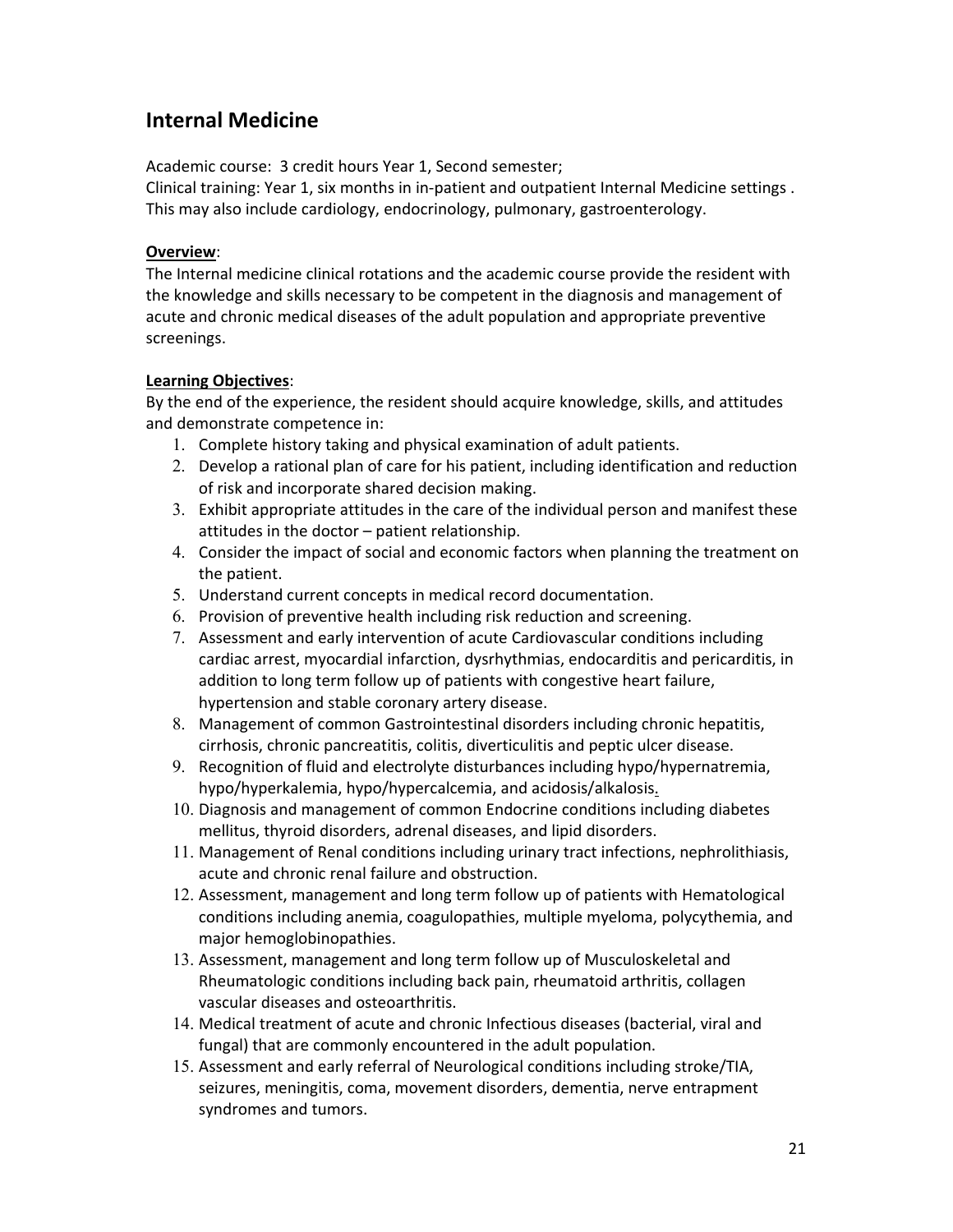- 16. Management of acute and chronic Pulmonary disorders including asthma, COPD, bronchitis, pneumonia, neoplasms, respiratory failure and evaluation of pulmonary function testing.
- 17. Diagnosis and management of common clinical problems of the elderly.
- 18. Assess post hospitalization needs and initiate appropriate services.
- 19. Understand where to access the latest evidence on the diagnosis, management and treatment of a disease.
- 20. Understanding hazards of drug treatment, drug interactions and new advances in therapeutics relevant to internal medicine.

**Skills:** The Family Medicine resident will be able to: Perform a comprehensive history and physical examination of the adult patient.

- 1. Incorporate the changes in the normal range of laboratory values and other investigations including medical imaging.
- 2. Interpretation of an EKG
- 3. Use of sphygmomanometer.
- 4. Use of office clinical measurements such as peak flow meter, inhalers and nebulizer.
- 5. Interpretation of pulmonary function tests
- 6. Ability to read and interpret common radiological investigations.
- 7. Know how to perform a a joint aspirate and inject
- 8. Perform cardiopulmonary resuscitation
- 9. Know how to perform a thoracentesis
- 10. Know how to perform a paracentesis
- 11. Ability to use the Ophthalmoscope to examine the fundi.

#### **Content**: The training should cover:

- 1. Headache (Approach)
- 2. Epilepsy
- 3. Chest pain (Approach)
- 4. Cardiac arrhythmia
- 5. Hypertension (Approach)
- 6. Diabetes Mellitus (Approach)
- 7. Asthma & COPD (Approach)
- 8. Abdominal pain
- 9. Fatigue (Approach)
- 10. Dizziness (Approach)
- 11. Weight Loss (Approach)
- 12. Obesity
- 13. Low back pain (Approach)
- 14. Jaundice
- 15. Anemia (Approach)
- 16. Dyslipidemia
- 17. Dyspepsia (Approach)
- 18. Thyroid problems (Hyperthyroidism, Hypothyroidism)
- 19. Arthralgia and polyarthritis
- 20. Prostatic disease ( BPH )
- 21. Coma (Approach)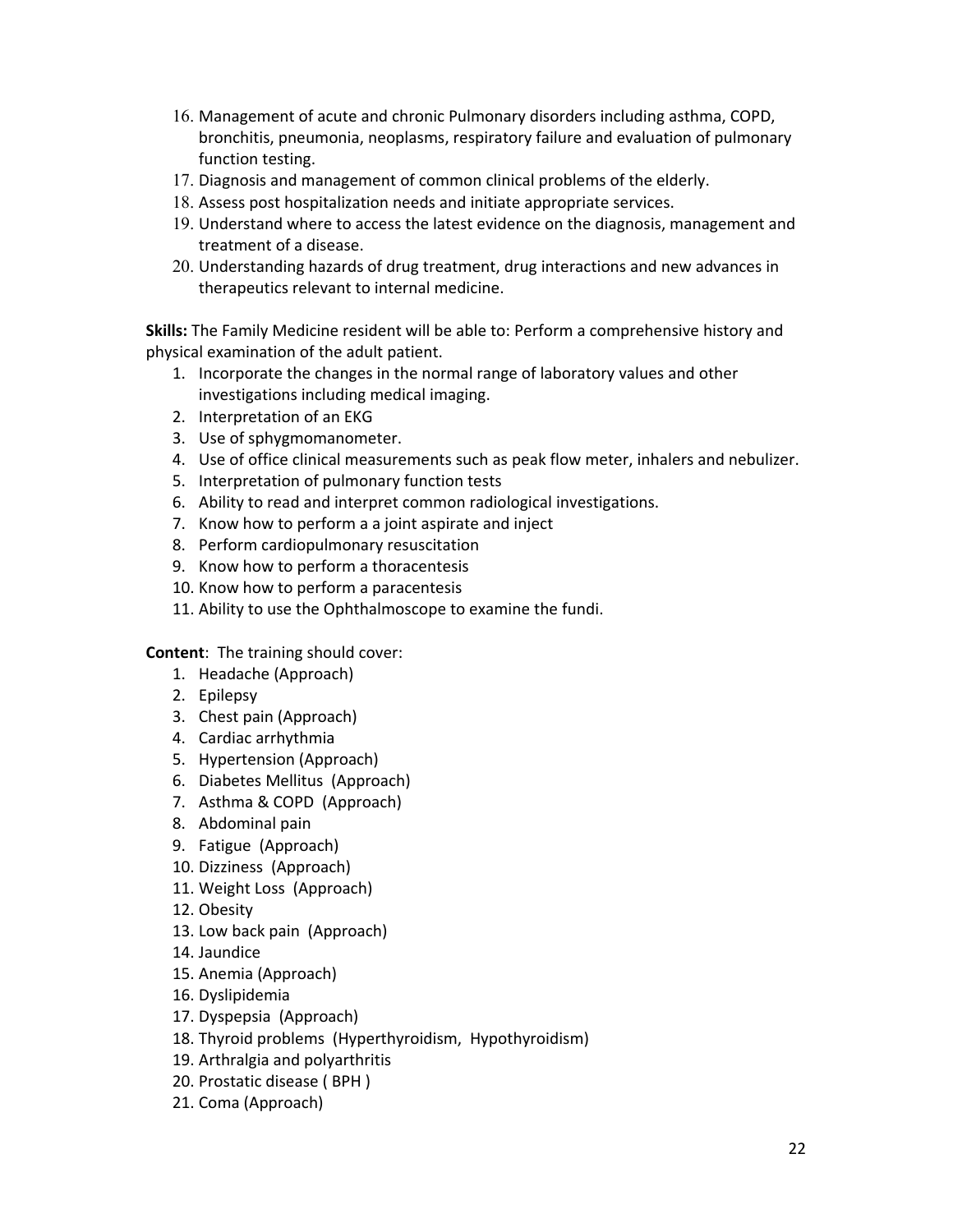- 22. Stroke
- 23. Sore throat & Respiratory tract infection
- 24. Hematuria (Approach)
- 25. Congestive heart failure
- 26. Emergencies:
	- a. Myocardial Infarction
	- b. Diabetic Ketoacidosis
	- c. Status Asthmatics
	- d. Anaphylaxis
	- e. Pulmonary Edema
	- f. Hypertensive Crises
	- g. Status Epilepticus
	- h. Common Drug Poisoning

#### **Learning Activities:**

- 1. The resident is assigned to a Medicine Service where s/he will participate in: a. In‐patients/Grand rounds
	- Sufficient time for formal teaching is needed at the beginning of the rotation.
	- The resident works under close supervision of senior staff until enough knowledge and competence are acquired to work more independently.
	- On-call duties should be an average of one every three to four nights (6-8 calls per month).
		- b. Outpatient clinics
	- Training in the community is imperative with opportunities to work in outpatient clinics. A multidisciplinary approach to caring for a patient as a team is essential. The resident should care for at least one patient that also involves other health professionals, so that the role of nurses, social workers and physiotherapist as partners if evident.
- 2. FM academic release day held weekly as part of the Family Medicine training should be attended regularly by residents.
- 3. Continuing medical education (CME) activities.

### **Learning Resources**:

- 1. Isselbacher, et al. Harrison's Principles of Internal Medicine. McGraw Hill Book Company.
- 2. Goroll, et al. Primary Care Medicine. An office Management of the Adult Patient.
- 3. Rakel & Rakel. Textbook of Family Medicine
- 4. Taylor. Textbook of Family Medicine.
- 5. Current Textbook of Medical Diagnosis and Treatment.
- 6. Ham RJ, Sloane PD, eds. Primary Care Geriatrics: A Case‐Based Approach. 2nd ed. St. Louis: Mosby Year Book, 1992.
- 7. Kumar. Medicine

#### **Formative Assessment:**

 Feedback from attending internists and senior residents at mid‐point of the clinical rotation.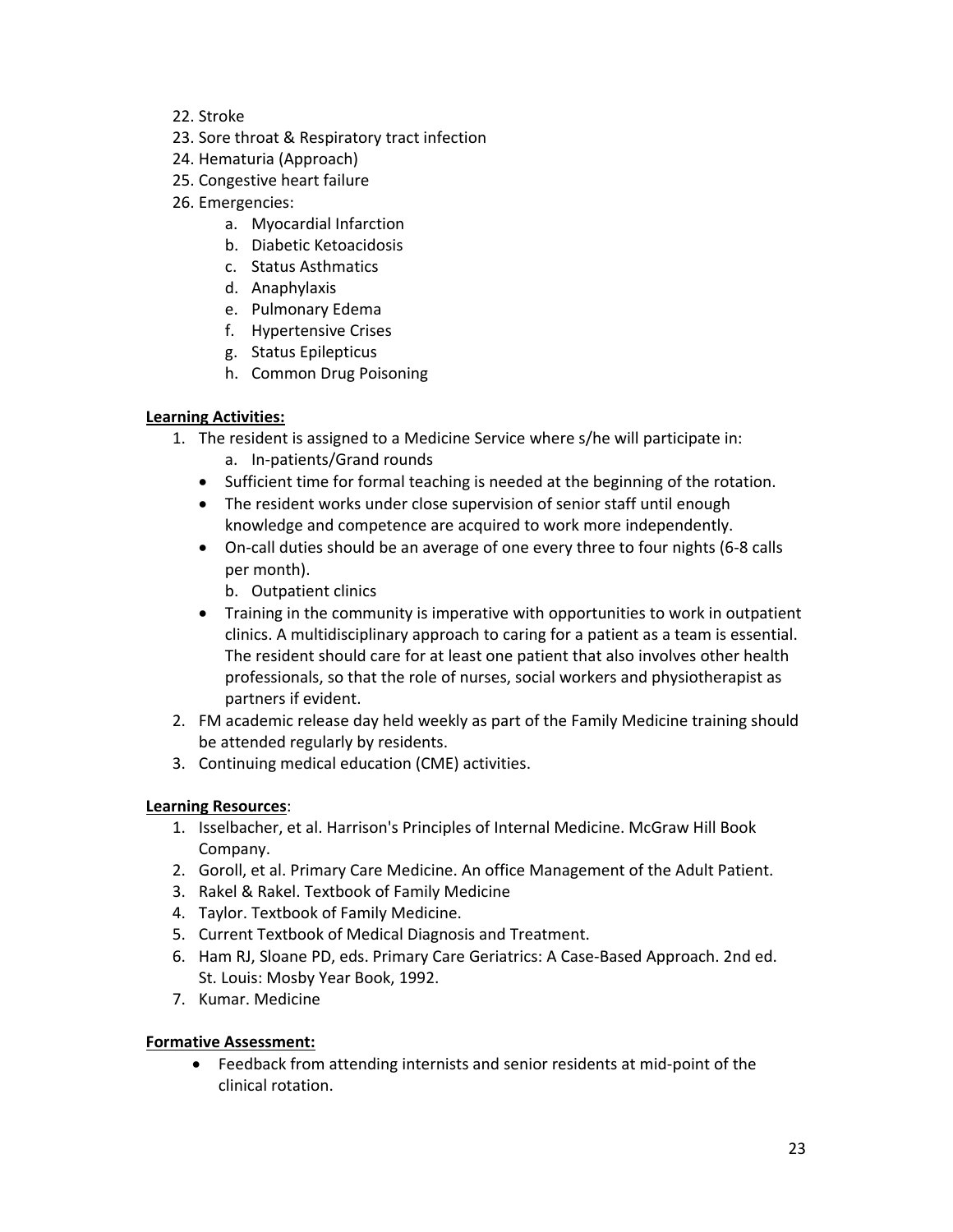- Discussion of answers to quizzes administered routinely throughout the lectures and seminars on internal medicine topics during course
- Feedback from faculty and colleagues on case presentations during the lecture/seminars.

#### **Summative Assessment:**

- Final feedback on resident's clinical performance.
- Written exam
- Log Book review
- Final project or case presentation.

The supervisor(s) on the service along with the Department of Family and Community Medicine will complete a final assessment of the resident.

**Teachers/Supervisors:** Internist on the in‐patient and outpatient rotations and Family medicine faculty for academic course.

**Program Evaluation**: Resident completes end of course and clinical rotation feedback forms. Faculty will review evaluations every three years and make changes to improve the course.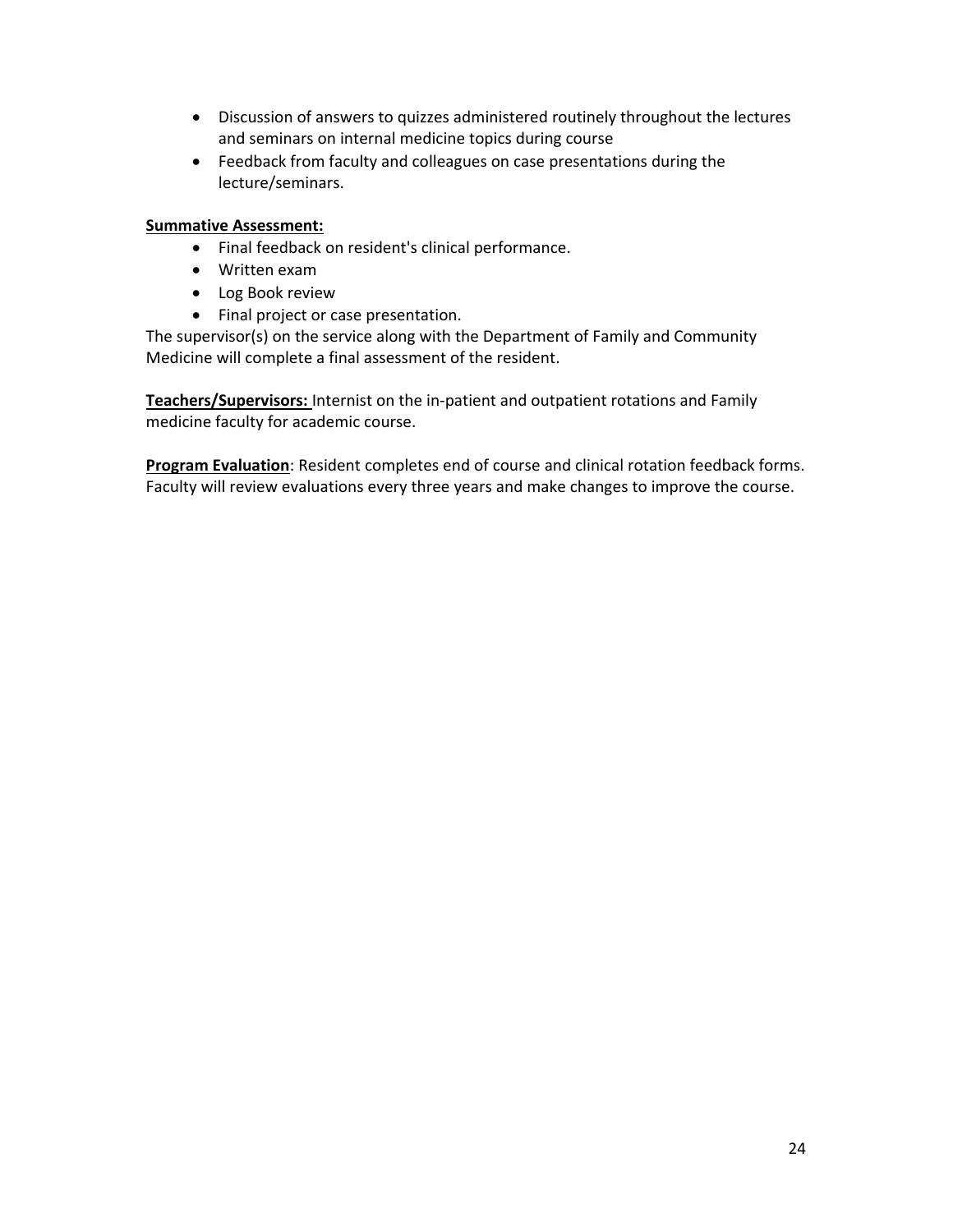# **General Surgery and Emergency Medicine**

Academic course: 2 credit hours, Year 1, First semester;

Clinical training: Year 1, two months. Residents will spend 2 months in in‐patient and outpatient surgical department settings and emergency medicine.

#### **Overview:**

Surgery and emergency clinical rotations and the academic course provide the resident with the knowledge and skills to deliver a broad range of services, and to diagnose and refer patients with surgical problems encountered in the PHC setting.

#### **Learning Objectives General Surgery:**

By the end of the experience, the resident should acquire knowledge, skills and demonstrate competence in:

- 1. Obtain appropriate history and physical examination on patients with surgical conditions.
- 2. Be familiar with the following techniques:
	- a. Implementation of sterile techniques
	- b. Wound Healing and Care
	- c. Applications of local and regional anesthesia
	- d. Familiarize with indications and complications of different surgical techniques
- 3. Know how to perform the following office surgical procedures:
	- a. Suturing of simple wounds: Head, face, fingers
	- b. Excisions of superficial skin and subcutaneous lesions: sebaceous, dermoid cyst and lipomas.
	- c. Incision and drainage of abscesses
	- d. Removal of ingrown toe nails
	- e. Circumcision
	- f. Emergency care of burns
	- g. Removal of a superficial foreign body.
	- h. Minor debridement of wounds
- 4. Diagnose and refer acute surgical conditions:
	- a. Acute abdomen:
		- i. Perforating peptic ulcer
		- ii. Appendicitis
		- iii. Cholecystitis
		- iv. Volvulus
	- b. Intractable hemorrhage
	- c. Acute arterial occlusion
	- d. Torsion of the testes
	- e. Incarcerated hernia
- 5. Diagnose and manage others conditions that need or may need surgery:
	- a. Breast lump
	- b. Thyroid nodule
	- c. Benign prostatic hypertrophy
	- d. Hydrocele or varicocele
	- e. Hernias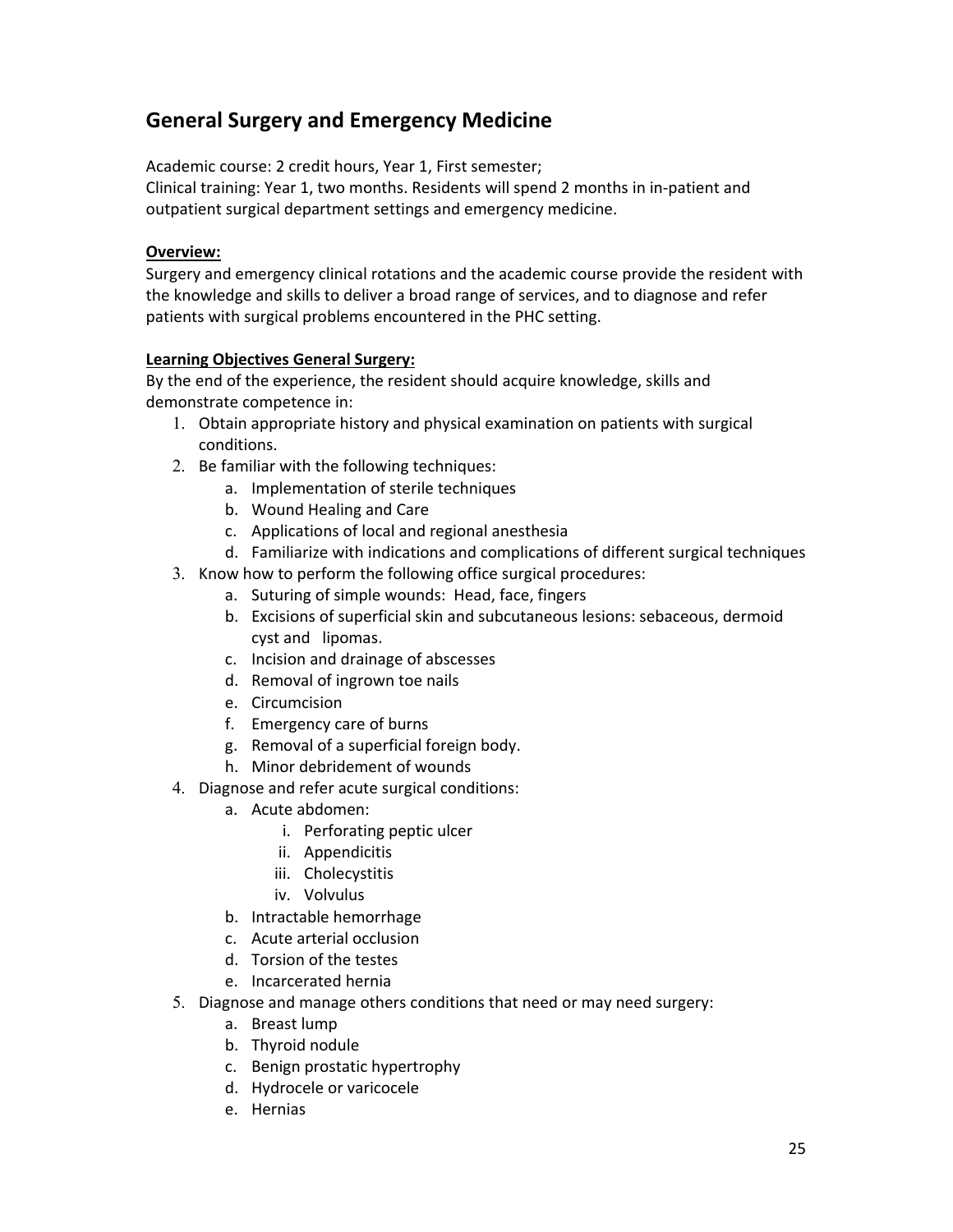- f. Undescended testicle
- 6. Perform pre‐operative and post‐operative care in the primary care setting including:
	- a. Preoperative clearance
	- b. Postoperative care, such as : Appropriate use of antibiotics, Appropriate use of analgesics
	- c. Wound care
	- d. Assess for Post‐Operative Complications such as : Fever, Pneumonia, Wound dehiscence and infection, Ileus, Transfusion reaction, Thrombophlebitis, Urinary tract infection
- 7. Screen for common cancer, such as colon, breast, prostate.

#### **Learning Objectives Emergency Medicine:**

By the end of the experience, the resident should be able to:

- 1. Recognize, assess and manage emergency conditions either personally or by referral
	- a. Trauma
	- b. Neurologic emergencies
	- c. Psychiatric emergencies
	- d. Burns
	- e. Violent patients
	- f. Obstetric and gynecologic emergencies
- 2. Recognize the social, economic and cultural factors affecting the causation and management of emergencies.
- 3. Diagnose and manage emergencies commonly met in primary care practice including history taking, physical examination, investigation and management.
- 4. Triage and offer interim management of other emergency presentations including
	- a. Environmental exposures
	- b. Envenomation (bites and stings)
	- c. Poisonous plants
	- d. Inhalations
	- e. Hypersensitivity reactions/anaphylaxis
	- f. Toxicologic emergencies
- 5. List and discuss the possible causes of presenting symptoms and signs in emergency situations, prioritize life threatening causes that are dangerous to health or lifestyle, and those where recovery is more likely. Recognize and manage:
	- a. Acute respiratory problems, including airway management
	- b. Life‐threatening arrhythmias
	- c. Cardiac arrest
	- d. Ischemic heart disease
	- e. Resuscitations
	- f. Acid/base imbalance
	- g. Shock
	- h. Infectious disease emergencies, including meningitis
- 6. Make appropriate assessments in emergency presentations, use existing protocols and guidelines to carry out and order appropriate investigations and make reasonable interpretations of the results including:
	- a. Electrocardiograms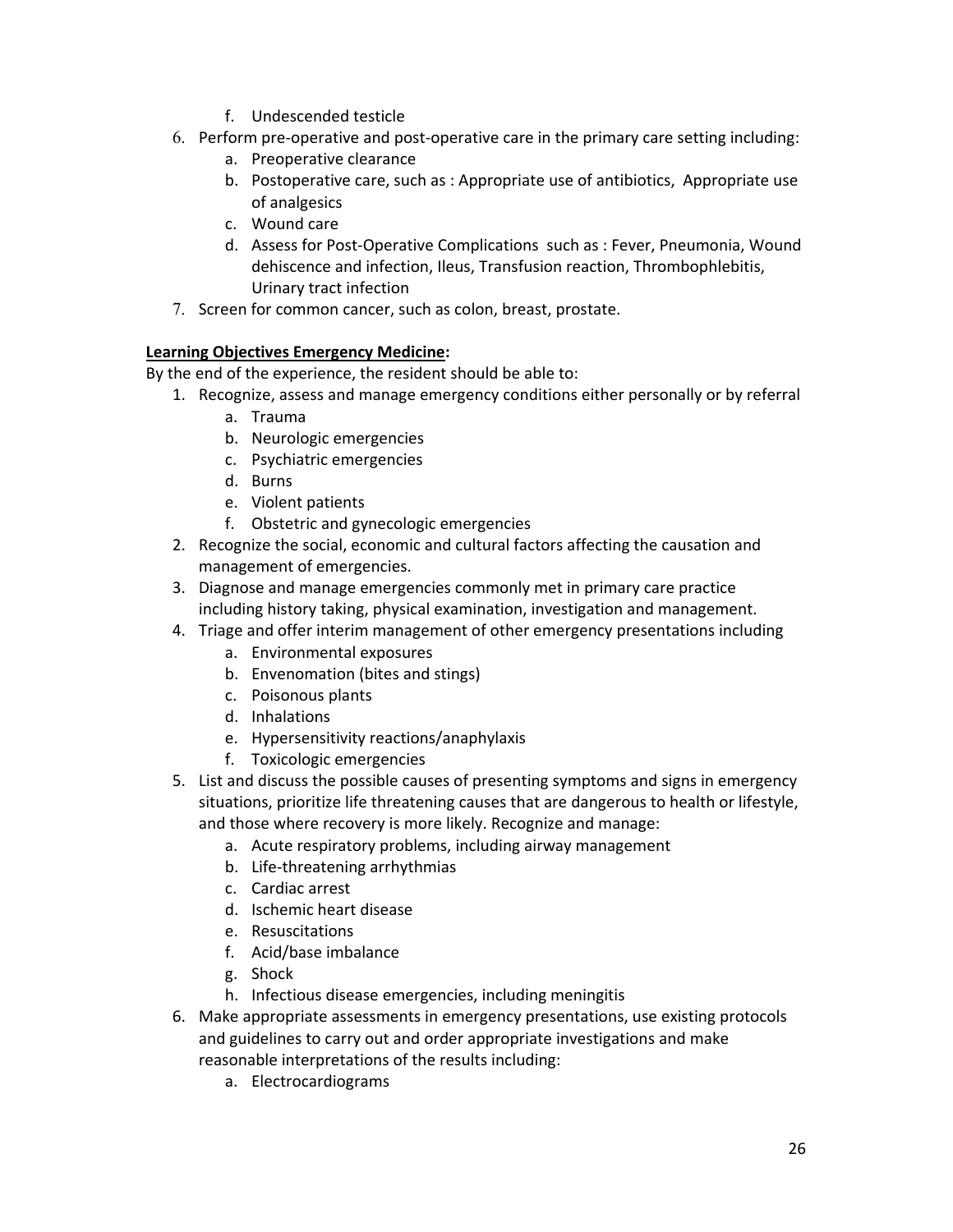- b. Roentgenographic identification of emergencies situations, including cervical spine injuries, chest x‐ray, acute abdominal series, head computed tomography
- c. Monitors

**Skills**: The Family Medicine resident should successfully BLS and ACLS within 3 years. This is a pre-requisite for setting the final certifying exam. Recertification is completed every 2 years. Other skills include:

- 1. Airway management techniques
- 2. Initiation of vascular access
- 3. Artificial circulation
- 4. Reduction, immobilization and traction techniques in fractures/dislocations
- 5. General and specific treatments of poisoning and overdoses

#### **Learning activities:**

The resident is assigned to a surgical unit where s/he will participate in:

- 1. Inpatient/ Operating Room/ Surgery Clinic/ Surgery Department Activities
	- The resident is attached to a unit where s/he works under close supervision by senior staff till he acquires enough knowledge and the ability to work more independently.
	- Participation in surgical departmental activities, such as grand rounds, lectures, tutorials, journals clubs, etc.
	- Performing and assisting in common surgical procedures under the direct supervision of a consultant or senior registrar and taking full responsibility at in‐ patient and out‐patient care.
	- Resident should be given opportunities to perform minor surgical procedures, particularly those done in out‐patient under local anesthesia.
- 2. Work full time in the Emergency Unit for internal medicine and surgery and participate in educational activities.
- 3. FM academic release day held weekly as part of the Family Medicine training should be attended regularly by residents.
- 4. Preparing material of relevance to primary health care to discussed with senior staff and presented in a form of tutorial once a week.
- 5. Online tutorials as described above

#### **Learning resources for Surgery:**

- 1. Rakel & Rakel. Textbook of Family Medicine
- 2. J.S. Brown. Minor Surgery, A Test and Atlas, last Edition 1993
- 3. G.R. MacLatchie. Oxford Handbook of Clinical surgery, 1990.
- 4. John Cook et al. General Surgery at the District Hospital, 1988. WHO.
- 5. Normal L. Browse. An Introduction to the Symptoms and Signs of Surgical Diseases
- 6. Minor surgery in General Practice. Information Folder. Royal College of General **Practitioners**
- 7. AAFP Clinical Practice guidelines, www.aafp.org Search topic in American Family Physician journal https://www.aafp.org/journals/afp.html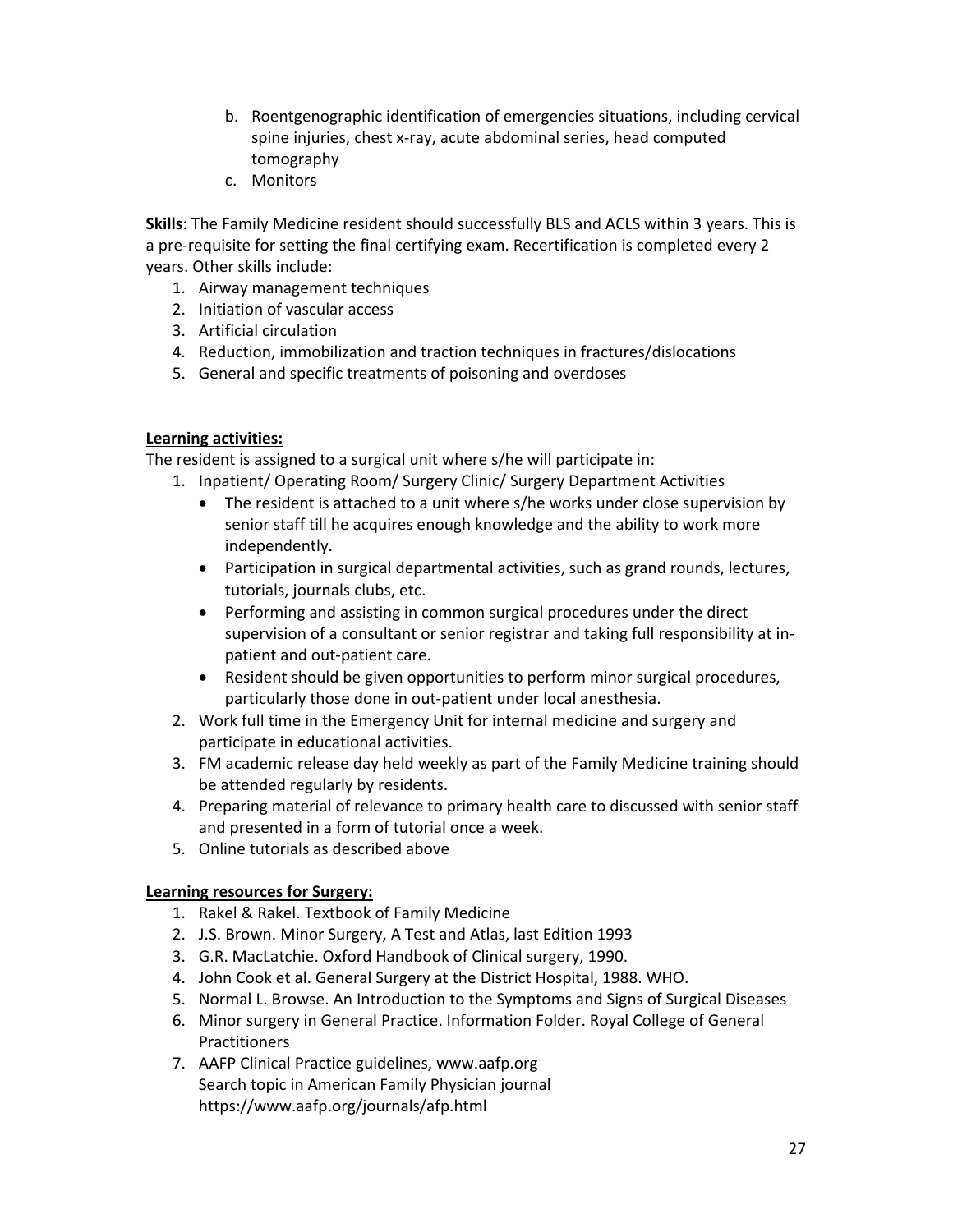#### **Learning resources for Emergency Medicine**:

- 1. To M.T., Saunders C.E. (eds) Current Emergency Diagnosis and Treatment. Appleton and Large, Publisher. New York, California, 1990.
- 2. Norman Lawrence, Joanna Watts. Handbook of emergencies in General Practice. Oxford University Press 1989 (or latest edition).
- 3. W. Earle, Wilkins. Emergency Medicine. American College of Emergency Physicians.
- 4. Rosen P, Barkin RM, Braen GR, eds., et al. Emergency medicine: concepts and clinical practice. 3rd ed. St. Louis: Mosby Year Book, 1992.
- 5. Taylor AS. Emergency medicine educational objectives for the undifferentiated physicians. Emerg Med 1994; 12:255‐62.

#### **Formative assessment:**

- Feedback from attending surgeon/physician and senior resident at mid‐point of the clinical rotations.
- Discussion of answers to quizzes administered routinely throughout the academic lectures and seminars on surgical topics
- Feedback from faculty and colleagues on a case presentations during the lecture/seminars.

#### **Summative assessment:**

- Written exam
- Log Book review
- Final project

The supervisor(s) on the unit(s) along with the Department of Family and Community Medicine will complete a final assessment of the resident**.** 

**Teachers/ supervisors:** Surgeon on in the in-patient and outpatient rotations and Family medicine faculty for academic course.

**Program evaluation:** Resident completes end of course and clinical rotation feedback forms. Faculty will review evaluations every three years and make changes to improve the course.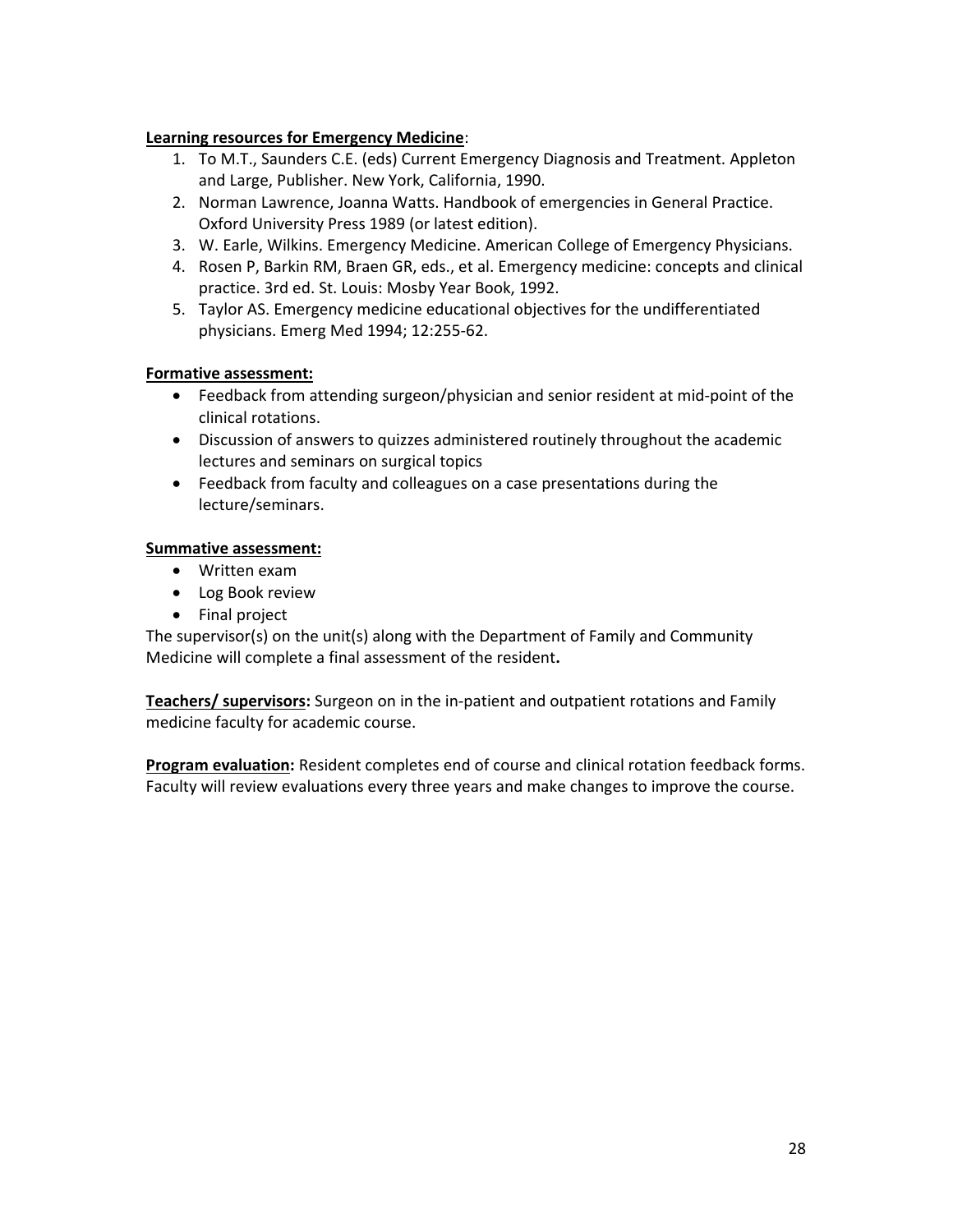# **Obstetrics and Gynecology**

Academic course: 2 credit hours, Year 2, First semester;

Clinical training: Year 2, four months in Labor and Delivery, Obstetrics and Gynecology in‐ patient and outpatient settings, as well as the operating room.

#### **Overview:**

The Obstetrics/Gynecology clinical rotations and the academic course provide residents with knowledge and skills relevant to Family Medicine, including the assessment management of common Obstetrical and Gynecological problems, and the initial assessment of problems that may need to be referred.

#### **Learning objectives:**

By the end of the experience, the resident should be able to discuss the definition, etiology, pathophysiology, clinical features, diagnosis, investigations, treatment, surgical procedures and prevention (as appropriate) of the following:

- 1. Articulate the ethical issues within obstetrics and gynecology
- 2. Describe infertility assessment, knowledge of assisted reproduction.
- 3. Perform antenatal care for low risk pregnancy.
- 4. Early recognition and referral of Antepartum complications of pregnancy antepartum hemorrhage, Abortion, and Ectopic pregnancy.
- 5. Identify high risk pregnancy; with proper management and referral.
- 6. Diagnose and referral criteria of Gestational trophoblastic diseases
- 7. Recognize common medical conditions in pregnancy, including the diagnosis and management of:
	- a. UTI,
	- b. anemia,
	- c. diabetic mellitus
	- d. thyroid conditions
- 8. Diagnose and referral of premature labor, premature rupture of membranes
- 9. Diagnose and management of Rhesus isoimmunization
- 10. Manage normal vaginal delivery and master the management of instrumental deliveries (vacuum )
- 11. Recognize and manage early Intrapartum complications including:
	- a. cord prolapse
	- b. hand prolapse
	- c. fetal distress
	- d. prolonged labor
	- e. obstructed labor
- 12. Recognize and manage Post-partum complications including:
	- a. retained placenta
	- b. postpartum hemorrhage
- 13. Assess and manage postpartum blues and depression, criteria of postpartum psychosis and referral
- 14. Manage Postpartum care and follow up at the level of primary care including:
	- a. Breast feeding,
- 15. Manage Family planning including contraception child spacing and sexual advice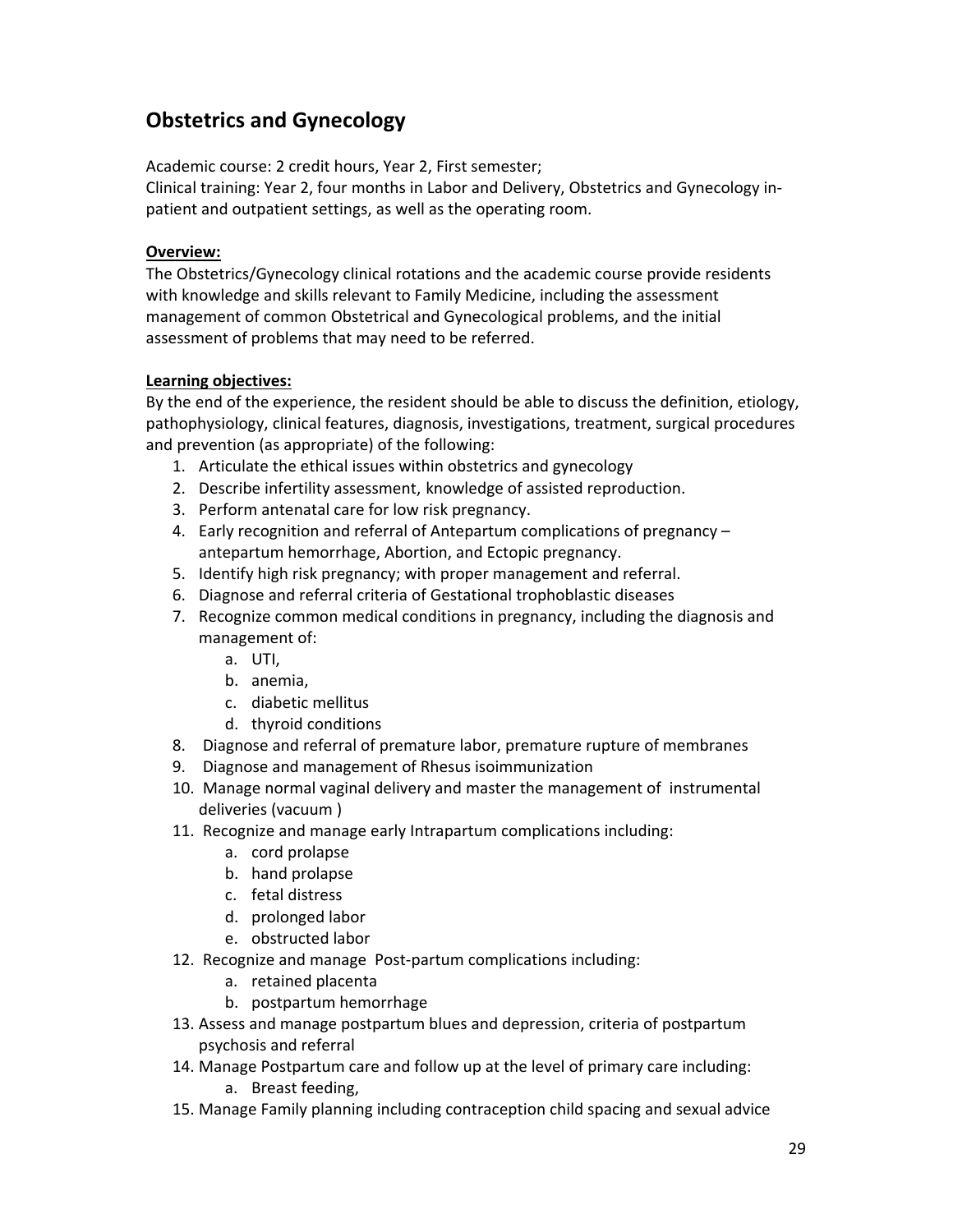- 16. Manage Menstrual disorders diagnosis and management
- 17. Diagnose and manage of urogenital Tract Infection
- 18. Diagnose and manage Pelvic inflammatory disease
- 19. Diagnose and manage Menopause, Postmenopausal symptoms
- 20. Diagnose and manage Osteoporosis
- 21. Diagnosis Benign gynecological tumors, Uterine fibroids
- 22. Recognize of gynecological malignancies, and perform screening for early diagnosis
- 23. Screen and manage Cervical Abnormalities

**Skills:** The Family Medicine resident will be able to:

- 1. Obtaining vaginal and cervical cytology
- 2. Know how to perform colposcopy
- 3. Collect and read microscopic urine and vaginal smears and make a diagnosis
- 4. Perform limited ultrasound examination and interpretation
- 5. Manage labor and induction of labor
- 6. Administer local anesthesia for episiotomy and laceration repair
- 7. Perform Neonatal resuscitation
- 8. Assist in cesarean section

#### **Learning activities:**

Resident is assigned to an Obstetrics and Gynecology service where s/he will participate in:

- 1. In patient morning report, daily rounds, patient follow up, admission room, discharge notes
- 2. Out‐patient Clinics (ANC and Gynecology Clinics). Twice weekly
- 3. Delivery room
- 4. FM academic release day held weekly as part of the Family Medicine training should be attended regularly by residents.
- 5. On line tutorials as described above

#### **Learning resources:**

- 1. Obstetrics by Ten Teachers
- 2. Gynaecology by Ten Teachers
- 3. Essentials in Obstetrics and Gynaecology

#### **Formative assessment:**

- Feedback from attending obstetrician/gynecologist and senior residents at mid‐point of the clinical rotation.
- Discussion of answers to quizzes administered routinely throughout the academic lectures and seminars on obstetrics/gynecologic topics.
- Feedback from faculty and colleagues on a case presentations during the lectures and seminars.

#### **Summative assessment:**

- Final feedback on resident's clinical performance.
- Final exam
- Log Book review
- Case presentation graded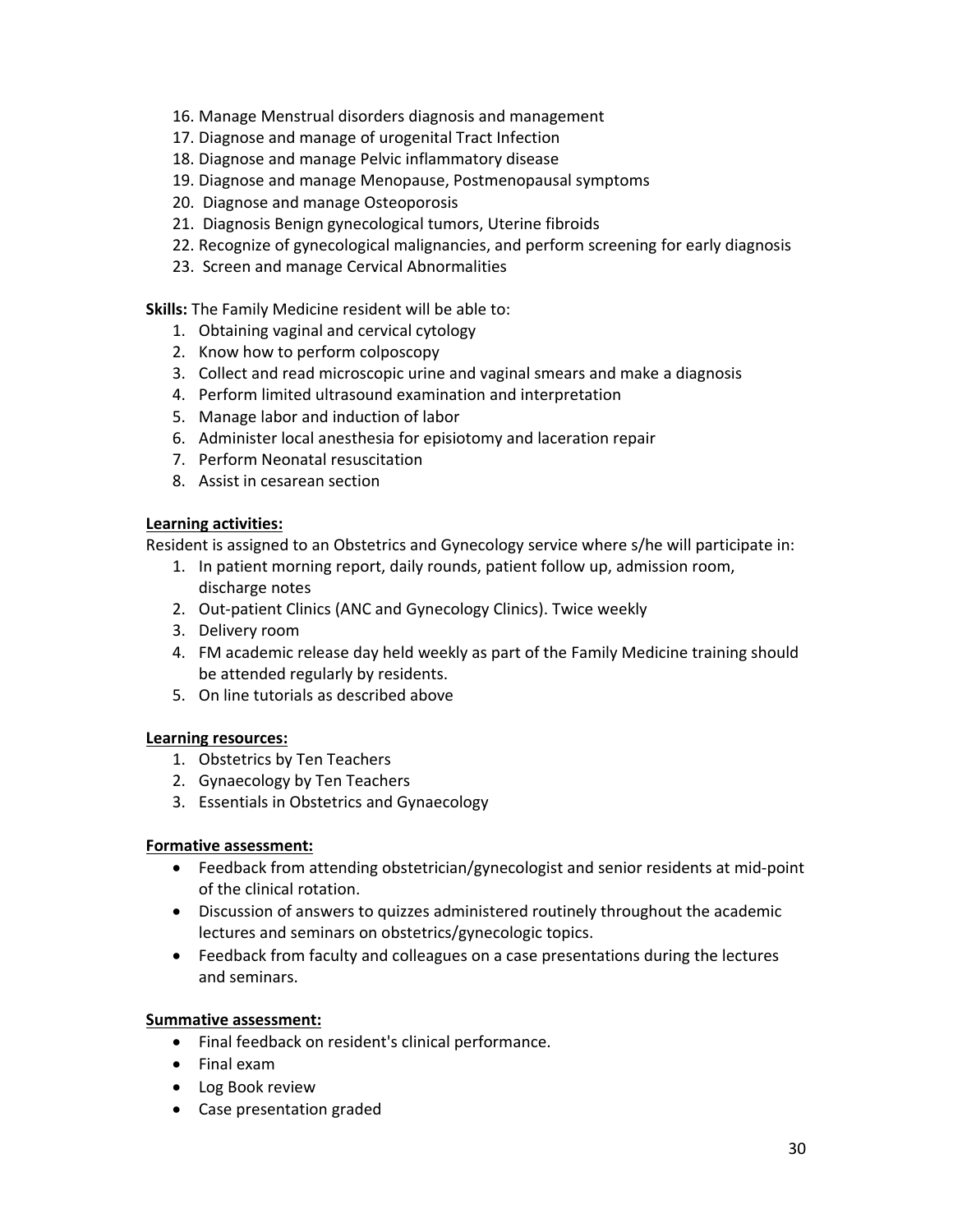The supervisor(s) on the service along with the Department of Family and Community Medicine will complete a final assessment of the resident.

Teachers/ supervisors: Obstetrician/gynecologist on the clinical rotation and Family Medicine faculty for academic course

#### **Program evaluation:**

Resident completes end of course and clinical rotation feedback forms. Faculty will review evaluations every three years and make changes to improve the course.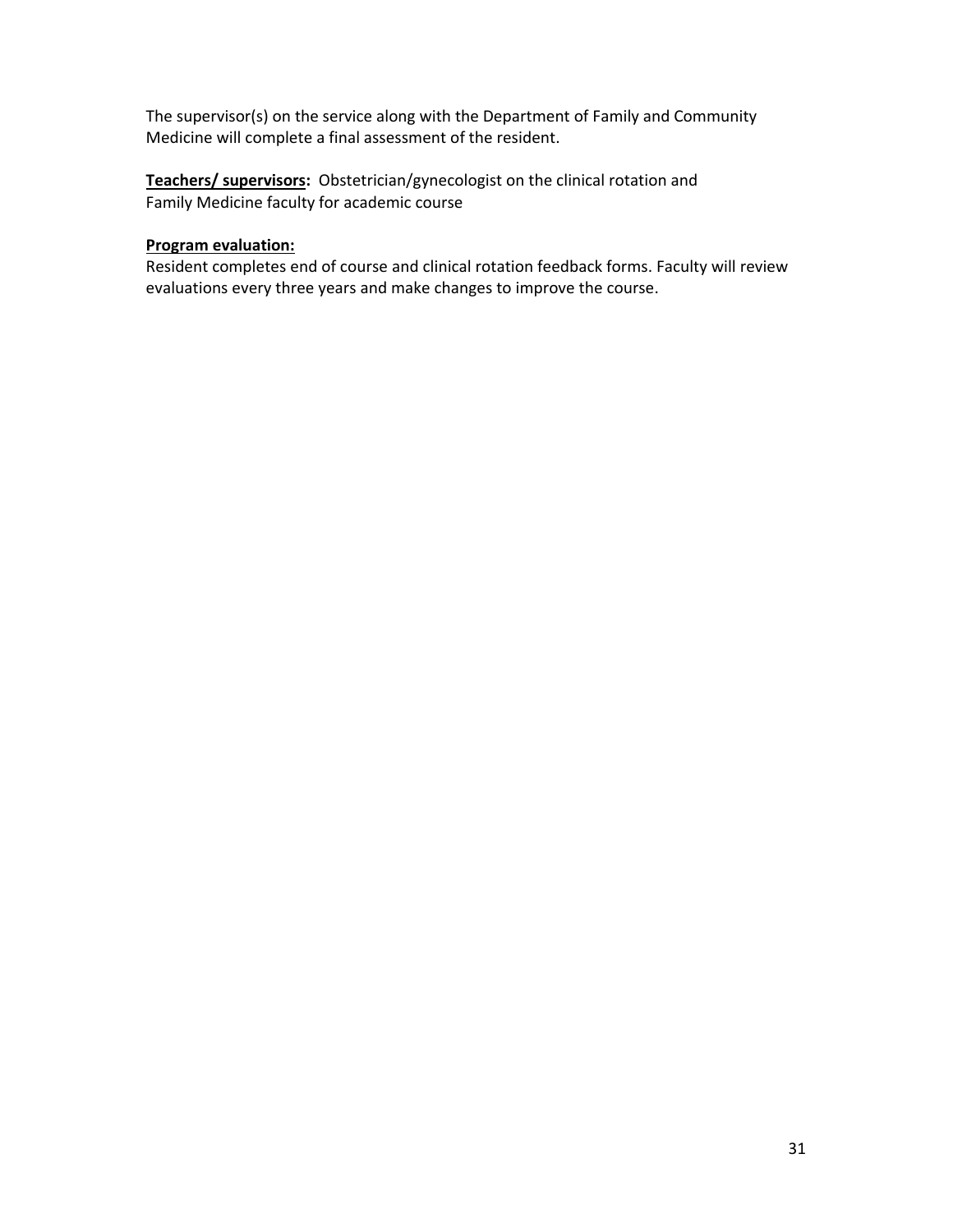# **Medical and Surgical Subspecialties**

Academic course: 2 credit hours, Year 2, Second semester; Clinical training: Year 2, three months and Year3 for four months Resident will spend clinical time in in‐patient and outpatient settings or each of the subspecialties listed below.

# Radiology

Year 3, one month

**Overview**: This experience prepares the resident to order and interpret a variety of images, work more effectively with radiologists, and develop skills in life-long learning relative to radiological topics. Diagnostic radiography is an integral part of the evaluation and management of acute and chronic illnesses for patients seen in primary care. The family physician is expected to be able to order and interpret radiology orders to develop a working diagnosis and treatment plan.

#### **Learning Objectives**:

By the end of the training, the resident should be able to:

- 1. The ability to appropriately refer patients for imaging
- 2. Interpretation of X‐rays provided at the Family Medicine clinics
- 3. Interpret the following image
	- a. Chest films
		- normal adult
		- normal pediatric
		- pneumonia
		- COPD
		- CHF
		- asthma
		- pleural effusion
		- neoplasm
		- pneumothorax
		- ARDS
	- b. Abdominal films
		- normal adult
		- normal pediatric
		- adult small bowel obstruction
		- adult large bowel obstruction
		- pediatric intussusception
		- ileus
		- hyperinflation
		- perforation/free air
		- hiatal hernia
		- aortic aneurysm
- 4. Interpreting hepatobiliary imaging studies.
- 5. Reading CT scan and ultrasound studies.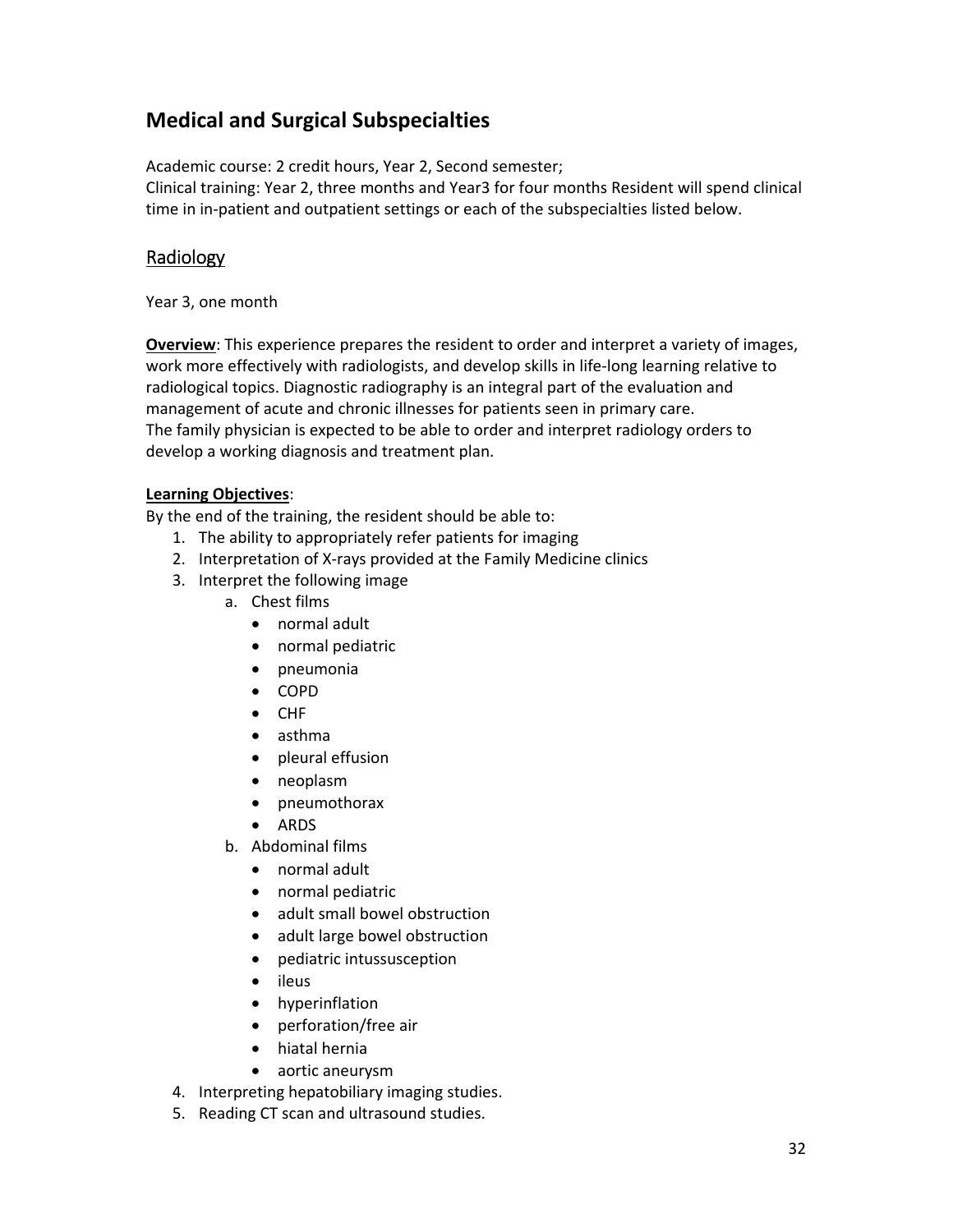6. Reading MRI studies including MR angiogram studies.

#### **Learning activities**:

- 1. Resident works with a radiologist who will over‐read films the resident reads and discuss them.
- 2. FM academic release day held weekly as part of the Family Medicine training should be attended regularly by residents.

#### **Learning resources**:

http://www.radiologyeducation.com/ https://emedicine.medscape.com/radiology

**Teachers/ supervisors**: Radiologist on the unit and Family Medicine faculty.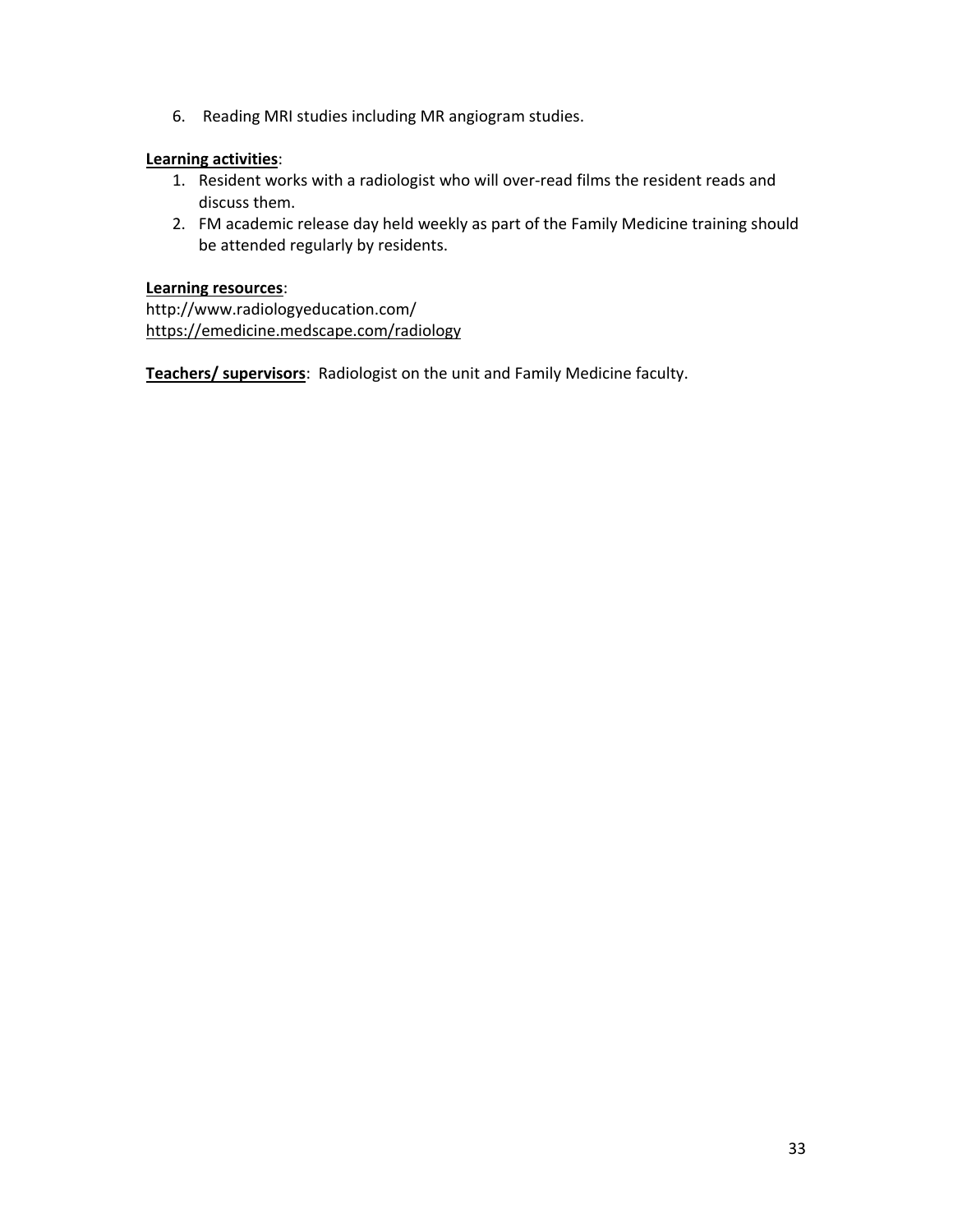# **Ophthalmology**

Year 3, one month

**Overview:** This experience prepares the resident to be competent in the initial assessment and management of common ophthalmology problems which are encountered in primary health care practice.

S/he will be familiar with the contribution of specialists and subspecialists in ophthalmology, so that s/he makes appropriate and timely referrals.

### **Learning Objectives**:

By the end of the experience, the resident should be able to:

- 1. Access and manage acute and chronic ophthalmological conditions commonly dealt with in primary health care settings. These should include:
	- a. Conjunctivitis (Viral, Bacterial, Allergic)
	- b. Conjunctival pterygium
	- c. Hordeolum
	- d. Cellulitis
	- e. Dacryocystitis
	- f. Chalazion
	- g. Eye lid disorders (Entropion, Extropion, Ptosis)
	- h. Corneal abrasion and ulcers
	- i. Keratitis
	- j. Iritis
	- k. Horner's Syndrome
	- l. Cataracts
	- m. Glaucoma
	- n. Retinal diseases associated with visual loss (Control retinol artery occlusion vitreous hemorrhage, Retinal detachment
	- o. Retinal diseases associated with hypertension
	- p. Retinal diseases associated with diabetes
	- q. Cranial nerve palsies
	- r. Trauma
	- s. Refracting errors (Myopia, hyperopia)
	- t. Ocular complications of systemic illness
- 2. Independently perform ophthalmological procedures which are common in primary care practice and acquire the skills of appropriate usage and handling the essential ophthalmology examination instruments:
	- a. Direct battery hand‐held ophthalmoscope
	- b. Hand‐held flash light for ophthalmic exam
	- c. Snellen's chart ‐ Tumbling E. for adult
	- d. Allen's figures for children
	- e. Pin hole disc
	- f. Visual field examination
	- g. Color blindness test
- 3. Perform proper funduscopic examination with the use of a direct ophthalmoscope and recognize difference between normal appearance and major abnormalities, e.g.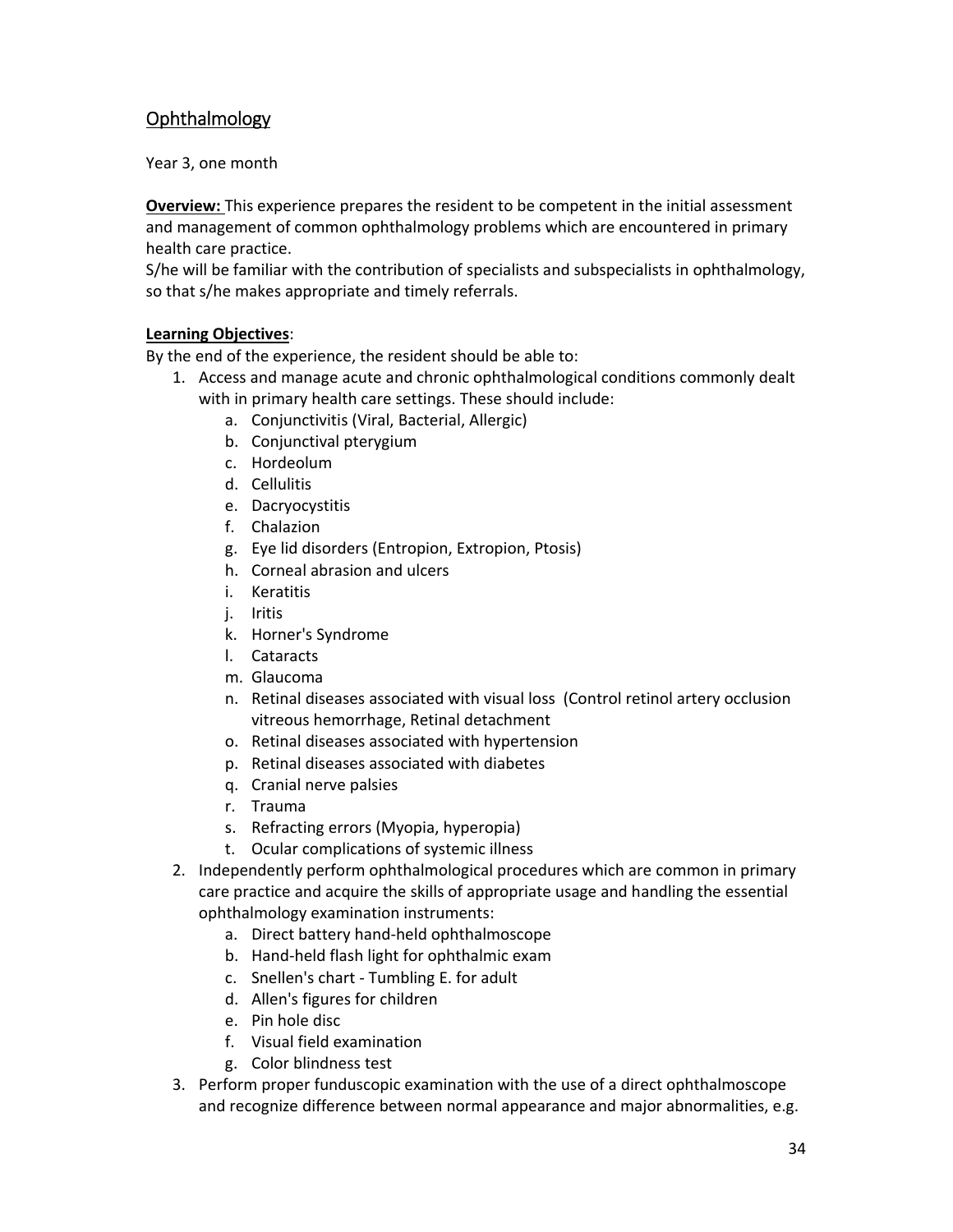Papilledema, Cupping nerve head, Diabetic retinopathy, Hypertension and Retinal detachment, etc.

- 4. Describe the social, economic, and cultural factors affecting ophthalmology problems.
- 5. Recognize serious condition and perform appropriate and timely referral.
- 6. Give appropriate advice on promotive, preventive and rehabilitative aspects of eye diseases.

#### **Learning activities**:

- 1. The resident works with the Department of Ophthalmology and participates in the services and educational activities of the department.
- 2. FM academic release day held weekly as part of the Family Medicine training should be attended regularly by residents.

#### **Learning resources**:

- 1. Rakel & Rakel Text Book of Family Medicine
- 2. Calbert I Philips. Basic Clinical Ophthalmology.
- 3. Gardiner. ABC of Ophthalmology.

**Teachers/ supervisors**: Ophthalmologist on the unit and Family Medicine faculty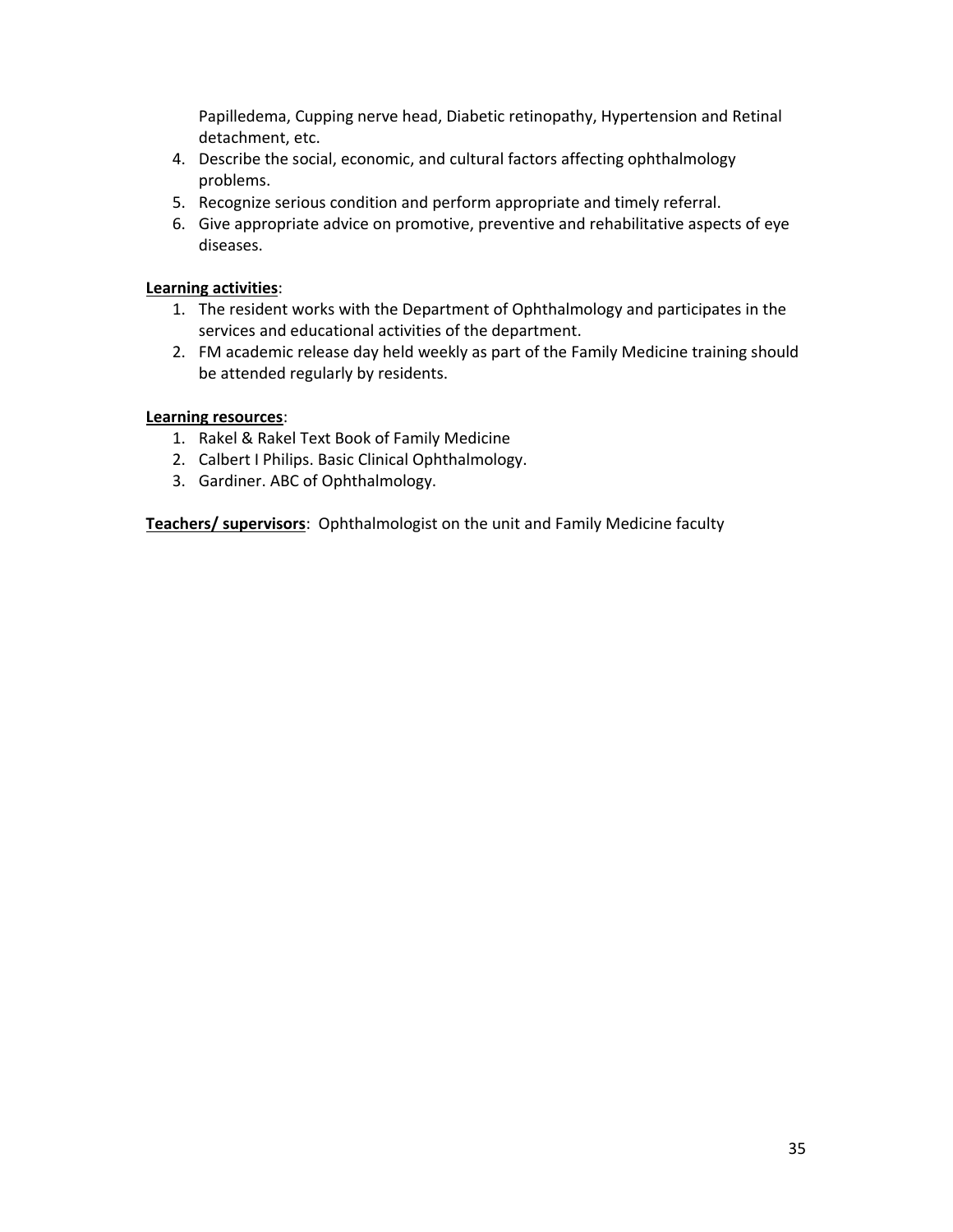# Dermatology

Year 2, one month

**Overview:** The experience prepares the resident to be competent in the initial assessment and management of common dermatologic problems which are common primary health care practice.

#### **Learning Objectives**:

By the end of the experience, the resident should be able to:

- 1. 1. Diagnose, assess and manage acute and chronic Dermatological conditions commonly dealt with in primary health care settings with timely and appropriate referrals for conditions that need special procedures equipment's or expertise. These should include:
	- a. Acne Vulgaris
	- b. Acne rosacea
	- c. Dermatitis
	- d. Eczema
	- e. Psoriasis
	- f. Skin infections (Viral, Fungal, Bacterial & Parasitic)
	- g. Skin tumors including benign lesions such as malignant melanoma,
	- h. Squamous cell carcinoma, basal cell carcinoma.
	- i. Pruritus either generalized or localized
	- j. Skin manifestations of systemic illnesses & skin markers of malignancy
	- k. Nail and / or hair disorders including alopecia
	- l. Skin pigmentation
	- m. Lichen planus
	- n. Sexually Transmitted Diseases
	- o. Drug reactions
	- p. Life threatening skin conditions
	- q. Precancerous skin lesions
	- r. Vesiculo‐bullous eruption
- 2. Know how to perform dermatological procedures including:
	- a. Diagnostic:
		- Biopsy
		- Scraping
		- Skin testing techniques
	- b. Therapeutic:
		- Acid Cauterization
		- Electrodesiccation and curettage
		- Cryosurgery
		- Punch biopsy
		- Excision of skin lesions
		- Intra-lesional injection of steroid
		- Incision and drainage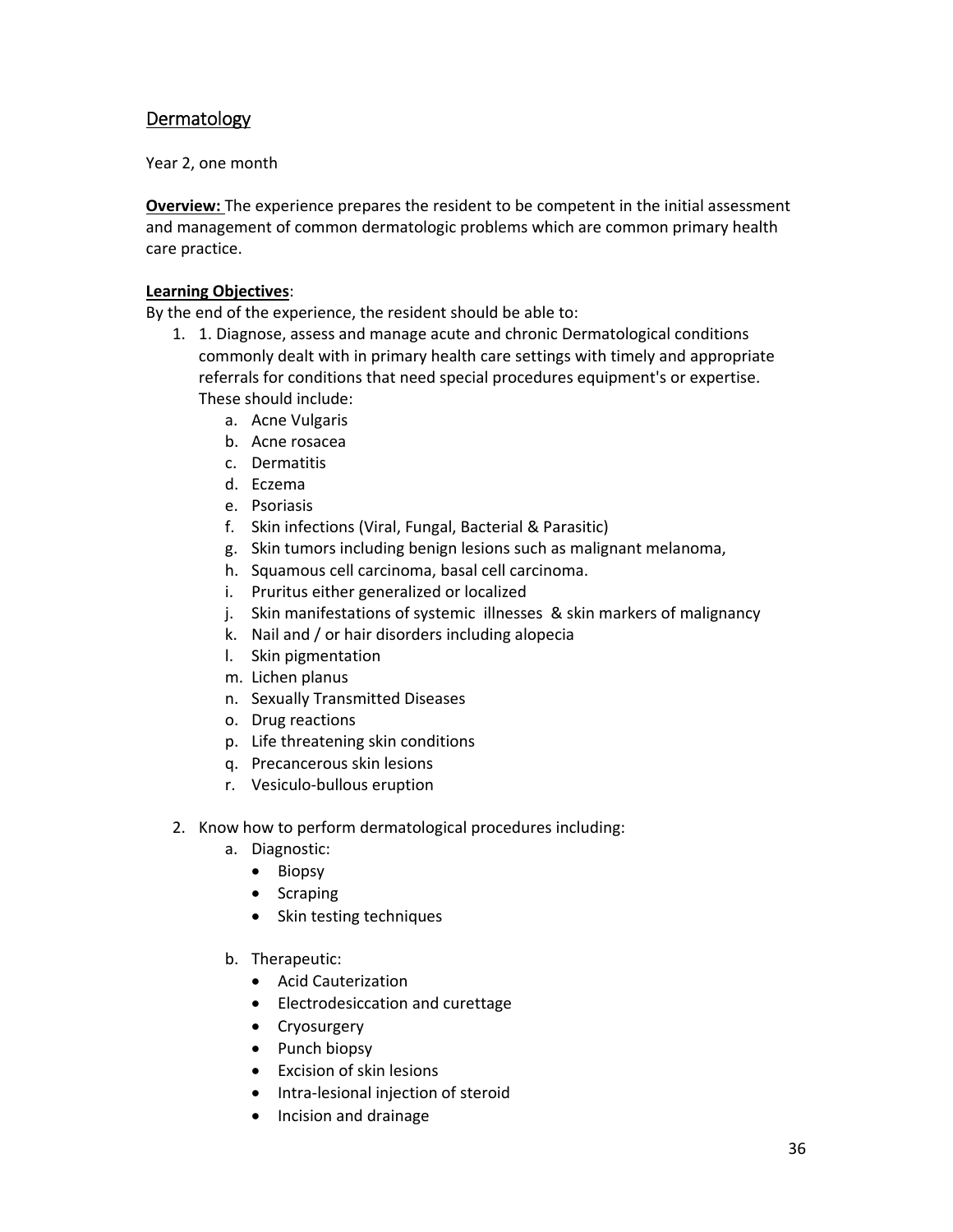- Treatment of ingrowing nails
- 3. Give appropriate advice on promotive, preventive and rehabilitative aspects of skin
- 4. Recognize serious conditions and perform appropriate and timely referrals.

#### **Learning Activities:**

- 1. Resident works with the dermatology department participating fully in the service and educational activities.
- 2. FM academic release day held weekly as part of the Family Medicine training should be attended regularly by residents.

#### **Learning Resources:**

- 1. Rakel & Rakel Text Book of Family Medicine
- 2. Graham Brown. Lecture notes in Dermatology.
- 3. Online resources AAFP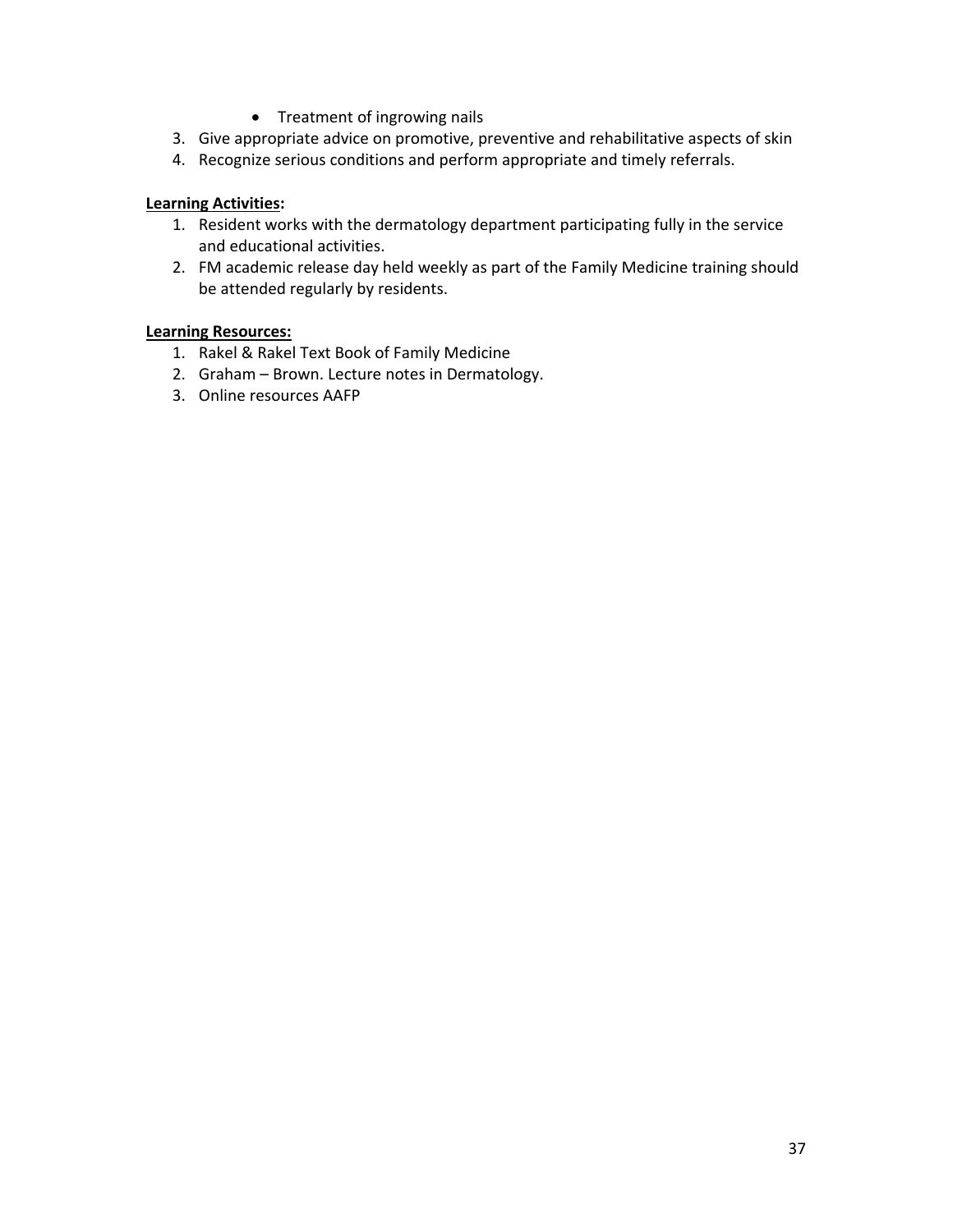# **Orthopedics**

Clinical training: year 3, one month

**Overview**: This experience prepares the resident for the diagnosis and treat common musculoskeletal problems for children and adults.

#### **Learning Objectives:**

By the end of the training, the resident should be able to:

- 1. Perform a focused examination of the shoulder, knee, and ankle.
	- 2. Utilize a plain film radiograph to diagnose:
		- a. Fractures, appropriately describe them,
		- b. Dislocations and appropriately describe them
		- c. Osteoarthritis
	- 3. Diagnose, manage, and appropriately refer:
		- a. Fractures
		- b. Sprains and Strains
		- c. Bursitis
		- d. Tendonitis
		- e. Entrapment and impingement syndromes
		- f. Arthritis
		- g. Septic joint
	- 4. Apply a short arm and/or a volar wrist splint, a posterior ankle splint and/or short leg cast
	- 5. Develop an approach and know how to perform arthrocentesis and/or injection of shoulder and knee.
	- 6. List the diagnostic criteria for rheumatoid arthritis
	- 7. Describe typical findings, diagnostics and therapeutic plan for gout and pseudogout
	- 8. Describe a diagnostic approach to gait abnormalities in toddlers
	- 9. Describe the Salter-Harris classification of fractures in children
	- 10. Describe guidelines in the management of concussions
	- 11. Describe the diagnosis and management of common conditions such as: hip dysplasia, club foot, tibial torsion, scoliosis, Osgood‐Schlatter disease, slipped capital femoral epiphysis and evaluate hip pain in children and adolescents

#### **Learning Activities**:

- 1. The resident works with the Department of Orthopedics and participates in the services and educational activities of the department.
- 2. FM academic release day held weekly as part of the Family Medicine training should be attended regularly by residents.

#### **Learning Resources:**

- 1. A. Graham Apley. System of Orthopedics and Fractures
- 2. AAFP Clinical Practice guidelines, www.aafp.org
- 3. Search topic in American Family Physician journal https://www.aafp.org/journals/afp.html

**Teachers/ supervisors**: Orthopedic subspecialist and Family Medicine faculty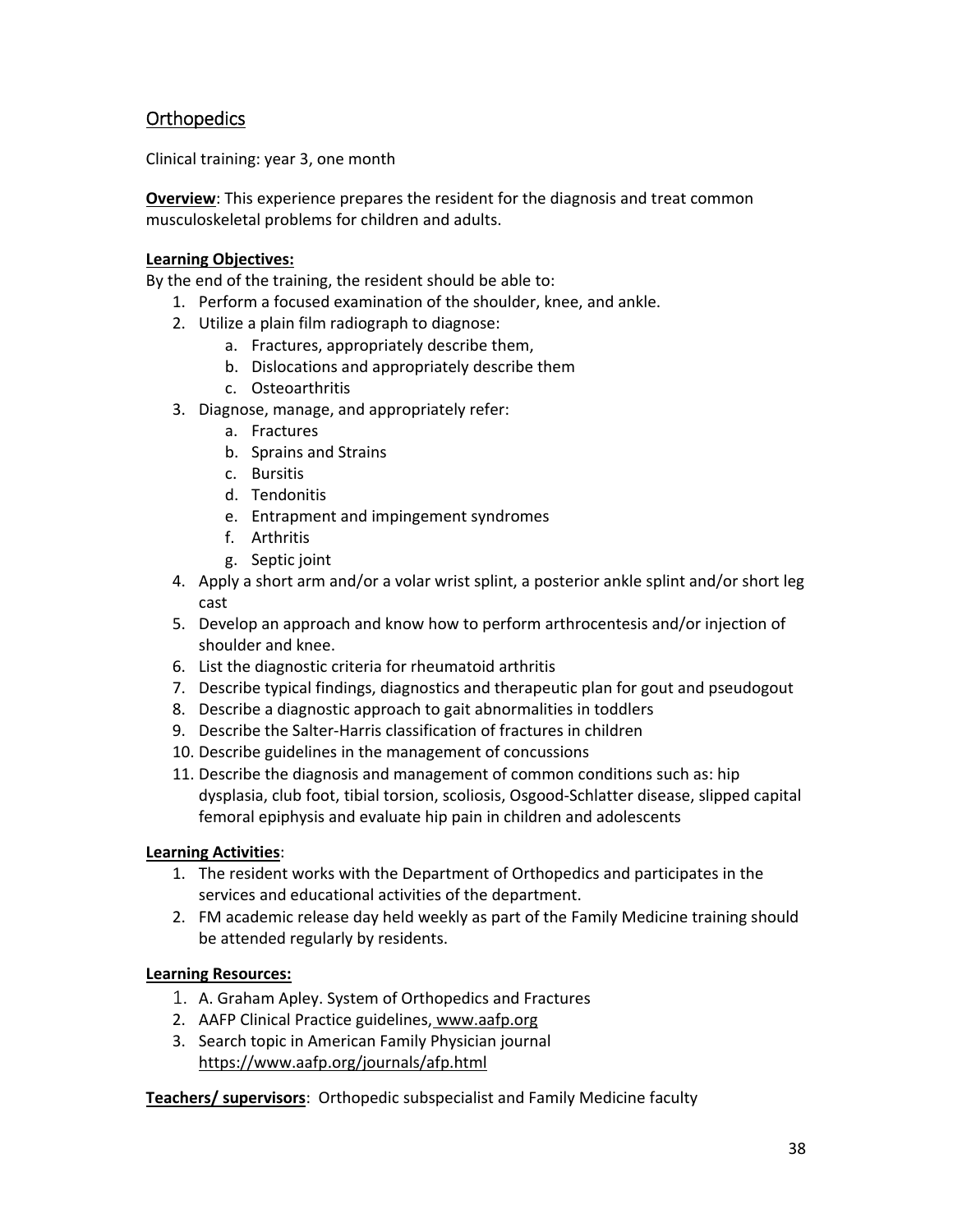# ENT **(Otolaryngology)**

#### **Duration**

Year 3, one month

#### **Overview**

This rotation exposes the resident to the evaluation and management of common ENT conditions that present in the ambulatory setting. Based in an ENT office practice with case based, one on one teaching, the resident gains experience in outpatient management, admission, evaluation, treatment and interaction with subspecialty physicians of pediatric and adult patients. Where appropriate to accomplish educational goals, the resident may accompany the ENT preceptor into the hospital setting to assist or observe surgical procedures. This rotation represents one component of a residents training in ENT since substantial training with ENT conditions also occurs in the primary care health center.

#### **Learning outcomes:**

By the end of the Otolaryngology (ENT) rotation, residents are expected to:

- 1. Understand the normal anatomy and physiology as it relates to the diagnosis and management of ENT patients and perform appropriate physical examinations of the ear, naso‐pharynx, oropharynx and sinuses.
- 2. Develop an understanding and rational plan of care including evaluation, diagnostic testing, initiation and alteration of medications, and specialty consultation of the following ENT diseases and disorders:
	- a. Otitis media and externa
	- b. Cerumen impaction (ceruminosis)
	- c. Tinnitus
	- d. Hearing loss
	- e. Vertigo
	- f. Facial Palsy
	- g. Rhinitis
	- h. Sinusitis
	- i. Epistaxis: Cautery and Packing (Anterior & Posterior)
	- j. Pharyngitis
	- k. Paratonsillar abscess
	- l. Indications for tonsillectomy/Adenoidectomy
	- m. Hoarseness
	- n. Temporal‐mandibular joint (TMJ) dysfunction
	- o. Dysphagia
	- p. Salivary gland enlargement
	- q. Croup
	- r. Epiglottitis
	- s. Masses/neoplasia (Oropharynx, Nasopharynx, Neck)
	- t. Indications for tracheostomy
	- u. Obstructive Sleep apnea
	- v. TM perforation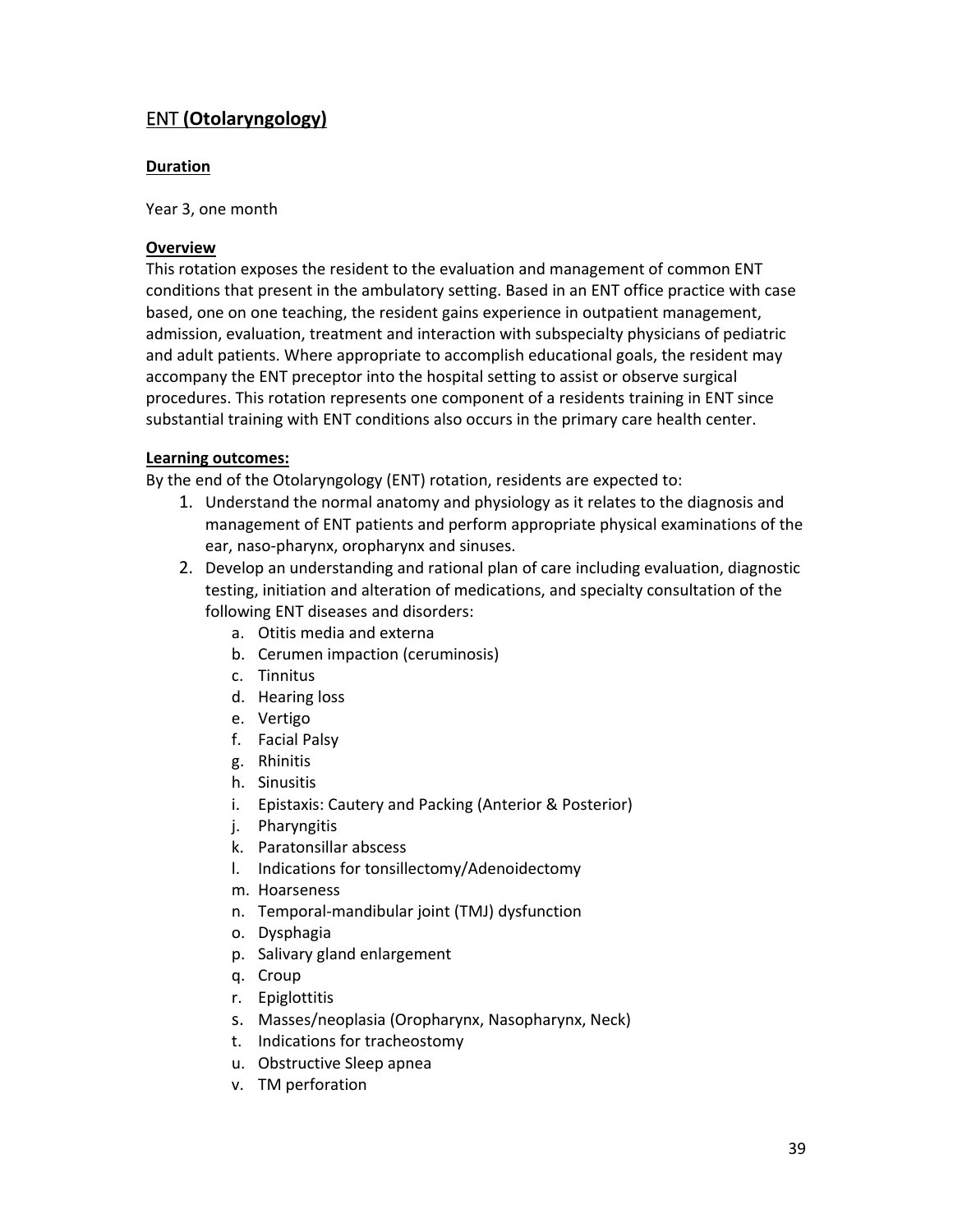- 3. Develop skills that allow for up to date care of the pediatric and adult patients under the care of otolaryngology while integrating evidence based medicine and local standards of care.
- 4. Under direct supervision perform the following procedures generally performed on ENT patients.
	- a. Tympanoscopy
	- b. Facial/sinus imaging (xray/CT) evaluation
	- c. Nasopharyngoscopy

#### **Learning activities:**

- 1. The resident works with and ENT subspecialist in the outpatient setting and participates in hospital based activities, including surgery. This may include: Conferences/Didactics, Daily Rounds, Research Discussions,
- 2. Morning reports, Case‐based learning.
- 3. FM academic release day held weekly as part of the Family Medicine training should be attended regularly by residents.

#### **Learning resources**

- 1. Staffel, J. Gregory. Primary Care Otolaryngology. (http://famona.sezampro.rs/medifiles/otohns/core/orlhtm.pdf)
- 2. The Washington Manual of Medical Therapeutics, 2<sup>nd</sup> edition 3. Online ENT resources: www.epocrates.com, www.emedicine.com, http://www.stfm.org/

### **Teachers/ supervisors:** ENT subspecialist and Family Medicine faculty

#### **For all Medical and Surgical Subspecialties**

#### **Formative assessment:**

- Feedback from the attending subspecialist at the mid‐point of the rotation.
- Discussion of answers to quizzes administered routinely throughout the Lectures/seminars on subspecialty topics
- Feedback from FM faculty and colleagues on case presentations during the lecture/seminars.

#### **Summative assessment:**

- Written exam
- Final project.
- Log Book review

The supervisor(s) on the unit(s) along with the Department of Family and Community Medicine will complete a final assessment of the resident.

#### **Program evaluation:**

The resident completes end of course and clinical feedback form on each subspecialty. Faculty will review evaluations every three years and make changes to improve the course.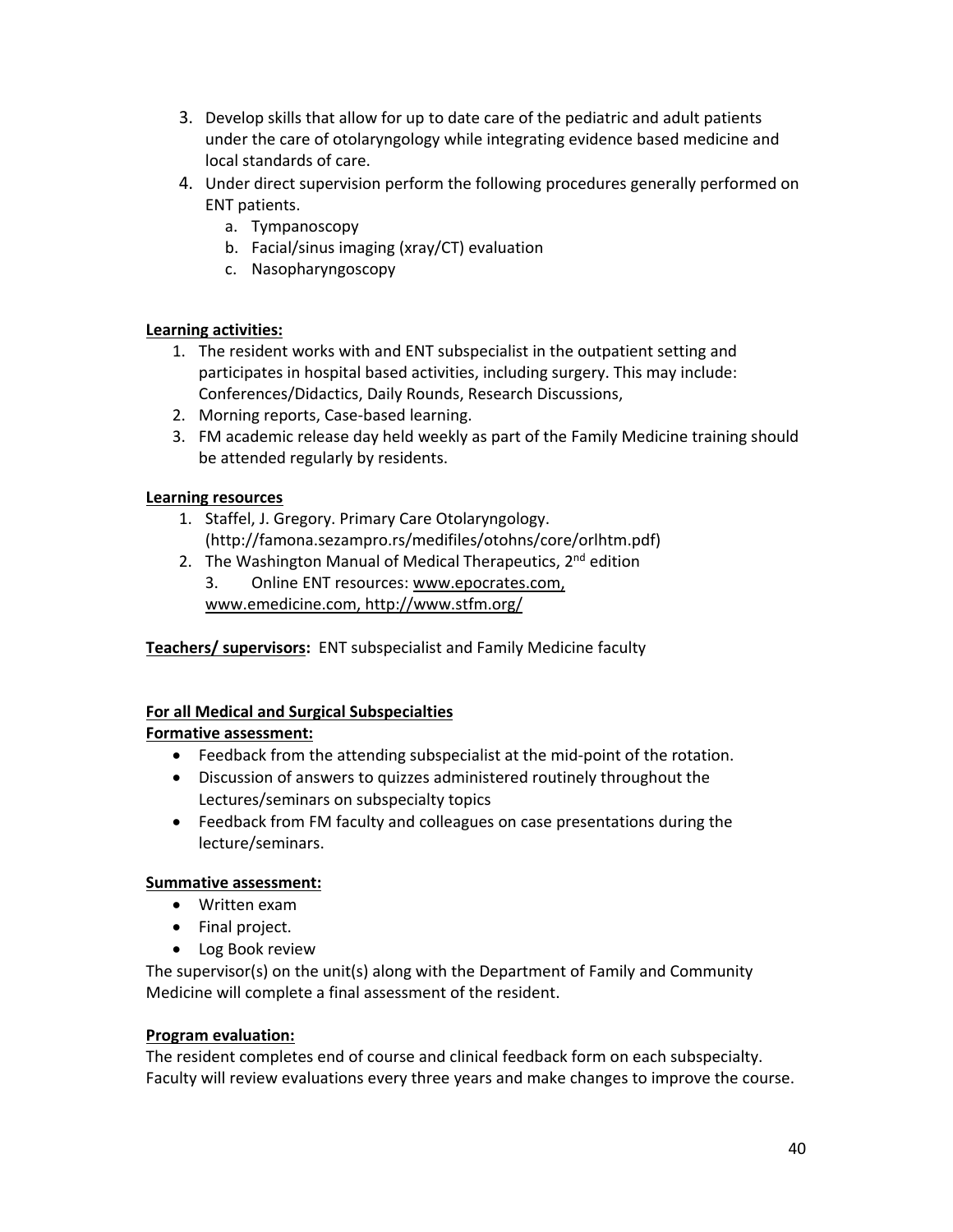# **Pediatrics**

Academic course: 3 credit hours, Year 2 First semester Clinical training: Year 2, four months in Pediatric in‐patient and outpatient settings.

### **Overview:**

The pediatric clinical rotations and the academic course provide the knowledge, skills and attitudes for the resident to be competent in the initial assessment and management of the normal growth and development for infants, children and adolescents. In addition, the resident will be competent to address pediatric problems with emphasis on those most common in primary care, and an approach to the sick infant, child and adolescent.

### **Learning Objectives:**

By the end of the experience, each resident should be able to:

- 1. Describe normal growth and development and how to monitor it
	- a. Demonstrate the use of standard growth charts to track weight, height, head circumference, body mass index
	- b. List recommended immunizations from birth to adolescence
	- c. Health education and promotion, accident prevention for different age groups
	- d. Assess the sexual maturity of male and female adolescents.
- 2. Understand normal child family interaction
- 3. Articulate how age effects the doctor patient relationship
- 4. Take a proper age appropriate history
- 5. Perform an age appropriate focused examination of the affected part(s) or system when appropriate
- 6. Recognize an acutely ill child who requires immediate medical attention.-
- 7. Generate a problem list, Formulate a differential diagnosis, Select and interpret results of diagnostic tests, Outline a treatment plan based on the history and physical findings
- 8. Calculate drug doses based on body weight for an infant or young child
- 9. List features of the history and physical exam that should trigger concern for possible child maltreatment.
- 10. Identify suspected child abuse and appropriate referral
- 11. Outline the differential diagnosis and initial evaluation of a child with failure to thrive.
- 12. Describe the presentation, evaluation and initial management of common problems that may occur in the newborn period:
	- a. Jaundice
	- b. Respiratory distress
	- c. Feeding problems
	- d. Infant at risk for sepsis
- 13. Recognize, describe the differential diagnosis and understand methods to manage common pediatric conditions including:
	- a. Heart murmurs innocent and pathologic
	- b. Cough, wheeze
	- c. Respiratory distress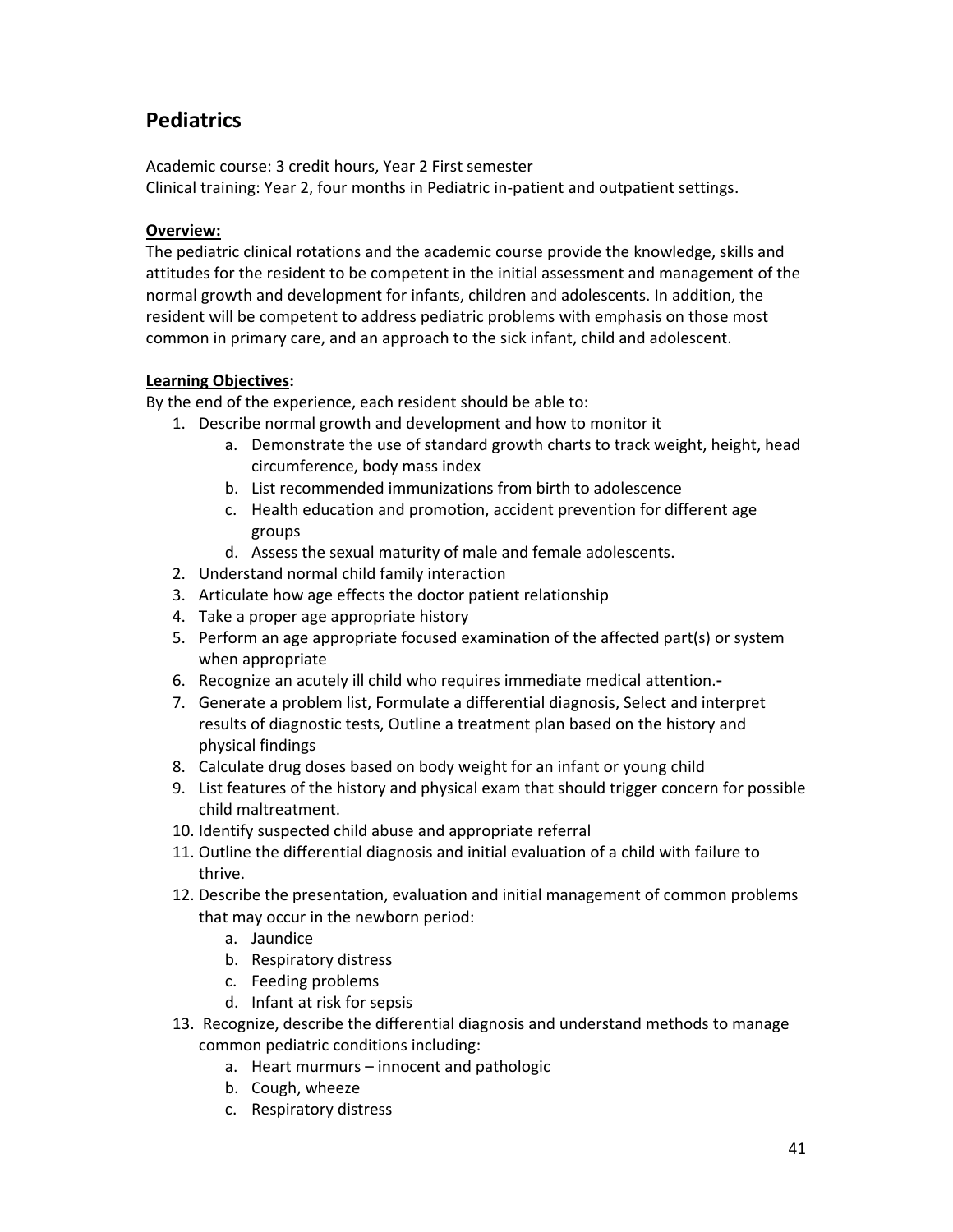- d. Fever
- e. Sore throat/otalgia
- f. Abdominal pain
- g. Vomiting and Diarrhea
- h. Dysuria
- i. Rash
- j. Altered level of consciousness/seizure
- 14. Identify factors that determine whether each problem should be managed in the in‐ patient or outpatient setting.
- 15. Describe the ABCD assessment of an acutely ill child.
- 16. Outline the initial steps in the assessment and stabilization of the child with critical and acute pediatric illness including:
	- a. Respiratory failure
	- b. Shock status epilepticus
	- c. Head injury
	- d. Diabetic ketoacidosis
- 17. Describe the clinical feature, complications and common management strategies of childhood chronic illnesses including:
	- a. Asthma
	- b. Cerebral palsy
	- c. Cystic fibrosis
	- d. Diabetes Mellitus
	- e. Inflammatory Bowel Disease
	- f. Juvenile idiopathic arthritis
	- g. Seizure disorder
- 18. Discuss how chronic illness can influence a child's growth, development, educational achievement, and psychosocial functioning
- 19. Discuss the impact of chronic illness on family dynamics, economics, and psychosocial functioning

#### **Learning activities:**

- 1. Resident is assigned to a Pediatric service where s/he is expected to have full responsibilities for the admitted patient and outpatient care under the direct supervision of the senior registrar or the consultant of that unit.
	- c. Active involvement in the on‐call rotation.
	- d. Adequate participation and attendance in the departmental activities, e.g. handover round, case presentation, journal clubs, etc.
	- e. Preparation of material to be discussed in a tutorial with a senior staff at least once every two weeks.
	- f. Performing and assisting in the common technical procedures e.g. (LP, intubation, use of nebulizer).
- b. FM academic release day held weekly as part of the Family Medicine training should be attended regularly by residents.

#### **Learning resources:**

- 1. Vangham/Makay/Behrman. Nelsons Textbook of Pediatrics.
- 2. David Hull. Essential Pediatrics. Churchill Livingstone (Latest edition).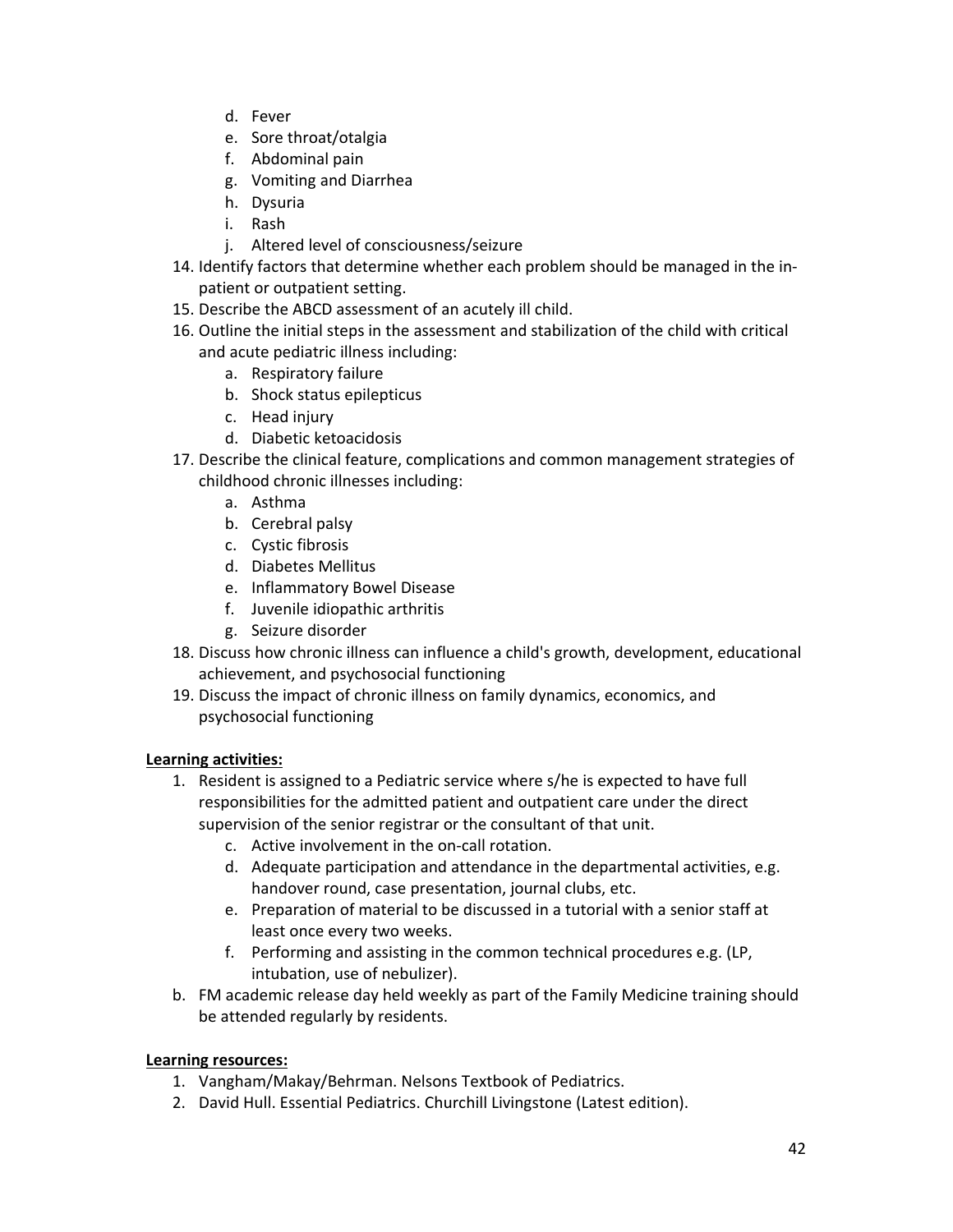- 3. Blueprints Pediatrics last Edition PDF For Free. This Website we Provide Free Medical Books for all Students
- 4. Essentials Family Medicine last edition pdf.
- 5. AAFP Clinical Practice guidelines, www.aafp.org Search topic in American Family Physician journal https://www.aafp.org/journals/afp.html

#### **Formative assessment:**

- Feedback from attending pediatrician and senior resident at mid‐point of the clinical rotation.
- Discussion of answers to quizzes administered routinely throughout the Lectures/seminars on pediatric topics
- Feedback from faculty and colleagues on case presentations during the lecture/seminars.

#### **Summative assessment:**

- Written exam
- Log Book review
- Final project

The supervisor(s) on the service along with the Department of Family and Community Medicine will complete a final assessment of the resident.

**Teachers/ supervisors:** Pediatrician on the unit and Family medicine faculty for academic course.

**Program evaluation:** Resident completes end of course and clinical rotation feedback forms. Faculty will review evaluations every three years and make changes to improve the course.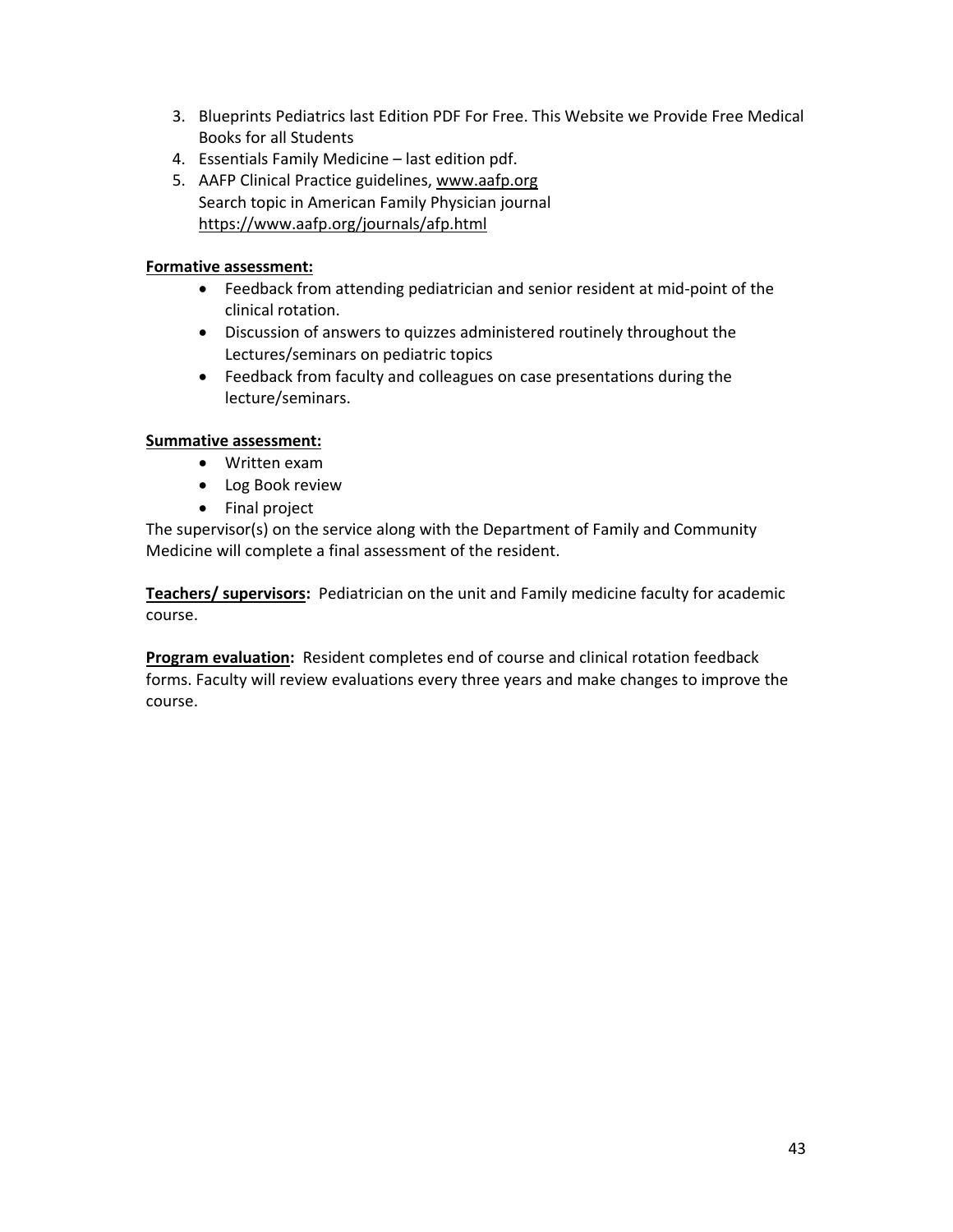# **Psychiatry**

Academic course: 2 credits, Year 2, second semester; Clinical training: Year 1, 3 months.

#### **Overview**:

Psychiatric clinical rotations and the academic course provide residents with the knowledge, skills and attitude to deliver a broad range of services and make clinical decisions related to common psychiatric problems encountered in the PHC setting and make appropriate referrals when necessary.

#### **Learning objectives**:

By the end of the rotation the learner should:

- 1. Obtain a psychiatric history that includes:
	- a. Nature and chronology of the problem
		- b. Patient's current life situation and functioning: Marital status, family structure, education level, occupation, recreational activities and substance use.
		- c. Events that characterize patient's development: Household interactions, losses, relationship in school, job, childhood development, adolescent adjustment, coping pattern.
		- d. Identify social, economic, cultural factors affecting the etiology, course and management of psychiatric and behavioral problems.
	- e. Sexual History
- 2. Conduct a mental status examination assessing and noting the following:
	- a. Appearance
	- b. Activity and Behavior
	- c. Affect and Mood
	- d. Speech
	- e. Content of thought
	- f. Sensorium and Perception
	- g. Judgment
	- h. Insight
- 3. Perform a family interview, family assessment and identify family crises.
	- a. Engage family as a resource that supports patient's coping with medical or psychiatric illness
	- b. Conduct family psychoeducation about medical or psychiatric illness
	- c. Identify and address family violence including child, partner and elder abuse as well as neglect and its effects on the victim, perpetrator and observers.
- 4. Distinguish normal syndromes of distress (demoralization, grief, spiritual crisis, loss of dignity, loneliness) from psychiatric illness (depression or anxiety disorder)
	- a. Utilize clinical criteria and standardized assessment instruments (PHQ‐9, Beck Depression Scale) to help distinguish situational distress from depression
	- b. Utilize anxiety screening instruments and clinical criteria to distinguish situational fear or uncertainty from anxiety disorder
- 5. Conduct a diagnostic assessment of a patient with medically-unexplained physical symptoms: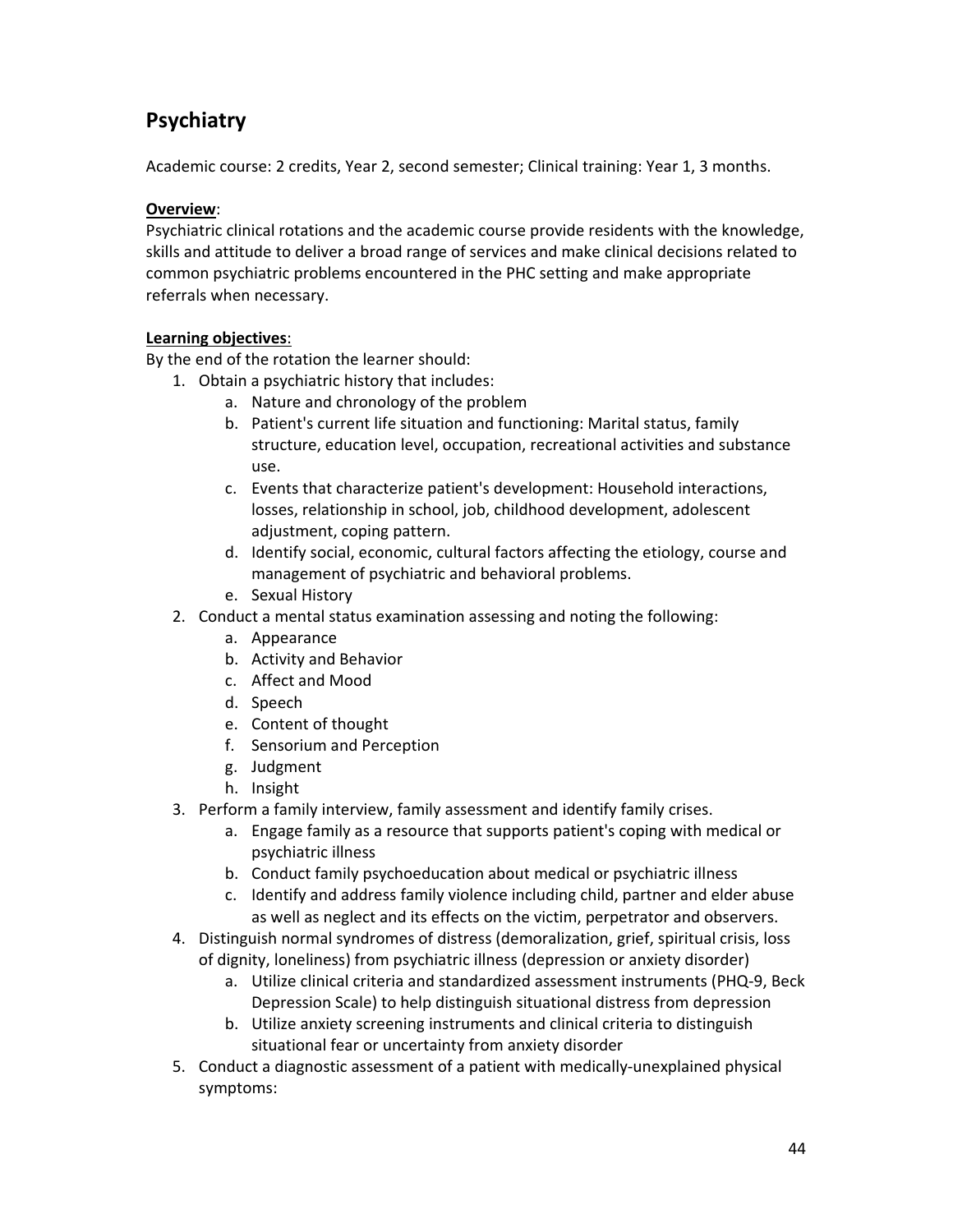- a. Screen for primary depression or anxiety disorder with secondary somatic stress symptoms
- b. Screen for relational binds in which patient feels trapped and silenced, such that the physical symptom represents a bodily idiom of distress
- 6. Assess and manage risk of suicide or risk of violence
- 7. Recognize, assess, manage and follow‐up chronic psychiatric conditions commonly dealt with in PHC settings including psychiatric emergencies.
	- a. Trauma‐ and Stressor Related Disorders
	- b. Anxiety Disorders
	- c. Somatic Symptom Disorders:
		- i. llness anxiety disorder (formerly Hypochondriasis)
		- ii. Somatization Disorder (Briquet's Syndrome, Hysteria)
		- iii. Psychogenic Pain Disorder
		- iv. Conversion Disorder
		- v. Factitious Disorders and Malingering
	- d. Mood Disorders:
		- i. Depressive Disorders
		- ii. Bipolar (I & II) and related Disorders
	- e. Identify and treat Neurocognitive diseases with psychiatric presentation including dementia.
		- i. List a screening tool for assessing cognitive function such as the mini mental status and the MOCA (Montreal Cognitive Assessment)
	- f. Schizophrenia spectrum and other Psychotic Disorders:
		- i. Schizophrenic Disorders
		- ii. Paranoid Disorders
		- iii. Schizophreniform Disorders
		- iv. Brief Reactive Psychotic Disorders
	- g. Substance Abuse and Addictive Disorders:
		- i. Alcohol
		- ii. Drugs
		- iii. Tobacco
	- h. Sexual Dysfunction:
		- i. Male sexual dysfunction
		- ii. Female sexual dysfunction
		- iii. Gender dysphoria
	- i. Recognize disorders of personality:
		- i. Cluster A: Paranoid, Schizoid, Schizotypal
		- ii. Cluster B: Antisocial, Borderline, Histrionic, Narcissistic
		- iii. Cluster C: Avoidant, Dependent, Obsessive Compulsive
	- j. Sleep‐Wake disorders including narcolepsy
	- k. Feeding and Eating disorders (anorexia bulimia)
	- l. Adverse effects upon physical and mental health from high levels of chronic stress in daily life
- 8. Recognize, assess, manage and follow‐up child and adolescent psychiatric conditions commonly dealt with in PHC settings.
	- a. Anxiety
	- b. Depression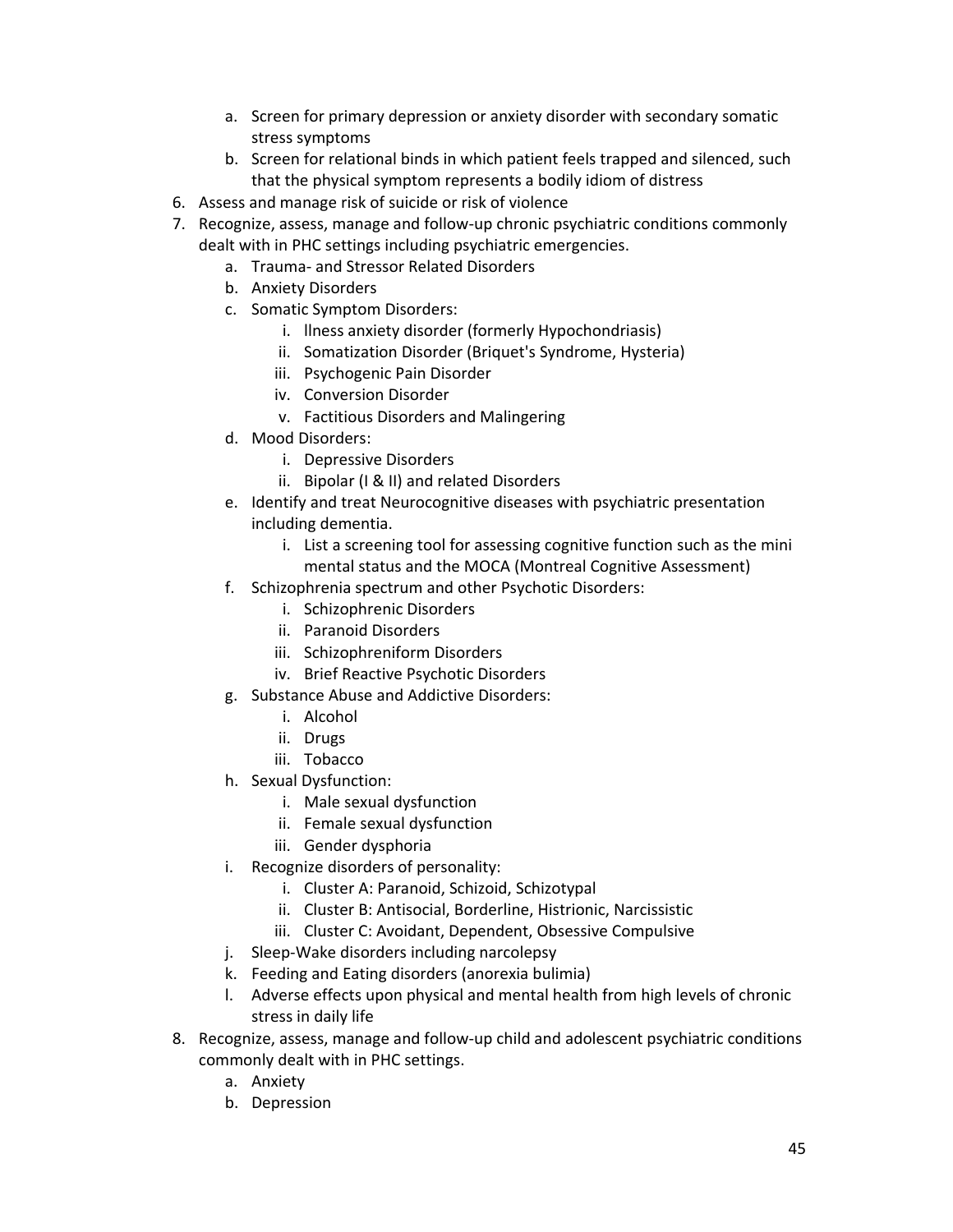- c. Attention deficit/hyperactivity disorder
- d. Autism spectrum disorders
- e. Learning difficulties and related school problems
- f. Posttraumatic stress disorder
- g. Enuresis and encopresis
- 9. Recognize and manage patients with psychiatric complaints, and properly and timely referral those as needed.
	- a. Articulate the role of other professionals involved in the care of patients with mental disorders, e.g. psychologist, social worker and agencies involved in such care and be able to utilize their expertise.
- 10. Be familiar with treatment modalities for psychiatric disorders and perform effective counseling and behavioral modification appropriate to a primary care setting for children, adolescents, and adults.
	- a. Supportive Psychotherapy
	- b. Psychopharmacology:
		- i. Antidepressants
		- ii. Anxiolytics
		- iii. Antipsychotics
		- iv. Stimulant and nonstimulants for ADHD
		- v. Mood stabilizers
	- c. Counseling Techniques:
		- i. Marital
		- ii. Sexual
		- iii. Family
		- iv. Cognitive behavioral
		- v. Motivational interviewing
- 11. Address medical ethics including patient autonomy, confidentiality and issues concerning quality of life.
- 12. Describe how a resilience‐based approach differs from a psychopathology‐based approach when assessing and treating mental health problems;
	- a. Conduct an interview that elicits individual and family strengths for coping
	- b. Demonstrate use of "hope modules" during brief medical visits in order to build resilience and strengthen coping
	- c. Demonstrate how to engage traditional strengths of Palestinian culture, such as the Palestinian family and religious faith, to strengthen resilience against adversities.
- 13. Use available screening tools for identifying and monitoring the diagnoses described above such as PHQ‐9 (depressions), General Anxiety Disorder‐7 Montreal Cognitive Assessment, etc.

#### **Learning activities**:

- 1. Resident is assigned to a unit where he/she should work under close supervision until his/her supervisor is satisfied that he/she has the knowledge and ability to work more independently.
	- a. A sufficient time for formal teaching is needed by the learners, particularly induction arrangements at the beginning of the rotation.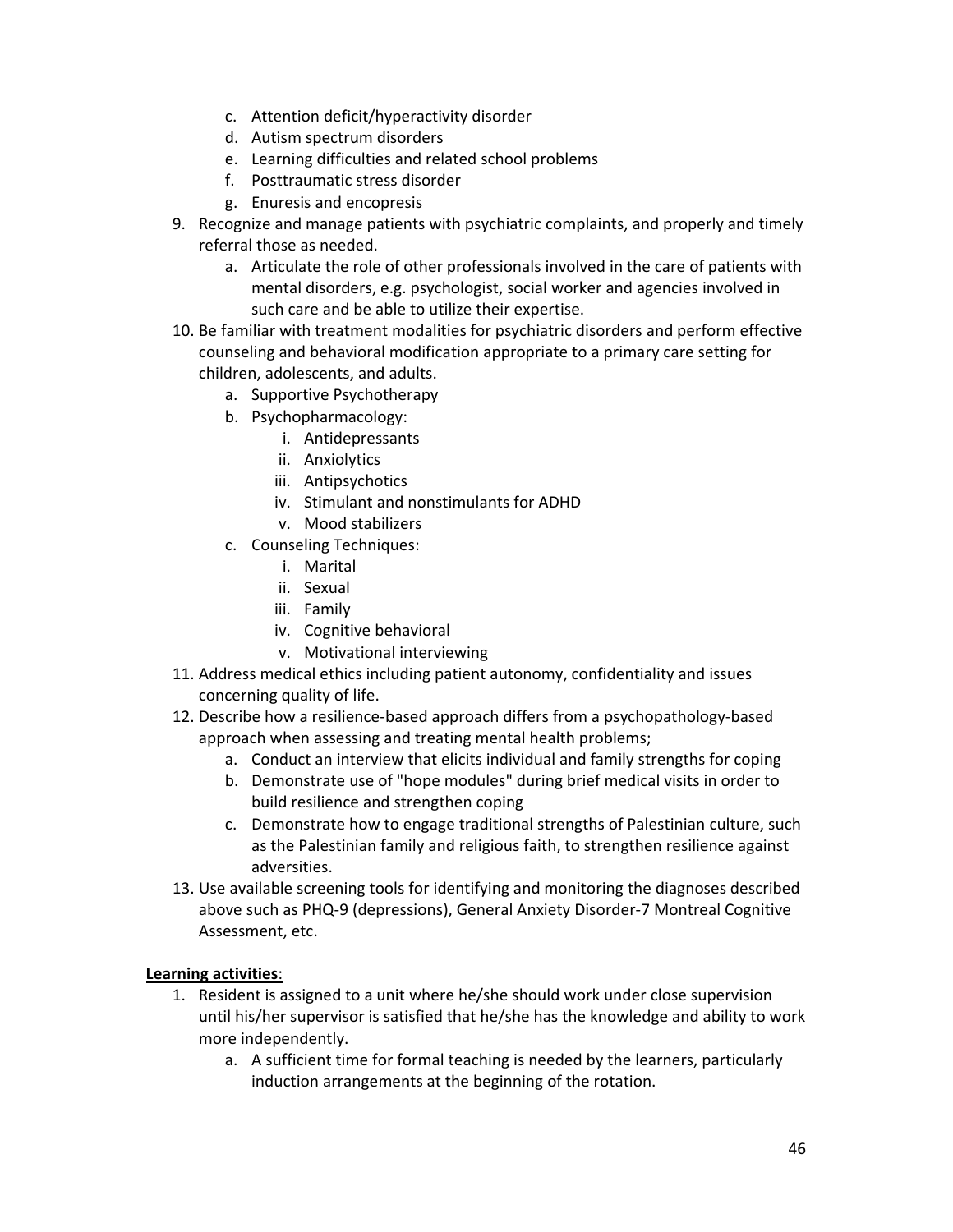- b. Participation in departmental activities, e.g. grand rounds, lectures, tutorials, journal clubs, etc.
- c. A greater community element of the training is needed. Opportunities to work in outpatient clinics and a multi‐disciplinary approach to caring for patients should be emphasized.
- 2. FM academic release day held weekly as part of the Family Medicine training should be attended regularly by residents.

#### **Learning resources**:

- 1. AC Markus, C Murry Parkes, P Tomson, M Johnston. Psychological Problems in General Practice. Oxford. Oxford University Press. 1989.
- 2. Rees. A New Short Textbook in Psychiatry. Hodder and Stoughton.
- 3. Gelder M. Oxford Textbook of Psychiatry. Oxford University Press.
- 4. Royal College of General Practitioners. Primary Care for People with Mental Handicaps.
- 5. Online resources

American Psychiatric Association: www.psych.org https://www.psychiatry.org/psychiatrists/practice/clinical‐practice‐guidelines American Psychological Association: www.apa.org

Mental Health Touches (Everyone): www.athealth.com

Aafp.org/afp: Search for DSM5 to see updates and commentary related to family medicine

- a. Somatic Symptom disorders: https://www.aafp.org/afp/2016/0101/p49.html
- b. Generalize Anxiety and Panic:

https://www.aafp.org/afp/2015/0501/p617.pdf

c. Personality disorders https://www.ohsu.edu/xd/health/for‐healthcare‐professionals/telemedicine‐ network/for‐healthcare‐providers/ohsu‐echo/upload/Project‐Echo‐ 020515.ppt

NOTE: DSMIV was used until the DSM5 updated diagnoses in 2013. A resource for this is: APA\_DSM\_Changes\_from\_DSM-IV-TR\_-to\_DSM-5 (3).pdf

#### **Formative assessment**:

- Feedback from attending psychiatrist and senior resident at mid‐point of the rotation.
- Discussion of answers to quizzes administered routinely throughout the Lectures/seminars on psychiatry topics
- Feedback from faculty and colleagues on a case presentations during the lecture/seminars.

#### **Summative assessment**:

- Written exam
- Log Book review
- Final project

The supervisor in the Department of psychiatry in collaboration with the Department of Family and Community Medicine will assess the resident.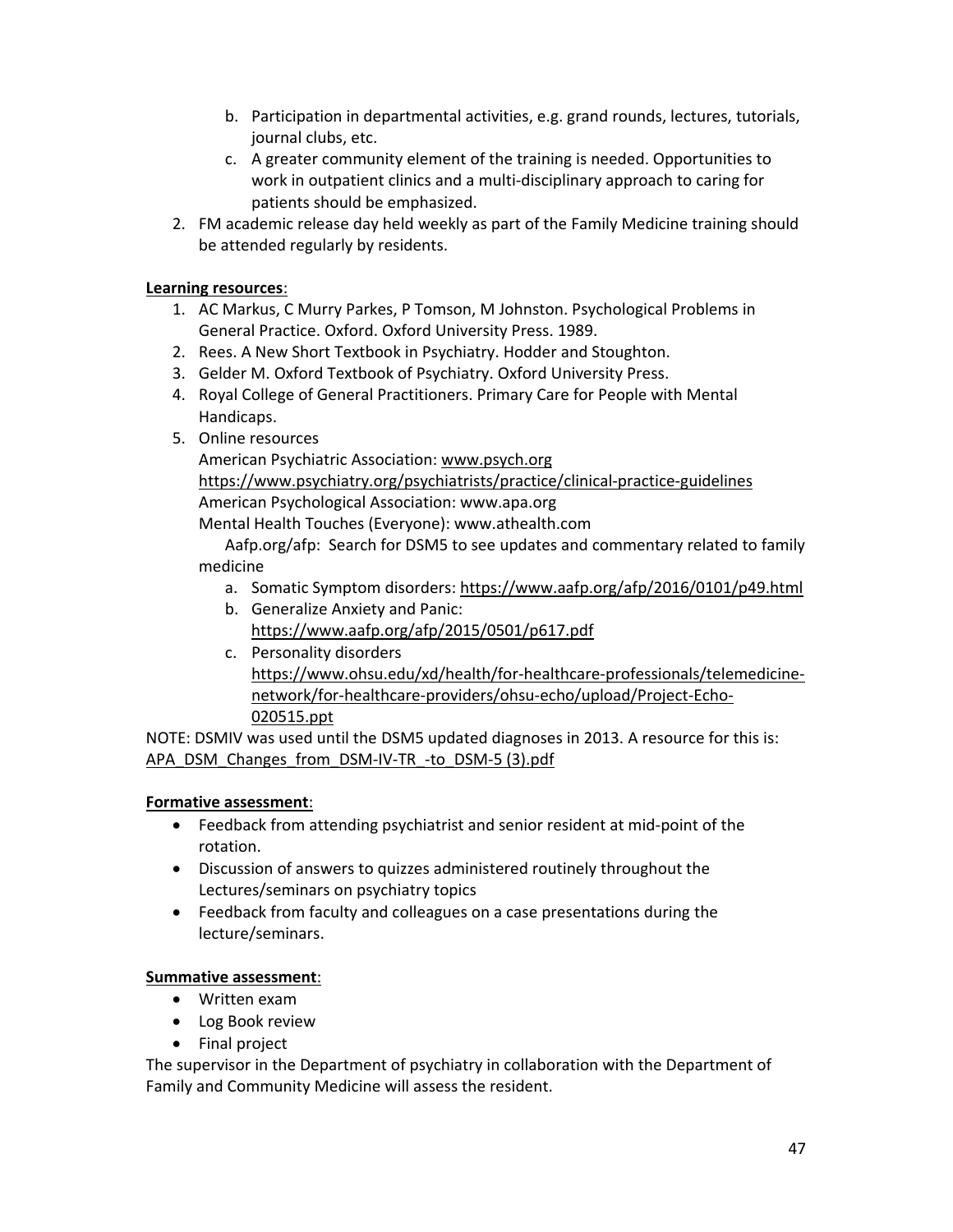The supervisor(s) on the service along with the Department of Family and Community Medicine will complete a final assessment of the resident.

**Teachers/ supervisors**: Psychiatrist on the unit and Family medicine faculty for academic course.

**Program evaluation**: Resident completes end of course and clinical rotation feedback forms. Faculty will review evaluations every three years and make changes to improve the course.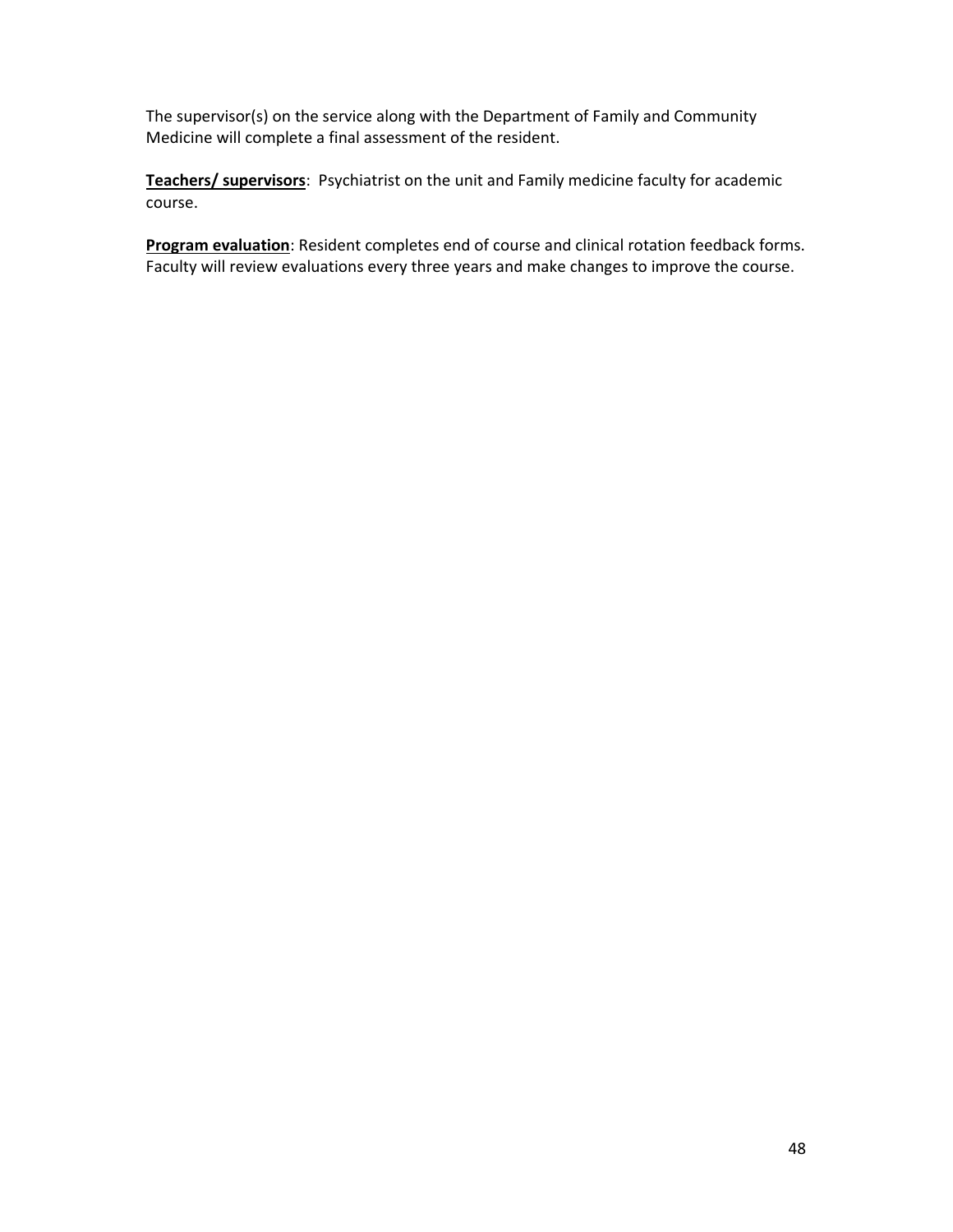# **Epidemiology**

**Academic Course:** 3 Credits, Year 1, First Semester

#### **Overview**

The academic course will introduce students to Epidemiology, the basic science of disease prevention and an important tool in both public health and clinical medicine. The learner will understand how to use principles of epidemiology in prevention strategies, measuring public health policies and describing the diseases in communities (descriptive epidemiology) and epidemiological study design, bias, confounding, and measures of risk used in the study of disease etiology and related risk factors (analytic epidemiology).

Special attention is paid to the most relevant issues such as outbreak investigation, screening, and surveillance.

#### **Learning Objectives:**

By the end of this course the students should be able to:

- 1. Define health; describe the different concepts and perspectives of health, and to describe determinants of health
- 2. Describe key features of the historical development of epidemiology and public health, including the most important achievement of public health
- 3. Understand the difference between clinical medicine and public health
- 4. Define epidemiology, core elements, objectives, epidemiology and prevention, epidemiology and clinical practice.
- 5. Describe the basic principles of epidemiology, including rates, risk factors, disease determinants and causation
- 6. Outline the concepts of prevention, detection, and control of communicable and non‐communicable diseases
- 7. Understand the basic study designs and their applications
- 8. Understand the basics of surveillance and screening.
- 9. Know the basic steps of Public health surveillance and the management of an outbreak.
- 10. Ethics applied to epidemiology and public health

#### **Learning resources:**

- 1. Leon Gordis.Epidemiology.5th Edition.
- 2. Other online resources to be provided

**Formative assessment:** Midterm exam and feedback on presentations and assignments.

**Summative assessment:** Written exam

**Teachers/ supervisors:** Family medicine faculty for academic course.

**Program evaluation:** Resident completes end of course feedback form. Faculty will review evaluations every three years and make changes to improve the course.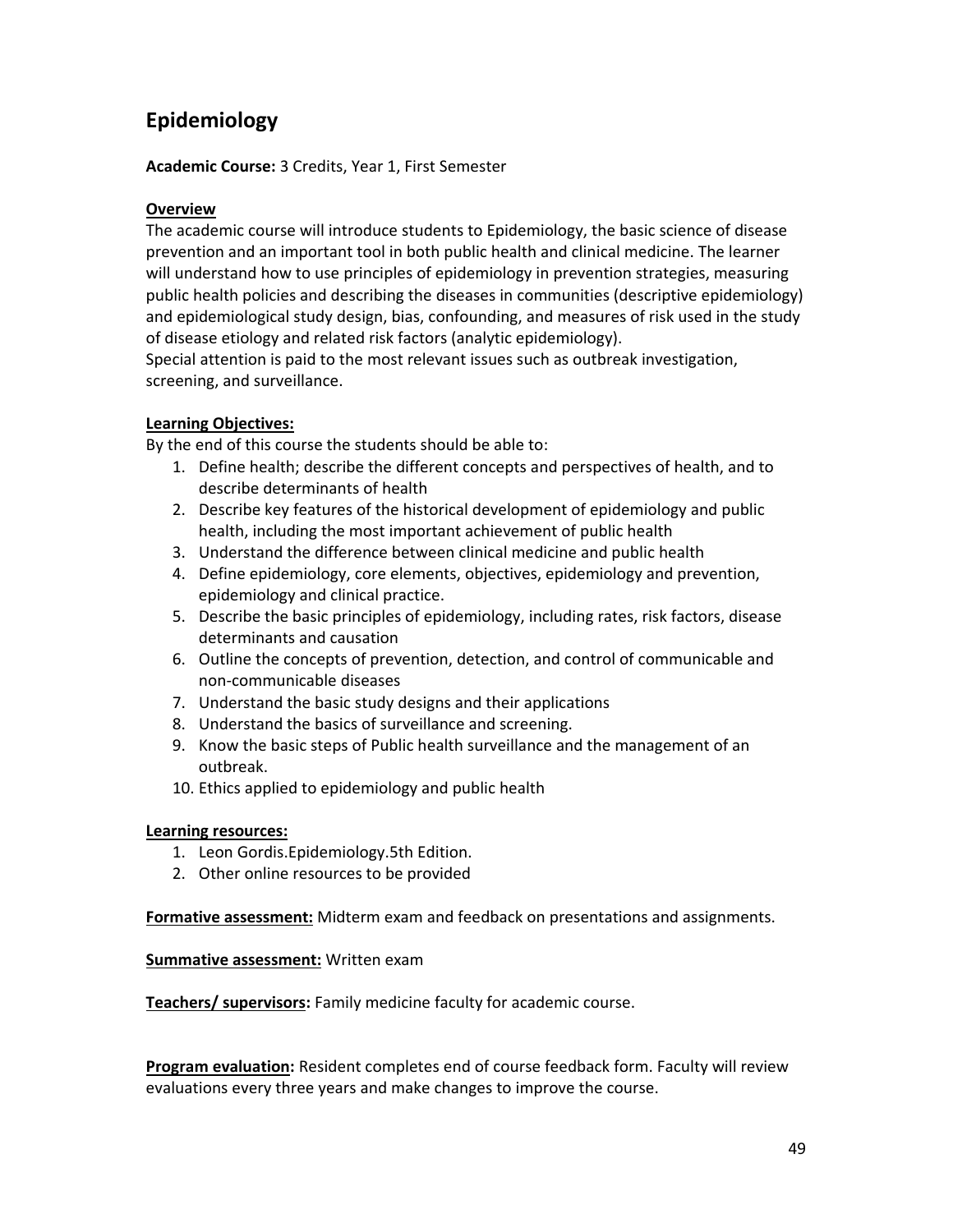# **Health management**

**Academic Course:** 3 Credits, Year 1, Second Semester,

#### **Overview**

This academic course provides an overview of how health institutions are organized; health services are planned and driven. Issues regarding the role of the management staff, physicians, nurses and other clinical and support staff in these organizations, and the management systems designed for their efficient and effective operation will be discussed. Management styles, leadership, planning and financing of healthcare facilities, quality of care improvement, measurement of performance and evidence based practice will be reviewed. Health care management problems will be analyzed from multiple perspectives.

#### **Learning Objectives:**

By the end of this course the students should be able to have an understanding about:

- 1. List different managerial concepts in health care.
- 2. Describe ways for planning for health care services
- 3. Identify ways to evaluate the health care healthcare environment
- 4. Describe leadership principals and communication styles
- 5. Describe quality assurance tools and use them
- 6. Describe and use Evidence based practice

#### **Learning resources:**

- 1. Introduction to health care management. 2nd ed. Jones & Bartlett Learning
- 2. Gopee, Neil. Leadership & management in healthcare. .2nd edition
- 3. McConnell, Charles R. Management principles for health professionals. 5th edition
- 4. Other online resources to be provided.

**Formative assessment:** Midterm exam, feedback on presentations and assignments.

**Summative assessment:** Final Exam

**Teachers/ supervisors:** Family medicine faculty for academic course.

**Program evaluation:** Resident completes end of course feedback form. Faculty will review evaluations every three years and make changes to improve the course.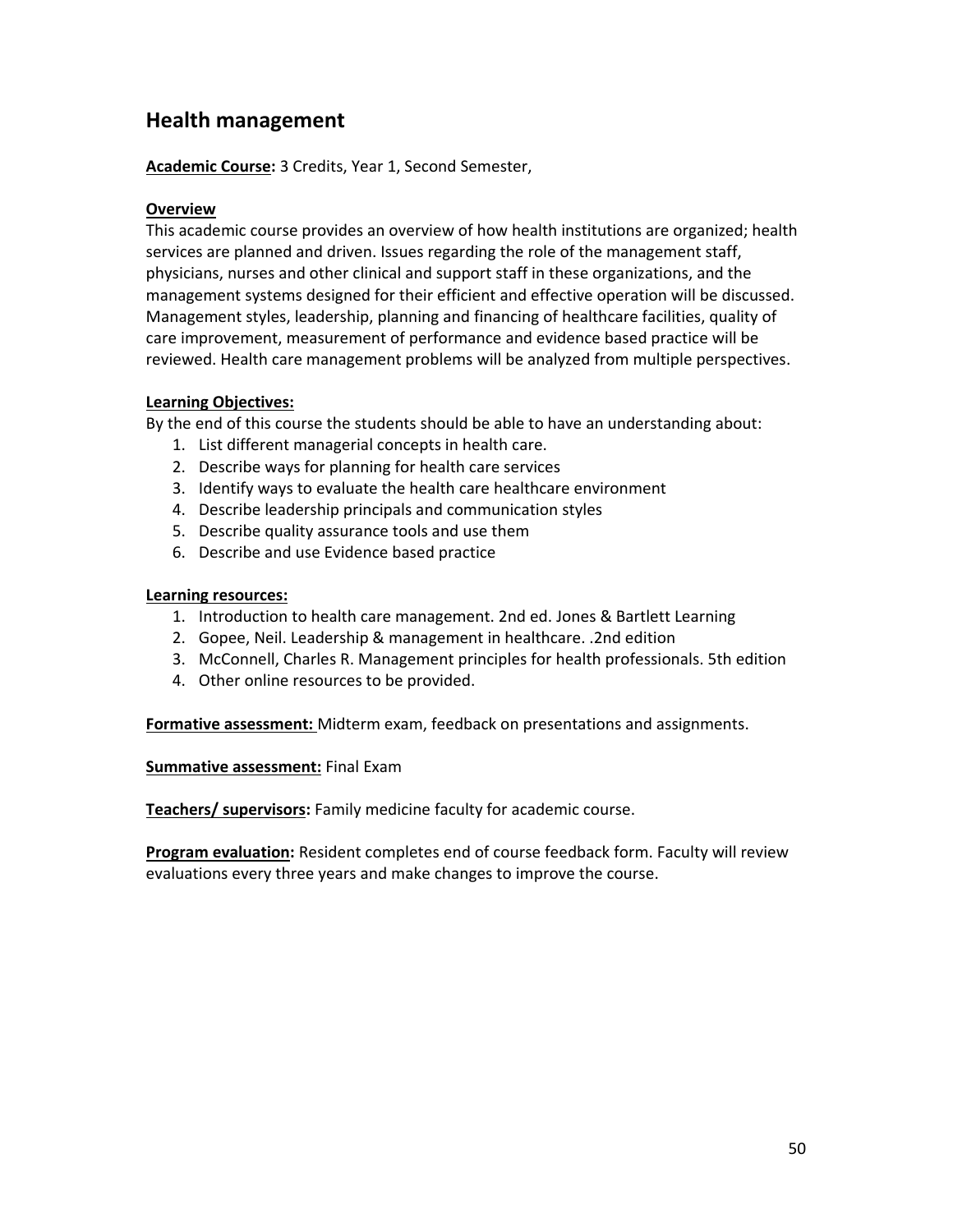# **Community Medicine**

**Academic course:** 3 credits Third year, Second semester

#### **Overview**:

This academic course broadens the resident's understanding of the role of community medicine in disease prevention and promoting health at community level. The resident appreciates his/her role as a physician recognizing and identifying health problems of the community, applying preventive and control measures at the individual and community levels. The resident will work as a member of the health team within the health care delivery system in Palestine and perform data collection, analysis and interpretation of health related data to be used in assessment of health statuses bearing in mind the community culture and traditions.

#### **Learning Objectives:**

- 1. Identify health problems of the community
- 2. Prioritize health problems
- 3. Identify groups which require special attention (elderly, adolescents, gender the poor and other marginalized groups)
- 4. Work as part of a health care team to set objectives, prepare action plan, implement programs and monitor, supervise and evaluate them
- 5. Use effectively the tools of epidemiology for understanding disease causation and determinants of diseases
	- a. Understand the principles of general epidemiology
	- b. Understand the epidemiology of communicable diseases
	- c. Understand epidemiology of non‐communicable diseases
- 6. Conduct epidemiological investigation of communicable, non‐communicable and other diseases of public health importance and suggest appropriate solution

#### **Learning Activities**:

- 1. Lectures (1.5 credit hours): explain the theoretical knowledge for each topic.
- 2. Group discussions to encourage active learning and assignments
- 3. Practical sessions (1.5 CH)

#### **Learning Resources**:

- 1. Department lecture course notes: Community Medicine.
- 2. World Health Organization (http://www.who.int/)
- 3. Centers for Disease Control and Prevention (https://www.cdc.gov/)

#### **Formative Assessment:**

- Midterm exam
- Feedback on case studies and assignments

#### **Summative Assessment:**

- Projects and assignments
- Final exam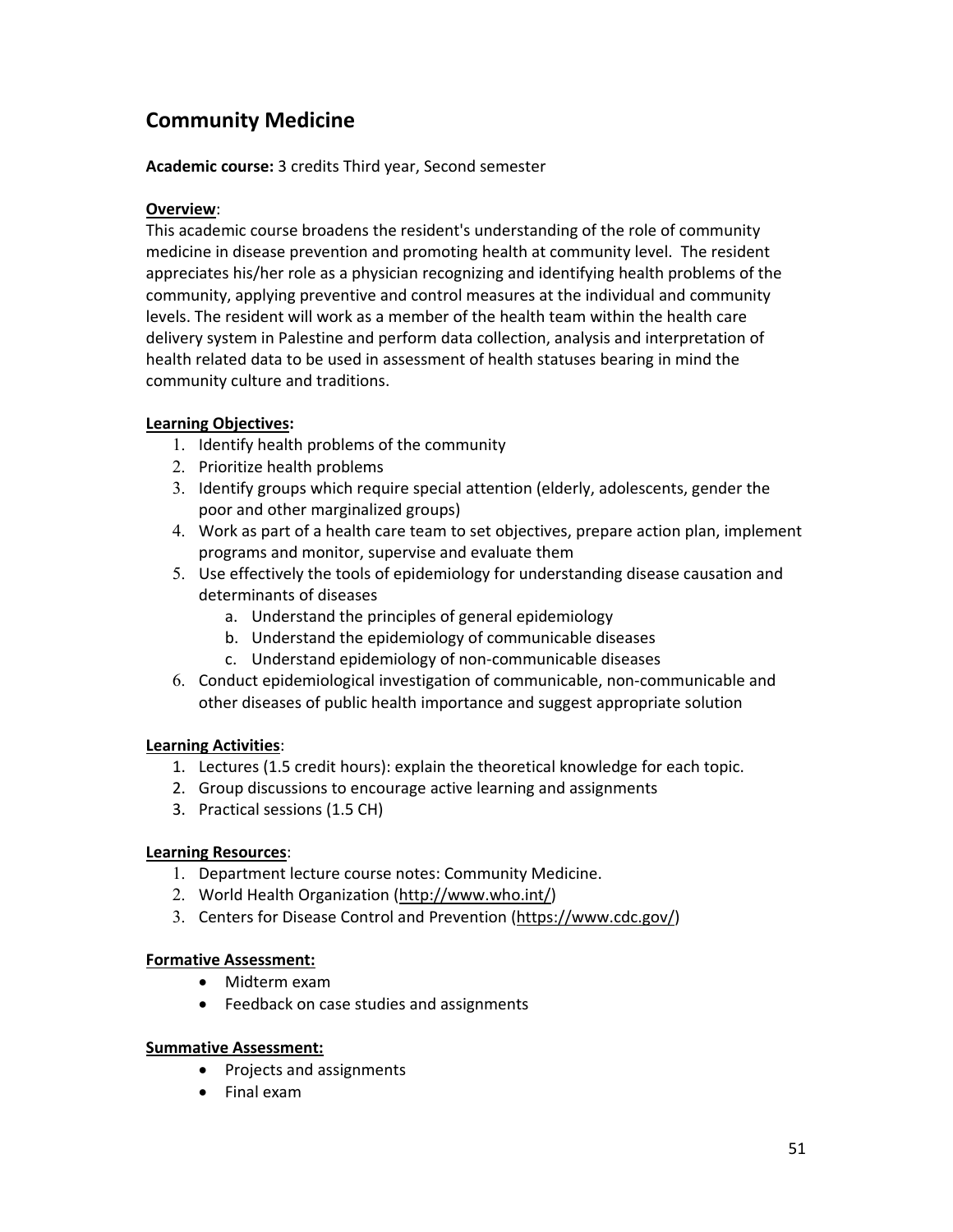**Teachers/ supervisors:** Family medicine faculty for academic course.

**Program Evaluation:** The resident will complete an end of course feedback form. Faculty will review evaluations every three years and make changes to improve the course.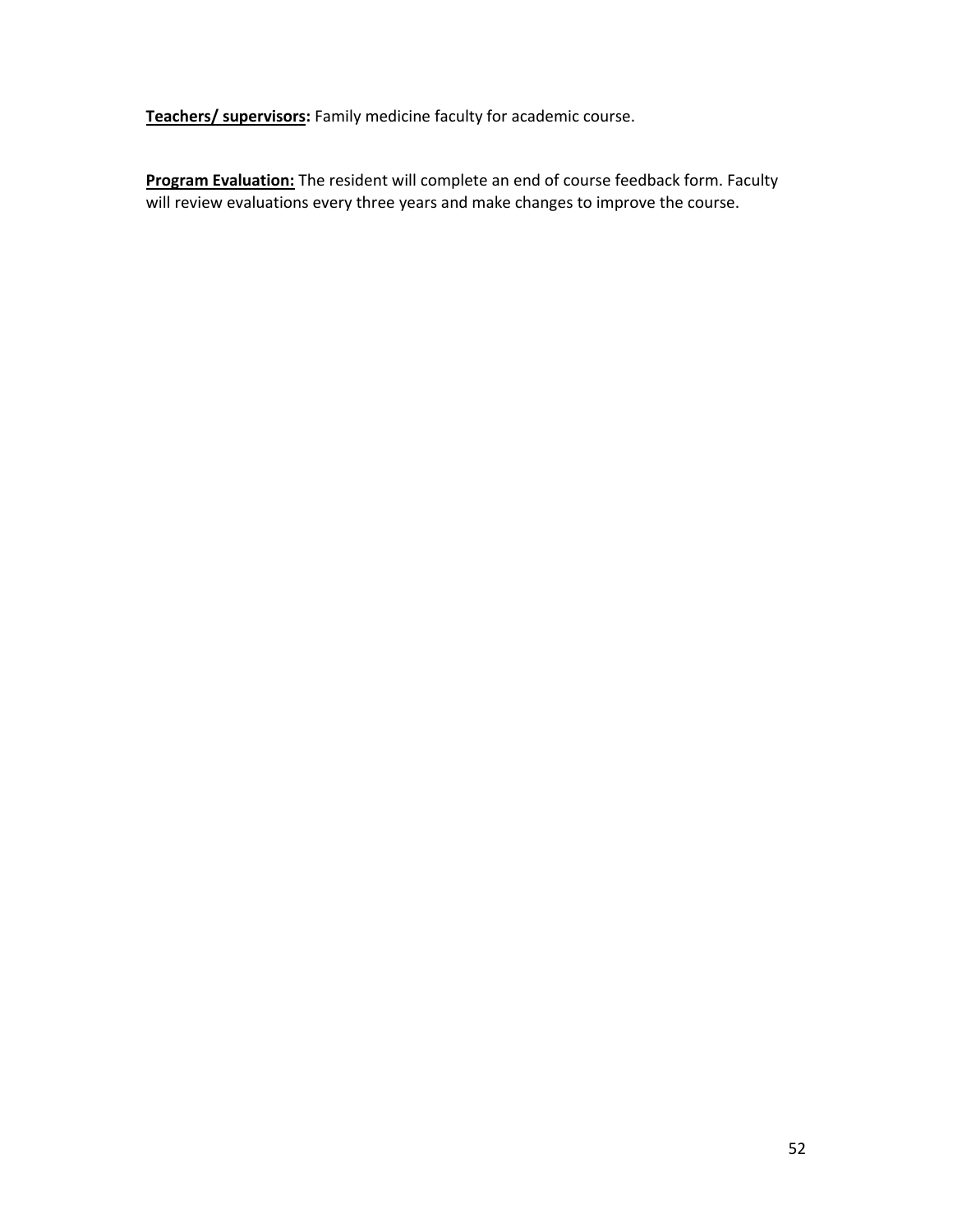# **Clinical Research Methods**

**Academic course:** 3 credits Year 3, First semester,

**Overview**: This academic course aims to provide training in the essential skills of preparing for conducting and communicating research in medical science. Clinical research is a branch of medical science that determines the safety and effectiveness of medications, devices, diagnostic products, and treatments intended for human use. These may be used for prevention, treatment, diagnosis or for relief of symptoms in a disease. This course presents the steps of research process including specification of a research problem, review of literature, clarifying research designs, population and sampling, measurement/qualitative evaluation, data collection and data analysis. Ethical issues will be considered related to the development and application of research. The emphasis is on the practical ways of conducting clinical and health research and conducting basic research projects. Residents will practice writing a study proposal.

#### **Learning Objectives**:

- 1. Describe the steps of the research process
- 2. Formulate potential research questions, objectives and hypotheses.
- 3. Select the appropriate study design and measurement/qualitative tools and design a data collection plan
- 4. Specify a sampling rationale and design
- 5. Discuss the ethical issues related to conducting a research study
- 6. Identify the appropriate statistical test/qualitative framework needed to analyze the results
- 7. Explain styles of referencing and practice referencing and in‐text citation using the Endnote program

#### **Learning Activities:**

- 1. Lectures: explain the theoretical knowledge for each topic
- 2. Group discussions to encourage active learning and increase the residents' enjoyment of the topic
- 3. Practical computer‐based sessions to provide an opportunity for the development of key skills in processing & analyzing research data
- 4. Assignments to develop skills & knowledge

#### **Learning resources:**

- 1. Stephen B. Designing clinical research, 3rd ED. (The main reference)
- 2. Leon Gordis. Epidemiology, 4th edition, Elsevier 2009
- 3. Introduction to Qualitative Research Methods: (https://www.ucalgary.ca/paed/files/paed/chaput‐qualitativeresearchmeth‐ 2017.pdf)
- 4. Strengths and Limitations of Qualitative and Quantitative Research Methods (https://www.researchgate.net/publication/319852576\_Strengths\_and\_Limitations\_ of Qualitative and Quantitative Research Methods)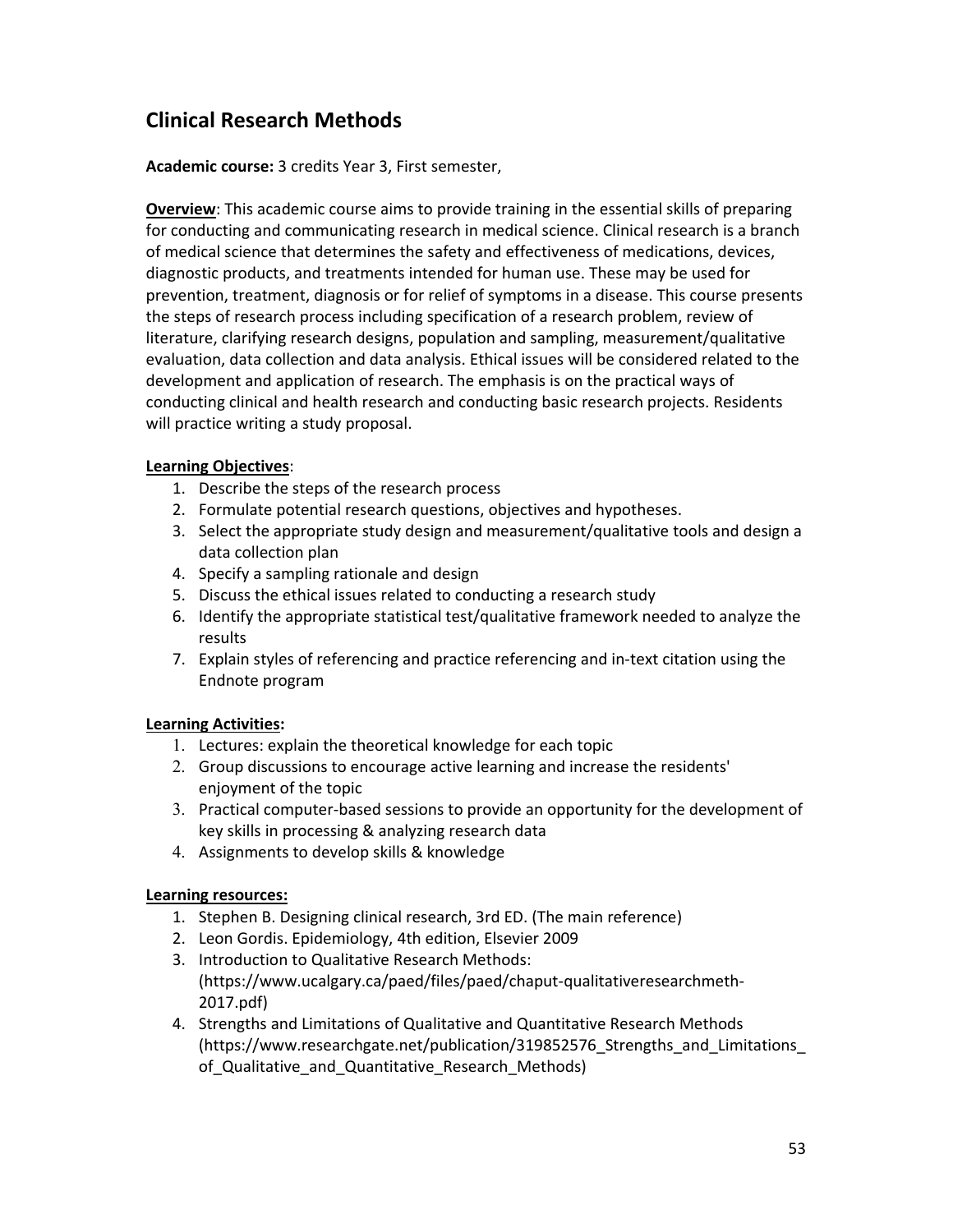**Formative assessment**: Resident learning will be monitored to get ongoing feedback. This can be through short questions and answers, case studies, assignments and the feedback on the proposal writing step by step

#### **Summative assessment**:

- Proposal  $& 4$  IRB application
- Final Exam

**Teachers/ supervisors**: Family medicine faculty for academic course.

**Program evaluation:** The resident will complete an end of course feedback form. Faculty will review evaluations every three years and make changes to improve the course.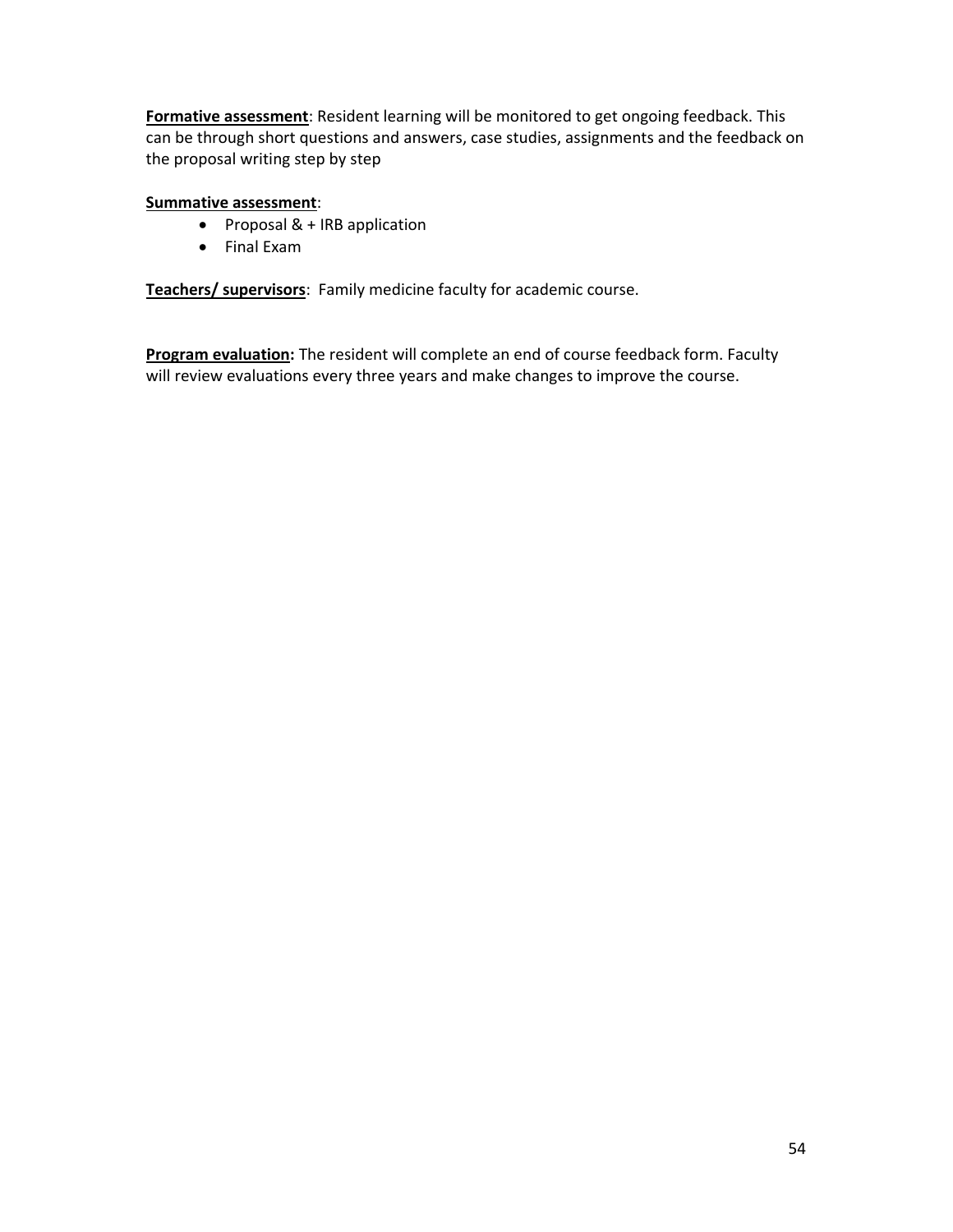# **Research Project**

**Academic course:** 6 credits**,** Year 4, Second semester,

**Overview**: In this academic course, residents are trained in identifying a research question, planning, carrying out and making a scientific presentation on a self‐chosen subject in the field of family medicine and primary health care. This prepares them for doing future research the critiquing the research of others.

| Project                       | <b>Primary Research</b>                                                                          |                                                                           | <b>Secondary Research Project</b>                                                                                                                      | <b>Qualitative Research</b>                                                                                                                        |
|-------------------------------|--------------------------------------------------------------------------------------------------|---------------------------------------------------------------------------|--------------------------------------------------------------------------------------------------------------------------------------------------------|----------------------------------------------------------------------------------------------------------------------------------------------------|
| <b>Type</b>                   | <b>Project (Quantitative)</b>                                                                    |                                                                           |                                                                                                                                                        | Project                                                                                                                                            |
| Learning<br><b>Objectives</b> | 1. Conduct research<br>project on a topic of<br>interest in family medicine<br>and primary care. |                                                                           | 1. Conduct a systematic review of<br>the literature on a topic of<br>interest in family medicine and<br>primary care. (Quantitative or<br>Qualitative) | 1. Conduct a qualitative<br>research project<br>(interview or focus group)<br>on a question of interest<br>in family medicine and<br>primary care. |
|                               |                                                                                                  | 2. Explain the findings in the                                            |                                                                                                                                                        |                                                                                                                                                    |
|                               |                                                                                                  |                                                                           | context of the existing literature                                                                                                                     |                                                                                                                                                    |
|                               |                                                                                                  | project                                                                   | 3. Document results by writing a research report appropriate to the type of                                                                            |                                                                                                                                                    |
|                               |                                                                                                  |                                                                           | 4. Communicate the project objectives, process and results in written and                                                                              |                                                                                                                                                    |
|                               |                                                                                                  | verbal form                                                               |                                                                                                                                                        |                                                                                                                                                    |
| Learning                      |                                                                                                  | 1. Identify supervisors, at                                               | 1. Identify supervisors, at least                                                                                                                      | 1. Identify supervisors, at                                                                                                                        |
| activities                    | least one in FM and CH                                                                           |                                                                           | one in FM and CH department.                                                                                                                           | least one in FM and CH                                                                                                                             |
|                               | department.                                                                                      |                                                                           |                                                                                                                                                        | department.                                                                                                                                        |
|                               |                                                                                                  |                                                                           | 2. Work with your primary supervisor to choose                                                                                                         |                                                                                                                                                    |
|                               |                                                                                                  |                                                                           | a question that fits in with one of the research                                                                                                       |                                                                                                                                                    |
|                               |                                                                                                  |                                                                           | programs of the graduate school. Qualitative                                                                                                           |                                                                                                                                                    |
|                               |                                                                                                  |                                                                           | research questions may coordinate with PH                                                                                                              |                                                                                                                                                    |
|                               |                                                                                                  |                                                                           | faculty who do qualitative research.                                                                                                                   |                                                                                                                                                    |
|                               |                                                                                                  | 3. Create study plan and time line with supervisor                        |                                                                                                                                                        |                                                                                                                                                    |
|                               |                                                                                                  | 4. Review the appropriate background literature for the research question |                                                                                                                                                        |                                                                                                                                                    |
|                               |                                                                                                  |                                                                           | 5. Obtain human subjects review if needed.                                                                                                             |                                                                                                                                                    |
|                               |                                                                                                  |                                                                           | 6. Present the introductory chapter (Research question and theoretical                                                                                 |                                                                                                                                                    |
|                               |                                                                                                  | background to the other residents).                                       |                                                                                                                                                        |                                                                                                                                                    |
|                               |                                                                                                  |                                                                           | 7. At the end of the data collection, entry and analysis, the resident will write                                                                      |                                                                                                                                                    |
|                               |                                                                                                  | a research report.                                                        |                                                                                                                                                        |                                                                                                                                                    |
|                               |                                                                                                  |                                                                           | 8. Participate in seminars, journal clubs or similar activities in the respective                                                                      |                                                                                                                                                    |
|                               |                                                                                                  | scientific environment.                                                   |                                                                                                                                                        |                                                                                                                                                    |

One of three projects can be chosen:

Teaching is centered on individual supervision, which is complemented by lectures and workshops. In the first few weeks of the course, there is an introductory lecture and a starting seminar intended to supply residents with a solid base and appropriate tools for the research work. Residents will be supervised in groups or individually in the different stages of designing their project. Residents will also consult with their supervisor during the course.

#### **Learning resources:**

- 1. Department course notes on research methods.
- 2. Pubmed database